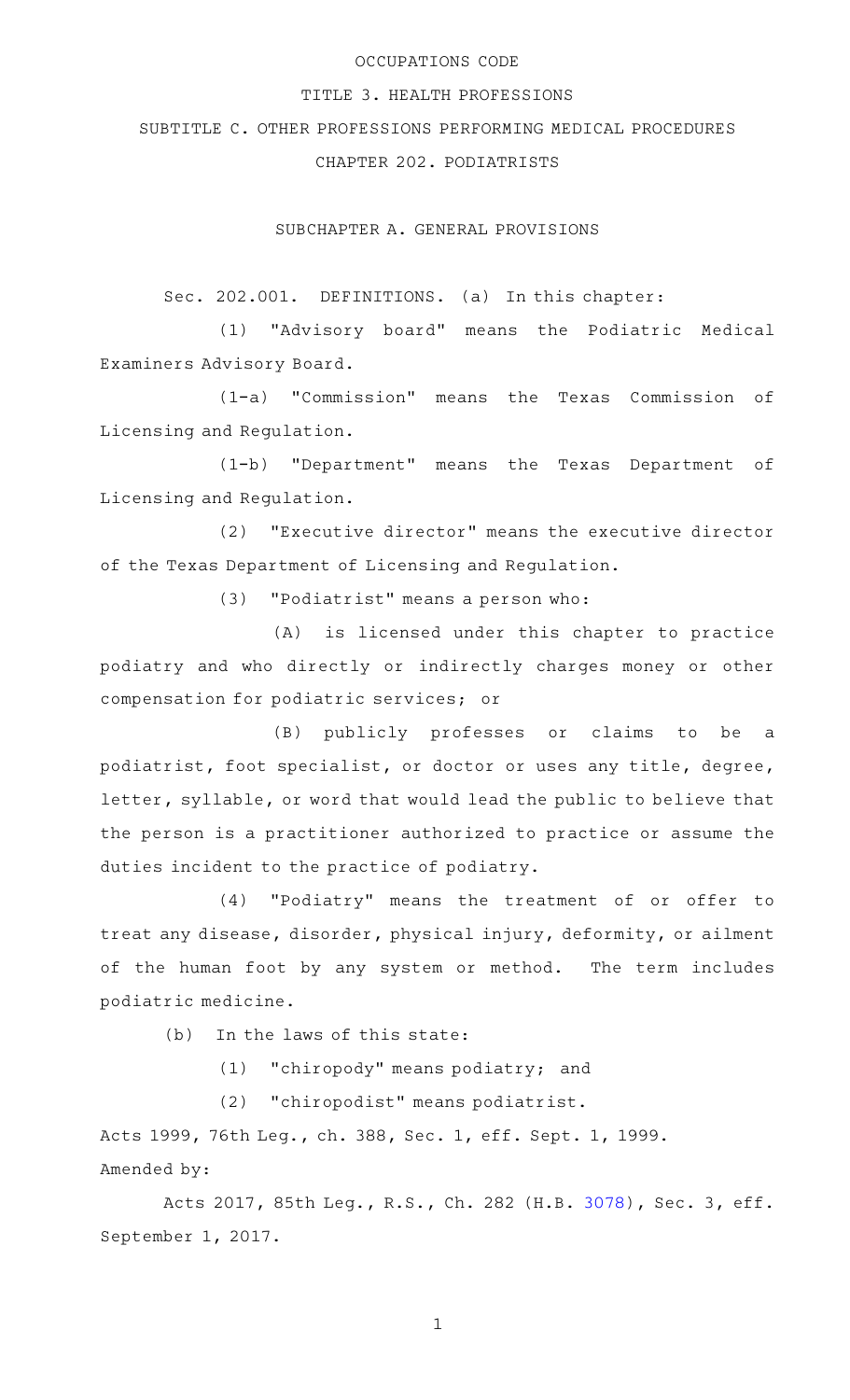Sec. 202.003. APPLICATION OF CHAPTER. (a) This chapter does not apply to:

(1) a physician licensed by the Texas State Board of Medical Examiners;

(2) a surgeon of the United States Army, United States Navy, or United States Public Health Service, when performing that person 's official duties; or

(3) a bona fide member of an established church in ministering or offering to minister to the sick or suffering by prayer, as set forth in the principles, tenets, or teachings of the church of which the person is a bona fide member.

(b) This chapter does not prohibit the recommendation, advertising, or sale of corrective shoes, arch supports or similar mechanical appliances, or foot remedies by a manufacturer, wholesaler, or retail dealer.

Acts 1999, 76th Leg., ch. 388, Sec. 1, eff. Sept. 1, 1999.

SUBCHAPTER B. PODIATRIC MEDICAL EXAMINERS ADVISORY BOARD

Sec. 202.051. BOARD MEMBERSHIP. (a) The Podiatric Medical Examiners Advisory Board consists of nine members appointed by the governor as follows:

(1) six members who are licensed in this state to practice podiatry and have been actively engaged in the practice of podiatry for the five years preceding appointment; and

(2) three members who represent the public.

(b) Appointments to the board shall be made without regard to the race, color, disability, sex, religion, age, or national origin of the appointees.

Acts 1999, 76th Leg., ch. 388, Sec. 1, eff. Sept. 1, 1999. Amended by:

Acts 2005, 79th Leg., Ch. 26 (S.B. [402\)](http://www.legis.state.tx.us/tlodocs/79R/billtext/html/SB00402F.HTM), Sec. 2, eff. September 1, 2005.

Acts 2017, 85th Leg., R.S., Ch. 282 (H.B. [3078](http://www.legis.state.tx.us/tlodocs/85R/billtext/html/HB03078F.HTM)), Sec. 5, eff. September 1, 2017.

Sec. 202.053. PUBLIC MEMBER ELIGIBILITY. A person is not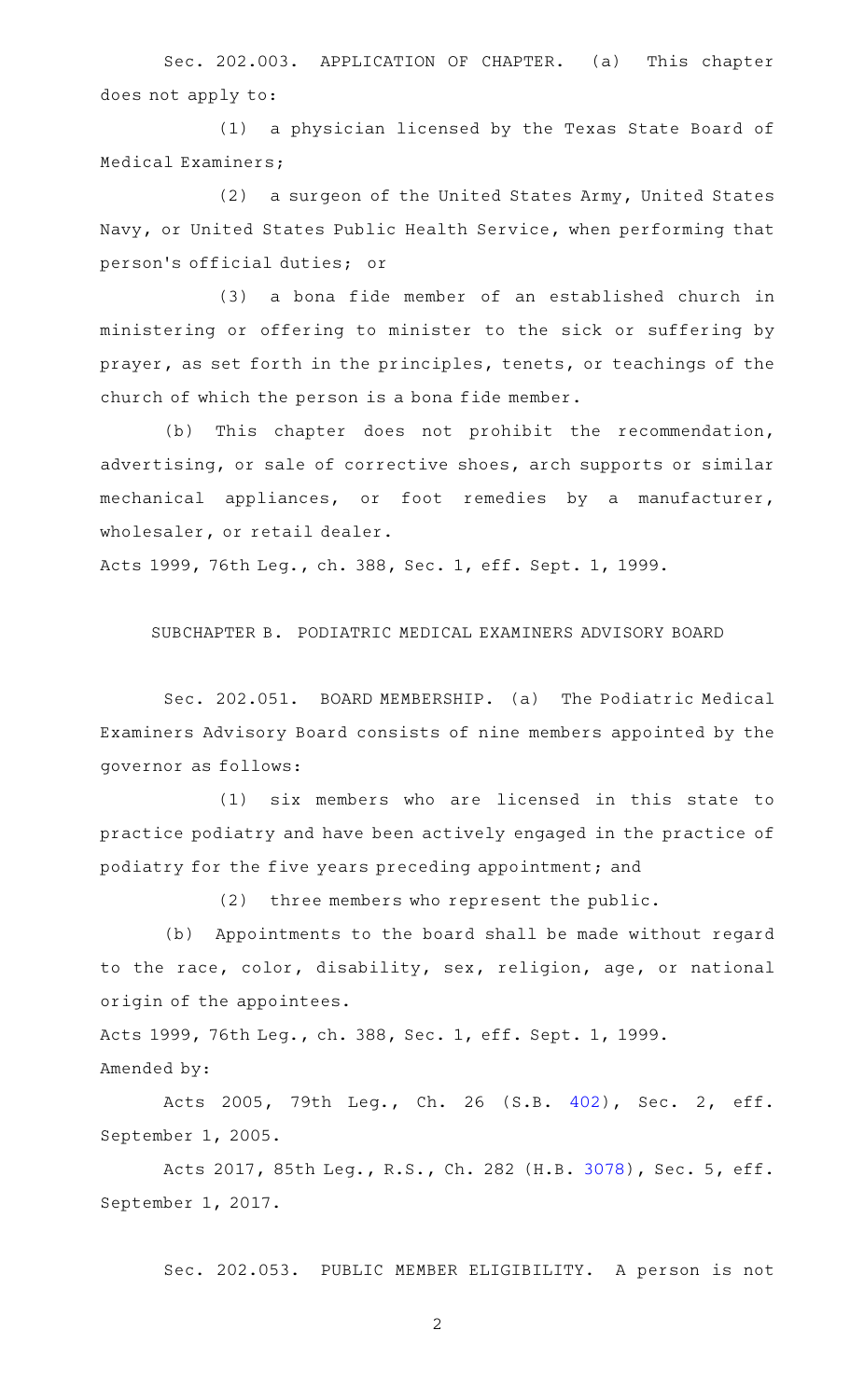eligible for appointment as a public member of the advisory board if the person or the person 's spouse:

(1) is registered, certified, or licensed by an occupational regulatory agency in the field of health care;

(2) is employed by or participates in the management of a business entity or other organization regulated by the department or receiving funds from the department;

(3) owns or controls, directly or indirectly, more than a 10 percent interest in a business entity or other organization regulated by the department or receiving funds from the department; or

(4) uses or receives a substantial amount of tangible goods, services, or funds from the department, other than reimbursement authorized by law for advisory board membership, attendance, or expenses.

Acts 1999, 76th Leg., ch. 388, Sec. 1, eff. Sept. 1, 1999. Amended by:

Acts 2017, 85th Leg., R.S., Ch. 282 (H.B. [3078](http://www.legis.state.tx.us/tlodocs/85R/billtext/html/HB03078F.HTM)), Sec. 6, eff. September 1, 2017.

Sec. 202.054. MEMBERSHIP AND EMPLOYEE RESTRICTIONS. (a) In this section, "Texas trade association" means a cooperative and voluntarily joined statewide association of business or professional competitors in this state designed to assist its members and its industry or profession in dealing with mutual business or professional problems and in promoting their common interest.

(b) A person may not be a member of the advisory board if:

 $(1)$  the person is an officer, employee, or paid consultant of a Texas trade association in the field of health care; or

 $(2)$  the person's spouse is an officer, manager, or paid consultant of a Texas trade association in the field of health care.

(c) A person may not be a member of the advisory board if the person is required to register as a lobbyist under Chapter [305](http://www.statutes.legis.state.tx.us/GetStatute.aspx?Code=GV&Value=305), Government Code, because of the person's activities for compensation on behalf of a profession related to the operation of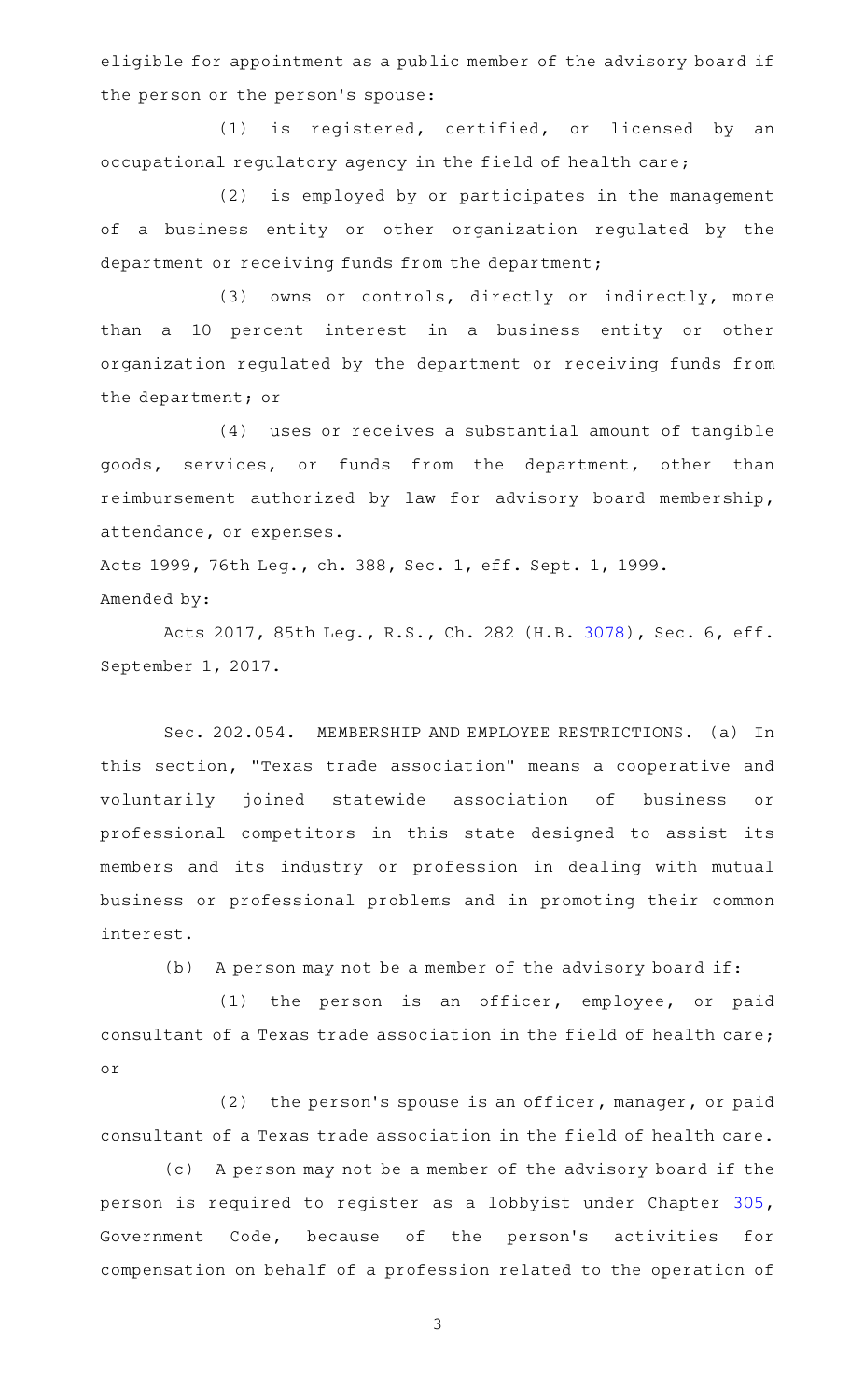the advisory board.

Acts 1999, 76th Leg., ch. 388, Sec. 1, eff. Sept. 1, 1999. Amended by:

Acts 2005, 79th Leg., Ch. 26 (S.B. [402\)](http://www.legis.state.tx.us/tlodocs/79R/billtext/html/SB00402F.HTM), Sec. 3, eff. September 1, 2005.

Acts 2017, 85th Leg., R.S., Ch. 282 (H.B. [3078](http://www.legis.state.tx.us/tlodocs/85R/billtext/html/HB03078F.HTM)), Sec. 7, eff. September 1, 2017.

Sec. 202.055. TERMS; VACANCIES. (a) Members of the advisory board serve staggered six-year terms, with the term of three members expiring on February 1 of each odd-numbered year. At the expiration of the term of each member, the governor shall appoint a successor.

(b) If a vacancy occurs during a term, the governor shall appoint a replacement who meets the qualifications of the vacated position to serve for the remainder of the term. Acts 1999, 76th Leg., ch. 388, Sec. 1, eff. Sept. 1, 1999. Amended by:

Acts 2017, 85th Leg., R.S., Ch. 282 (H.B. [3078](http://www.legis.state.tx.us/tlodocs/85R/billtext/html/HB03078F.HTM)), Sec. 8, eff. September 1, 2017.

Sec. 202.056. GROUNDS FOR REMOVAL. (a) It is a ground for removal from the advisory board that a member:

(1) does not have at the time of taking office the qualifications required by Section [202.051](http://www.statutes.legis.state.tx.us/GetStatute.aspx?Code=OC&Value=202.051) or [202.053;](http://www.statutes.legis.state.tx.us/GetStatute.aspx?Code=OC&Value=202.053)

(2) does not maintain during service on the advisory board the qualifications required by Section [202.051](http://www.statutes.legis.state.tx.us/GetStatute.aspx?Code=OC&Value=202.051) or [202.053](http://www.statutes.legis.state.tx.us/GetStatute.aspx?Code=OC&Value=202.053);

(3) is ineligible for membership under Section [202.054;](http://www.statutes.legis.state.tx.us/GetStatute.aspx?Code=OC&Value=202.054)

(4) cannot, because of illness or disability, discharge the member 's duties for a substantial part of the member 's term; or

(5) is absent from more than half of the regularly scheduled advisory board meetings that the member is eligible to attend during a calendar year unless the absence is excused by a majority vote of the advisory board.

(b) The validity of an action of the advisory board is not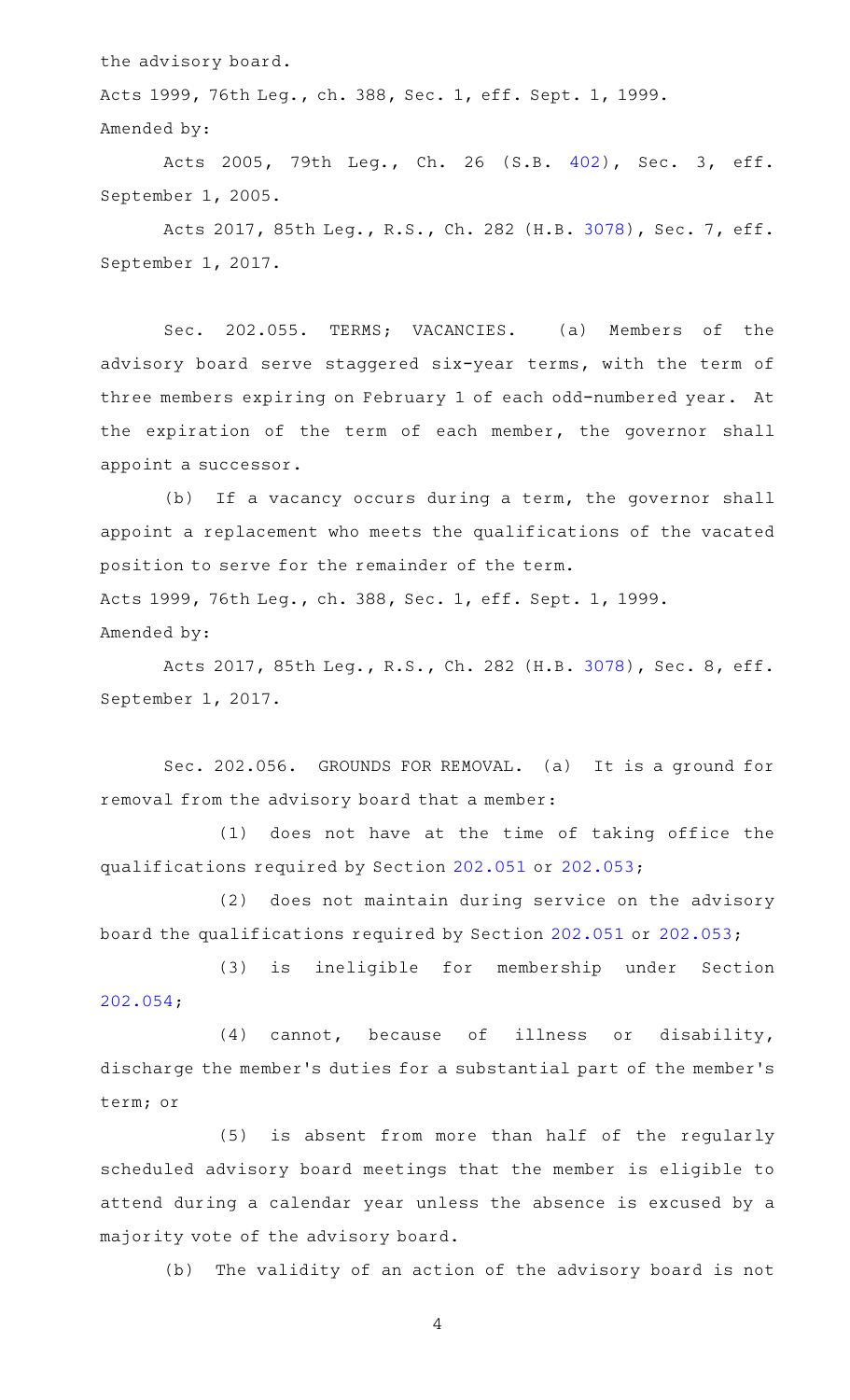affected by the fact that the action is taken when a ground for removal of an advisory board member exists.

(c) If the executive director has knowledge that a potential ground for removal exists, the executive director shall notify the governor and the attorney general that a potential ground for removal exists.

Acts 1999, 76th Leg., ch. 388, Sec. 1, eff. Sept. 1, 1999. Amended by:

Acts 2005, 79th Leg., Ch. 26 (S.B. [402\)](http://www.legis.state.tx.us/tlodocs/79R/billtext/html/SB00402F.HTM), Sec. 4, eff. September 1, 2005.

Acts 2017, 85th Leg., R.S., Ch. 282 (H.B. [3078](http://www.legis.state.tx.us/tlodocs/85R/billtext/html/HB03078F.HTM)), Sec. 9, eff. September 1, 2017.

Sec. 202.057. COMPENSATION; REIMBURSEMENT OF EXPENSES. An advisory board member may not receive compensation but is entitled to reimbursement for actual and necessary expenses incurred in performing the functions of the advisory board, subject to the General Appropriations Act.

Acts 1999, 76th Leg., ch. 388, Sec. 1, eff. Sept. 1, 1999. Amended by:

Acts 2005, 79th Leg., Ch. 26 (S.B. [402\)](http://www.legis.state.tx.us/tlodocs/79R/billtext/html/SB00402F.HTM), Sec. 5, eff. September 1, 2005.

Acts 2017, 85th Leg., R.S., Ch. 282 (H.B. [3078\)](http://www.legis.state.tx.us/tlodocs/85R/billtext/html/HB03078F.HTM), Sec. 10, eff. September 1, 2017.

Sec. 202.058. PRESIDING OFFICER. The governor shall appoint one of the advisory board members to serve as presiding officer of the advisory board at the pleasure of the governor. The presiding officer may vote on any matter before the advisory board. Acts 1999, 76th Leg., ch. 388, Sec. 1, eff. Sept. 1, 1999. Amended by:

Acts 2005, 79th Leg., Ch. 26 (S.B. [402\)](http://www.legis.state.tx.us/tlodocs/79R/billtext/html/SB00402F.HTM), Sec. 6, eff. September 1, 2005.

Acts 2017, 85th Leg., R.S., Ch. 282 (H.B. [3078\)](http://www.legis.state.tx.us/tlodocs/85R/billtext/html/HB03078F.HTM), Sec. 11, eff. September 1, 2017.

Sec. 202.059. MEETINGS. (a) The advisory board shall meet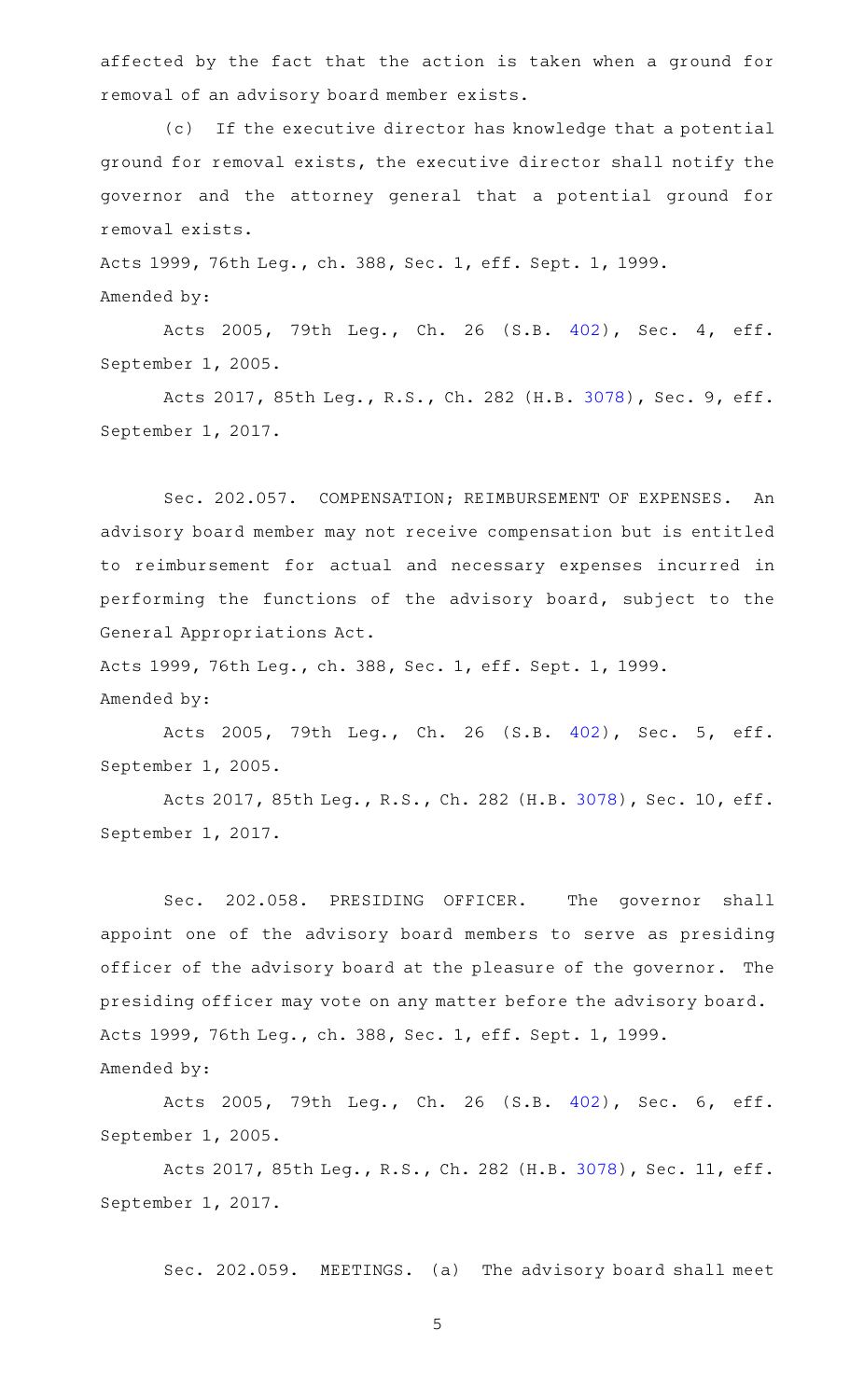at the call of the presiding officer of the commission or the executive director.

(b) Repealed by Acts 2017, 85th Leg., R.S., Ch. 282 (H.B. [3078](http://www.legis.state.tx.us/tlodocs/85R/billtext/html/HB03078F.HTM)), Sec. 62(3), eff. September 1, 2017.

(c) Repealed by Acts 2017, 85th Leg., R.S., Ch. 282 (H.B. [3078](http://www.legis.state.tx.us/tlodocs/85R/billtext/html/HB03078F.HTM)), Sec. 62(3), eff. September 1, 2017. Acts 1999, 76th Leg., ch. 388, Sec. 1, eff. Sept. 1, 1999. Amended by:

Acts 2017, 85th Leg., R.S., Ch. 282 (H.B. [3078\)](http://www.legis.state.tx.us/tlodocs/85R/billtext/html/HB03078F.HTM), Sec. 12, eff. September 1, 2017.

Acts 2017, 85th Leg., R.S., Ch. 282 (H.B. [3078\)](http://www.legis.state.tx.us/tlodocs/85R/billtext/html/HB03078F.HTM), Sec. 62(3), eff. September 1, 2017.

Sec. 202.061. TRAINING. (a) A person who is appointed to and qualifies for office as a member of the advisory board may not vote, deliberate, or be counted as a member in attendance at a meeting of the advisory board until the person completes a training program that complies with this section.

(b) The training program must provide the person with information regarding:

 $(1)$  this chapter;

(2) the department's programs, functions, and rules with respect to this chapter;

(3) the results of the most recent formal audit of the department with respect to this chapter;

(4) the scope and limitations on the rulemaking authority of the advisory board;

(5) the types of rules, interpretations, and enforcement actions that may implicate federal antitrust law by limiting competition or impacting prices charged by persons engaged in a profession or business regulated under this chapter, including rules, interpretations, and enforcement actions that:

(A) regulate the scope of practice of persons in a profession or business regulated under this chapter;

(B) restrict advertising by persons in a profession or business regulated under this chapter;

(C) affect the price of goods or services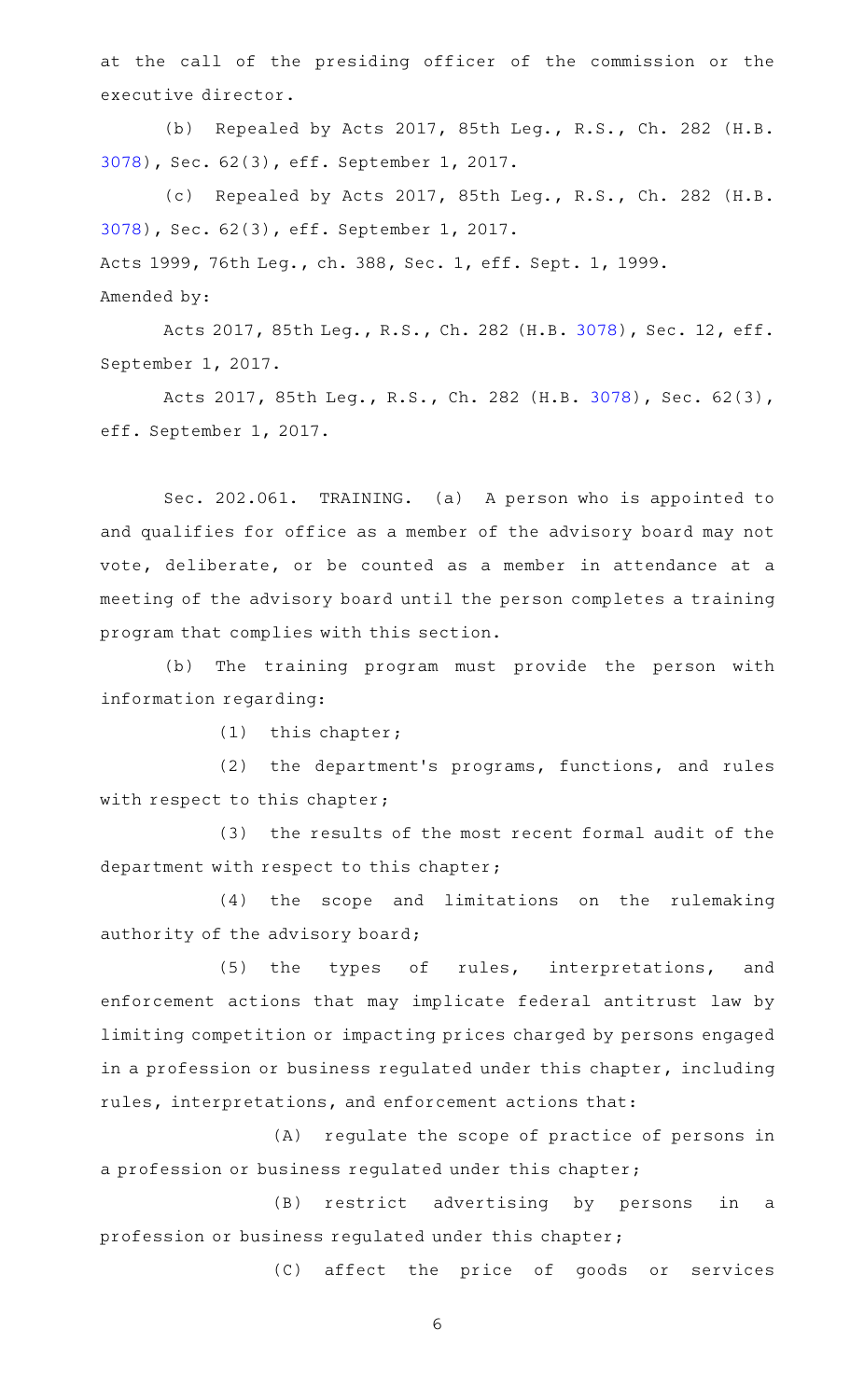provided by persons in a profession or business regulated under this chapter; and

(D) restrict participation in a profession or business regulated under this chapter;

 $(6)$  the requirements of:

(A) laws relating to open meetings, public information, administrative procedure, and disclosing conflicts of interest; and

(B) other laws applicable to members of the advisory board in performing the members' duties; and

(7) any applicable ethics policies adopted by the commission or the Texas Ethics Commission.

(c) The executive director shall create a training manual that includes the information required by Subsection (b). The executive director shall distribute a copy of the training manual annually to each advisory board member. On receipt of the training manual, each advisory board member shall sign and submit to the executive director a statement acknowledging receipt of the training manual.

Acts 1999, 76th Leg., ch. 388, Sec. 1, eff. Sept. 1, 1999. Amended by:

Acts 2005, 79th Leg., Ch. 26 (S.B. [402\)](http://www.legis.state.tx.us/tlodocs/79R/billtext/html/SB00402F.HTM), Sec. 7, eff. September 1, 2005.

Acts 2017, 85th Leg., R.S., Ch. 282 (H.B. [3078\)](http://www.legis.state.tx.us/tlodocs/85R/billtext/html/HB03078F.HTM), Sec. 13, eff. September 1, 2017.

Sec. 202.062. DUTIES OF ADVISORY BOARD. The advisory board shall provide advice and recommendations to the department on technical matters relevant to the administration of this chapter. Added by Acts 2017, 85th Leg., R.S., Ch. 282 (H.B. [3078\)](http://www.legis.state.tx.us/tlodocs/85R/billtext/html/HB03078F.HTM), Sec. 14, eff. September 1, 2017.

# SUBCHAPTER D. POWERS AND DUTIES

Sec. 202.1515. GENERAL POWERS AND DUTIES. (a) The executive director shall administer and enforce this chapter.

(b) The commission shall adopt rules necessary to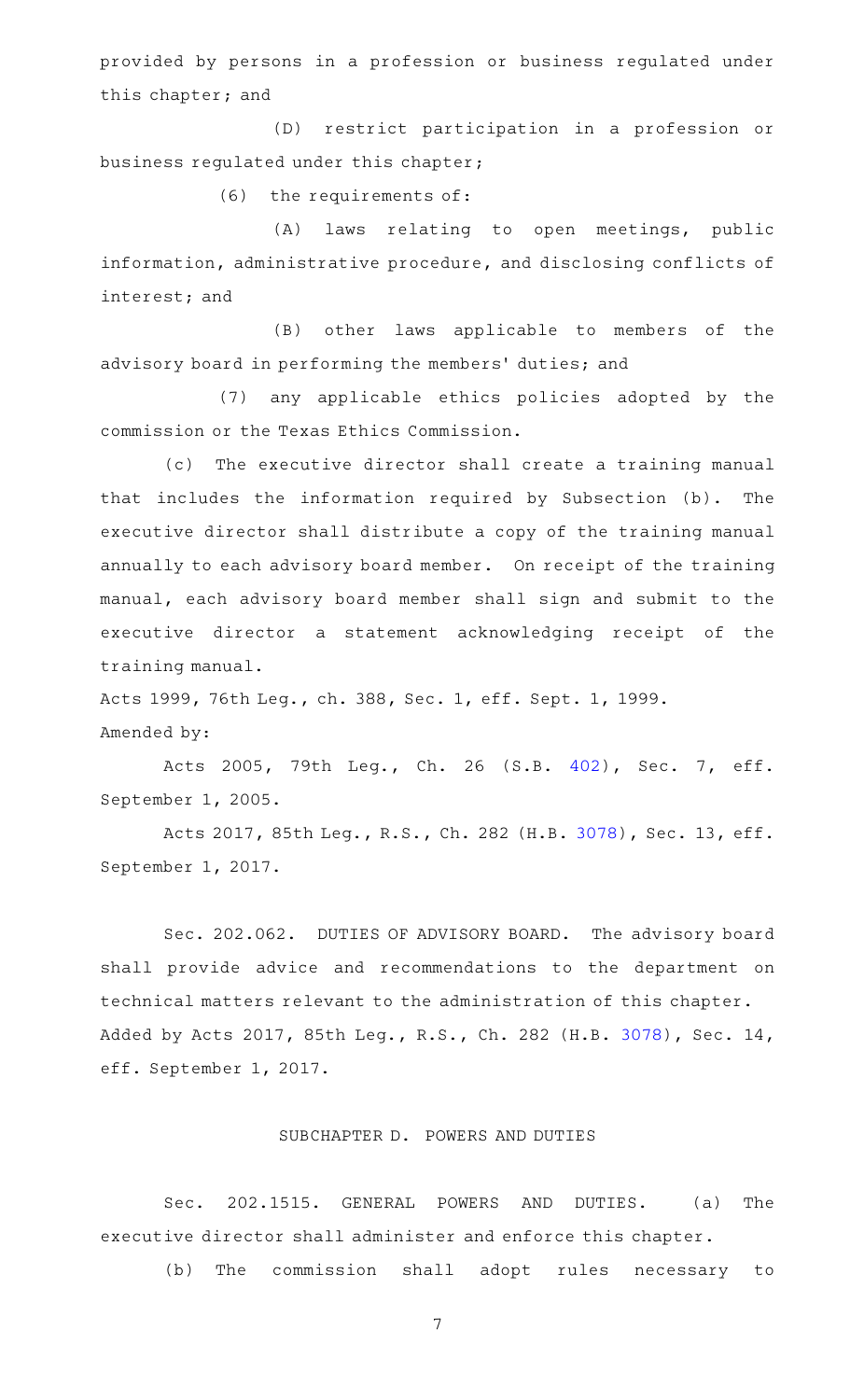administer and enforce this chapter.

Added by Acts 2017, 85th Leg., R.S., Ch. 282 (H.B. [3078\)](http://www.legis.state.tx.us/tlodocs/85R/billtext/html/HB03078F.HTM), Sec. 16, eff. September 1, 2017.

Sec. 202.153. FEES. The commission by rule shall establish fees in amounts reasonable and necessary to cover the cost of administering this chapter.

Acts 1999, 76th Leg., ch. 388, Sec. 1, eff. Sept. 1, 1999. Amended by:

Acts 2017, 85th Leg., R.S., Ch. 282 (H.B. [3078\)](http://www.legis.state.tx.us/tlodocs/85R/billtext/html/HB03078F.HTM), Sec. 17, eff. September 1, 2017.

Sec. 202.160. INFORMATION PROVIDED TO LICENSE HOLDERS. At least once each biennium, the department shall provide to license holders information on:

 $(1)$  prescribing and dispensing pain medications, with particular emphasis on Schedule II and Schedule III controlled substances;

(2) abusive and addictive behavior of certain persons who use prescription pain medications;

(3) common diversion strategies employed by certain persons who use prescription pain medications, including fraudulent prescription patterns; and

(4) the appropriate use of pain medications and the differences between addiction, pseudo-addiction, tolerance, and physical dependence.

Added by Acts 2003, 78th Leg., ch. 1163, Sec. 2, eff. Sept. 1, 2003. Amended by:

Acts 2017, 85th Leg., R.S., Ch. 282 (H.B. [3078\)](http://www.legis.state.tx.us/tlodocs/85R/billtext/html/HB03078F.HTM), Sec. 18, eff. September 1, 2017.

Sec. 202.161. POISON CONTROL CENTER INFORMATION. The department shall provide to license holders information regarding the services provided by poison control centers.

Added by Acts 2003, 78th Leg., ch. 1163, Sec. 2, eff. Sept. 1, 2003. Amended by:

Acts 2017, 85th Leg., R.S., Ch. 282 (H.B. [3078\)](http://www.legis.state.tx.us/tlodocs/85R/billtext/html/HB03078F.HTM), Sec. 19, eff.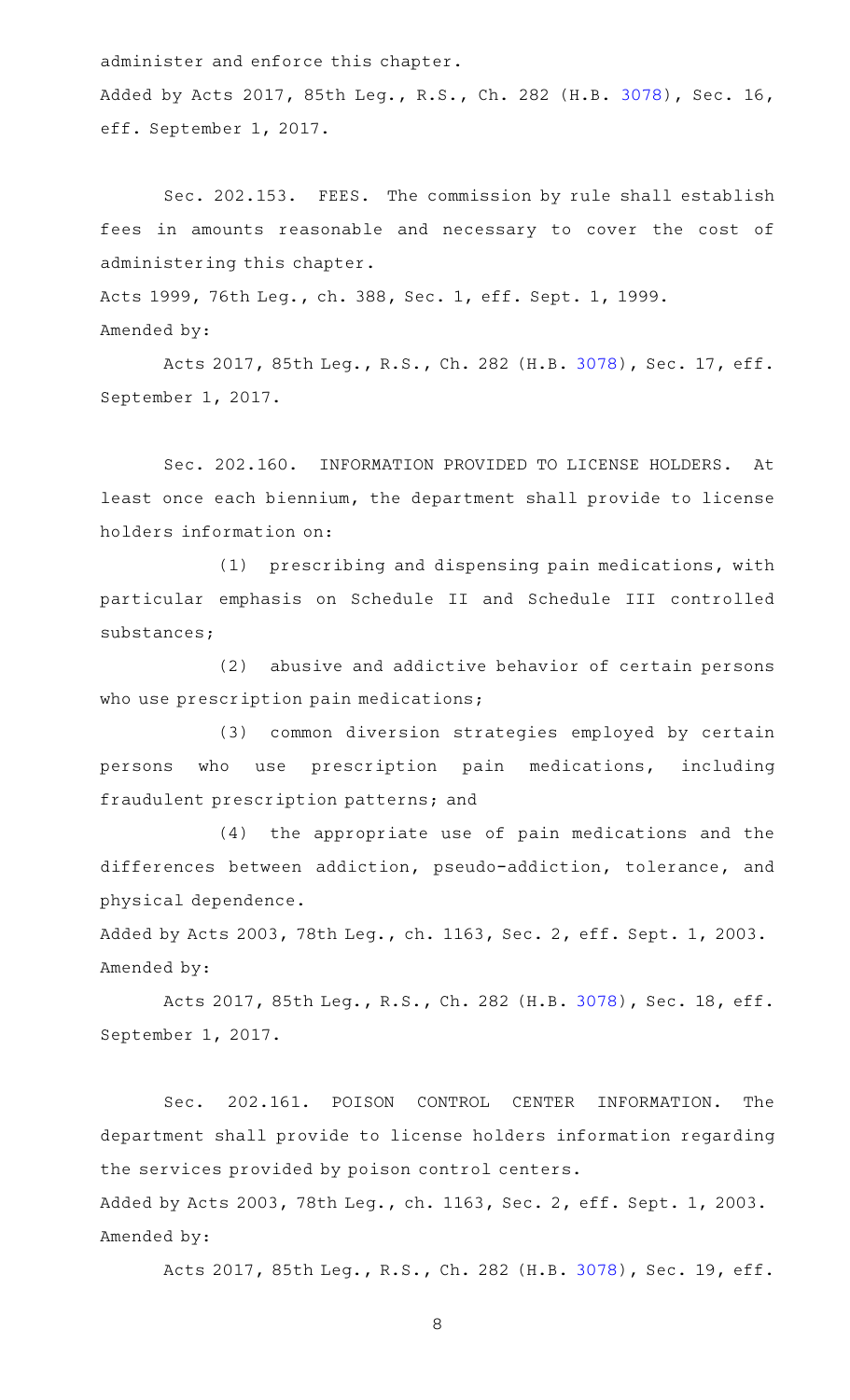### SUBCHAPTER E. COMPLAINT PROCEDURES

Sec. 202.2031. NOTIFICATION TO PARTIES REGARDING COMPLAINT. (a) The department shall notify a license holder who is the subject of a complaint filed with the department that a complaint has been filed and shall notify the license holder of the nature of the complaint.

(b) The department is not required to provide notice under this section if the notice would jeopardize an investigation. Added by Acts 2017, 85th Leg., R.S., Ch. 282 (H.B. [3078\)](http://www.legis.state.tx.us/tlodocs/85R/billtext/html/HB03078F.HTM), Sec. 22, eff. September 1, 2017.

Sec. 202.2032. REQUIREMENTS FOR CERTAIN COMPLAINTS.  $(a)$  In this section:

(1) "Anonymous complaint" means a complaint that lacks sufficient information to identify the source or the name of the person who filed the complaint.

(2) "Insurance agent" means a person licensed under Chapter [4054](http://www.statutes.legis.state.tx.us/GetStatute.aspx?Code=IN&Value=4054), Insurance Code.

(3) "Insurer" means an insurance company or other entity authorized to engage in the business of insurance under Subtitle C, Title 6, Insurance Code.

(4) "Third-party administrator" means a person required to have a certificate of authority under Chapter [4151](http://www.statutes.legis.state.tx.us/GetStatute.aspx?Code=IN&Value=4151), Insurance Code.

(b) The department may not accept anonymous complaints.

(c) Notwithstanding any confidentiality requirements under Chapter [552,](http://www.statutes.legis.state.tx.us/GetStatute.aspx?Code=GV&Value=552) Government Code, Chapter [51](http://www.statutes.legis.state.tx.us/GetStatute.aspx?Code=GV&Value=51), or this chapter, a complaint filed with the department by an insurance agent, insurer, pharmaceutical company, or third-party administrator against a license holder must include the name and address of the insurance agent, insurer, pharmaceutical company, or third-party administrator filing the complaint.

(d) The department shall notify the license holder who is the subject of the complaint of the name and address of the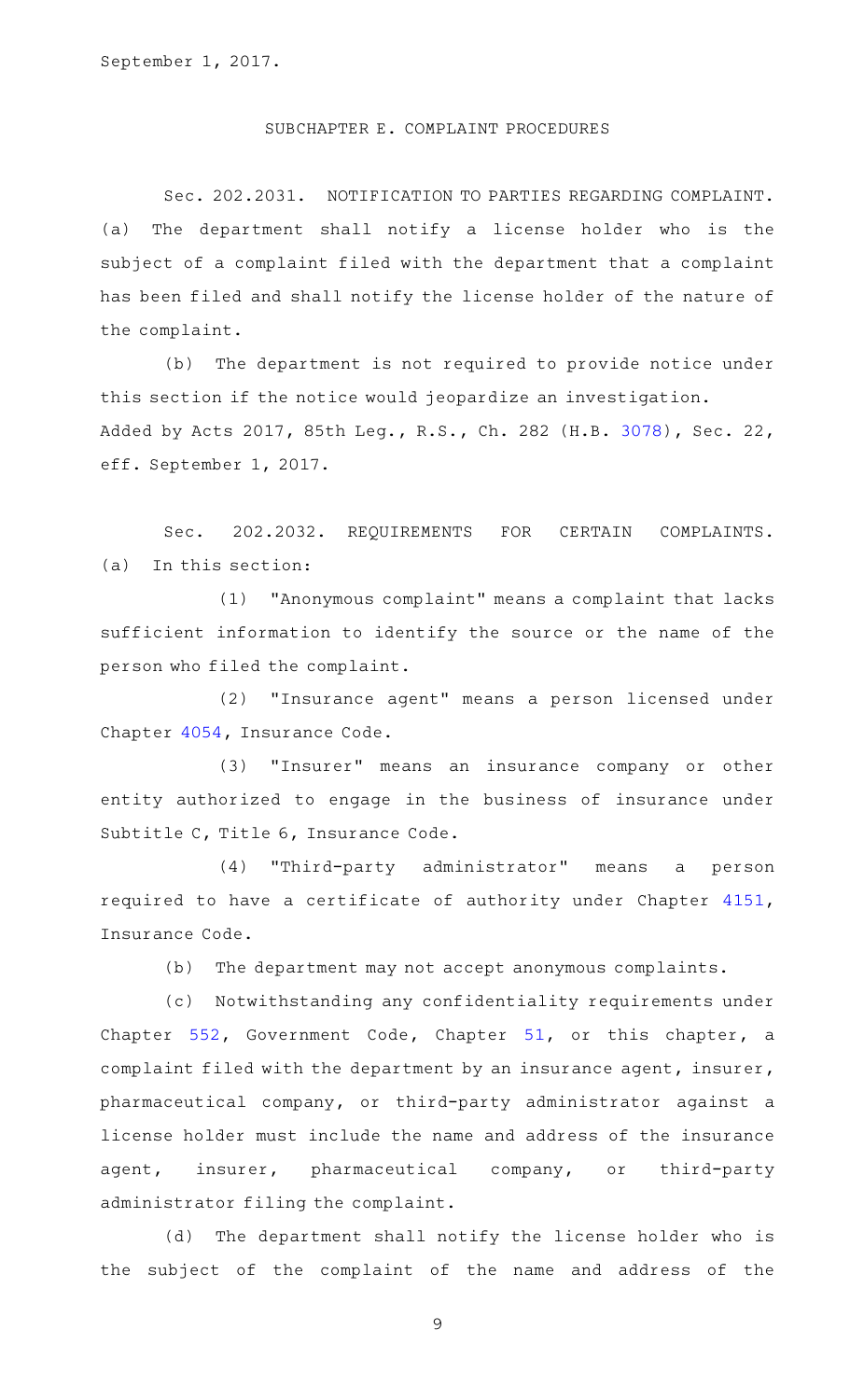insurance agent, insurer, pharmaceutical company, or third-party administrator who filed the complaint, unless the notice would jeopardize an investigation.

Added by Acts 2017, 85th Leg., R.S., Ch. 282 (H.B. [3078\)](http://www.legis.state.tx.us/tlodocs/85R/billtext/html/HB03078F.HTM), Sec. 22, eff. September 1, 2017.

Amended by:

Acts 2019, 86th Leg., R.S., Ch. 1144 (H.B. [2847](http://www.legis.state.tx.us/tlodocs/86R/billtext/html/HB02847F.HTM)), Sec. 7.005, eff. September 1, 2019.

Acts 2019, 86th Leg., R.S., Ch. 1144 (H.B. [2847](http://www.legis.state.tx.us/tlodocs/86R/billtext/html/HB02847F.HTM)), Sec. 8.001, eff. September 1, 2019.

Sec. 202.204. EXPERT WITNESS. (a) In this section, "expert witness" means a podiatrist or other qualified individual with whom the department contracts to assist the department with reviewing, investigating, or prosecuting complaints filed under this chapter.

(b) The department may contract with an expert witness, including an advisory board member under Section [202.051](http://www.statutes.legis.state.tx.us/GetStatute.aspx?Code=OC&Value=202.051)(a)(1), to assist the department with reviewing, investigating, or prosecuting a complaint filed under this chapter.

(c) Except for an act by an expert witness involving fraud, conspiracy, or malice, an expert witness is immune from liability and may not be subject to a suit for damages for any act arising from the performance of the expert witness's duties in:

(1) participating in an informal conference to determine the facts of a complaint;

(2) evaluating evidence in a complaint and offering an opinion or technical guidance on an alleged violation of this chapter or a rule adopted under this chapter;

(3) testifying at a hearing regarding a complaint; or

 $(4)$  making an evaluation, report, or recommendation regarding a complaint.

Added by Acts 2019, 86th Leg., R.S., Ch. 1144 (H.B. [2847](http://www.legis.state.tx.us/tlodocs/86R/billtext/html/HB02847F.HTM)), Sec. 8.002, eff. September 1, 2019.

## SUBCHAPTER F. LICENSE REQUIREMENTS

Sec. 202.251. LICENSE REQUIRED. A person may not practice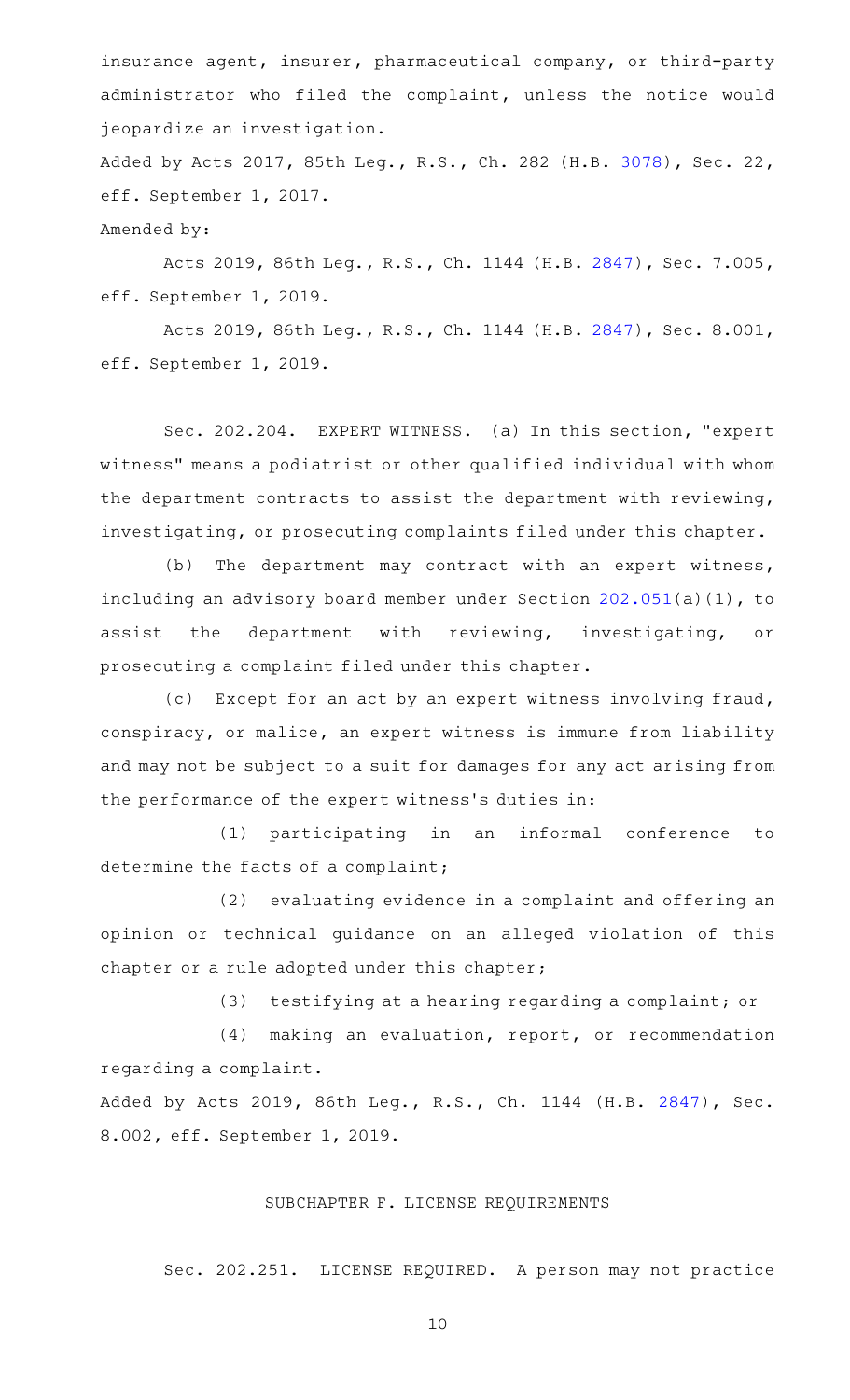podiatry or hold the person out as a podiatrist unless the person is licensed under this chapter.

Acts 1999, 76th Leg., ch. 388, Sec. 1, eff. Sept. 1, 1999.

Sec. 202.252. LICENSE APPLICATION. (a) An application for a license under this chapter must be submitted in the manner and on a form prescribed by the executive director.

(b) The commission by rule shall establish the information and documentation required to be submitted as part of an application for a license under this chapter, including evidence satisfactory to the commission or department that the applicant:

(1) is at least 21 years of age;

(2) has completed at least 90 semester hours of college courses acceptable at the time of completion for credit toward a bachelor 's degree at an institution of higher education determined by the department to have acceptable standards;

(3) is a graduate of a reputable school of podiatry or chiropody; and

(4) has successfully completed any other course of training reasonably required by commission rule relating to the safe care and treatment of patients.

(c) Repealed by Acts 2017, 85th Leg., R.S., Ch. 282 (H.B. [3078](http://www.legis.state.tx.us/tlodocs/85R/billtext/html/HB03078F.HTM)), Sec. 62(22), eff. September 1, 2017.

(d) Repealed by Acts 2017, 85th Leg., R.S., Ch. 282 (H.B. [3078](http://www.legis.state.tx.us/tlodocs/85R/billtext/html/HB03078F.HTM)), Sec. 62(22), eff. September 1, 2017.

(e) All educational attainments or credits for evaluation under this chapter must be completed within the United States. The department may not accept educational credits attained in a foreign country that are not approved by the department.

(f) For purposes of this section, a podiatry or chiropody school is reputable if:

(1) the course of instruction consists of four terms of approximately eight months each, or the substantial equivalent; and

 $(2)$  the school is approved by the department. Acts 1999, 76th Leg., ch. 388, Sec. 1, eff. Sept. 1, 1999. Amended by: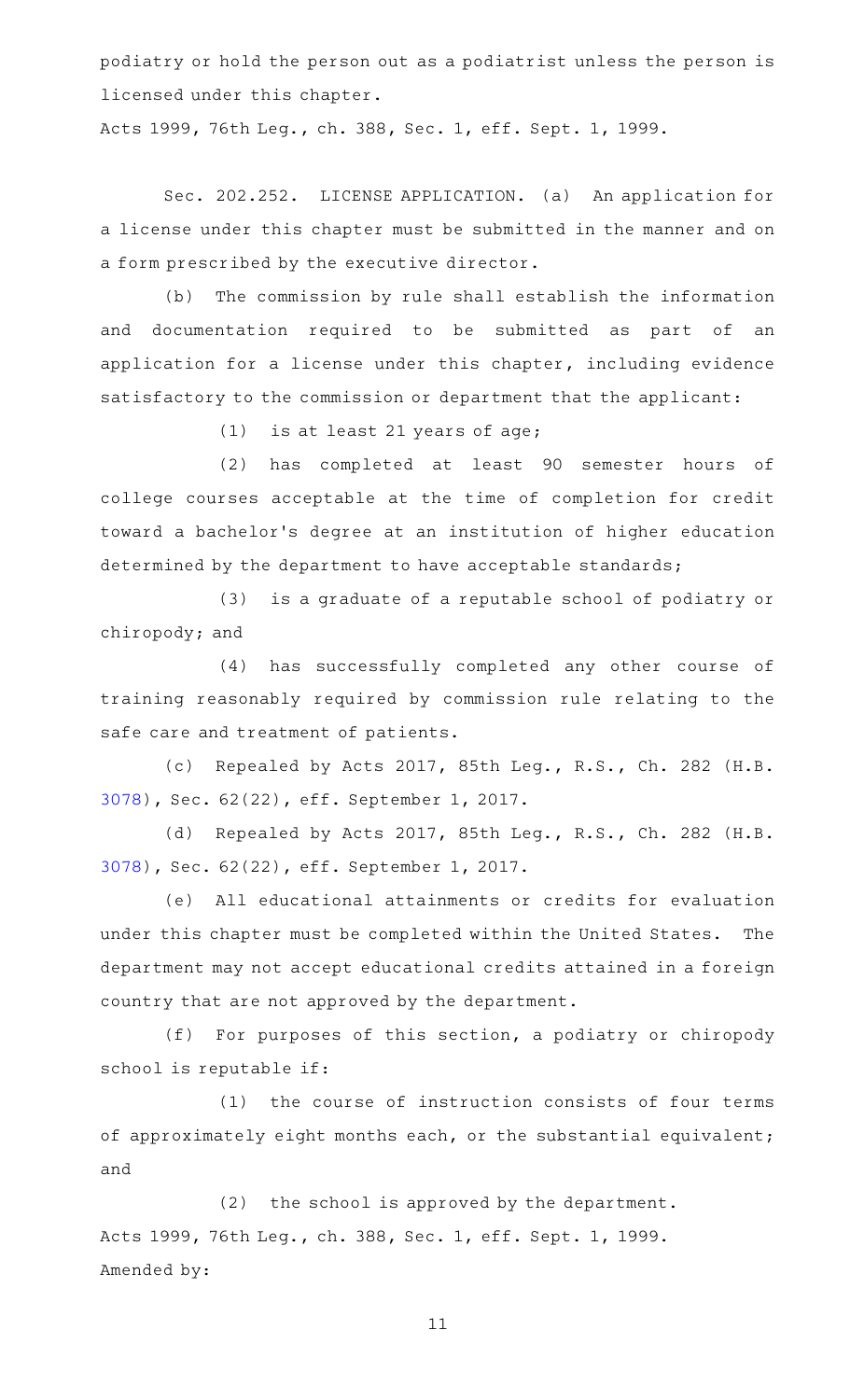Acts 2017, 85th Leg., R.S., Ch. 282 (H.B. [3078\)](http://www.legis.state.tx.us/tlodocs/85R/billtext/html/HB03078F.HTM), Sec. 23, eff. September 1, 2017.

Acts 2017, 85th Leg., R.S., Ch. 282 (H.B. [3078\)](http://www.legis.state.tx.us/tlodocs/85R/billtext/html/HB03078F.HTM), Sec. 62(22), eff. September 1, 2017.

Sec. 202.2525. CRIMINAL HISTORY RECORD INFORMATION FOR LICENSE ISSUANCE. (a) The department shall require that an applicant for a license submit a complete and legible set of fingerprints, on a form prescribed by the executive director, to the department or to the Department of Public Safety for the purpose of obtaining criminal history record information from the Department of Public Safety and the Federal Bureau of Investigation.

(b) The department may not issue a license to a person who does not comply with the requirement of Subsection (a).

(c) The department shall conduct a criminal history record information check of each applicant for a license using information:

(1) provided by the individual under this section; and

(2) made available to the department by the Department of Public Safety, the Federal Bureau of Investigation, and any other criminal justice agency under Chapter [411,](http://www.statutes.legis.state.tx.us/GetStatute.aspx?Code=GV&Value=411) Government Code.

(d) The department may:

(1) enter into an agreement with the Department of Public Safety to administer a criminal history record information check required under this section; and

(2) authorize the Department of Public Safety to collect from each applicant the costs incurred by the Department of Public Safety in conducting the criminal history record information check.

Added by Acts 2017, 85th Leg., R.S., Ch. 282 (H.B. [3078\)](http://www.legis.state.tx.us/tlodocs/85R/billtext/html/HB03078F.HTM), Sec. 24, eff. September 1, 2017.

Sec. 202.253. GROUNDS FOR DENIAL OF LICENSE. (a) The commission may refuse to issue a license or certificate to a person who violates this chapter, a rule adopted under this chapter, or an order of the commission or executive director.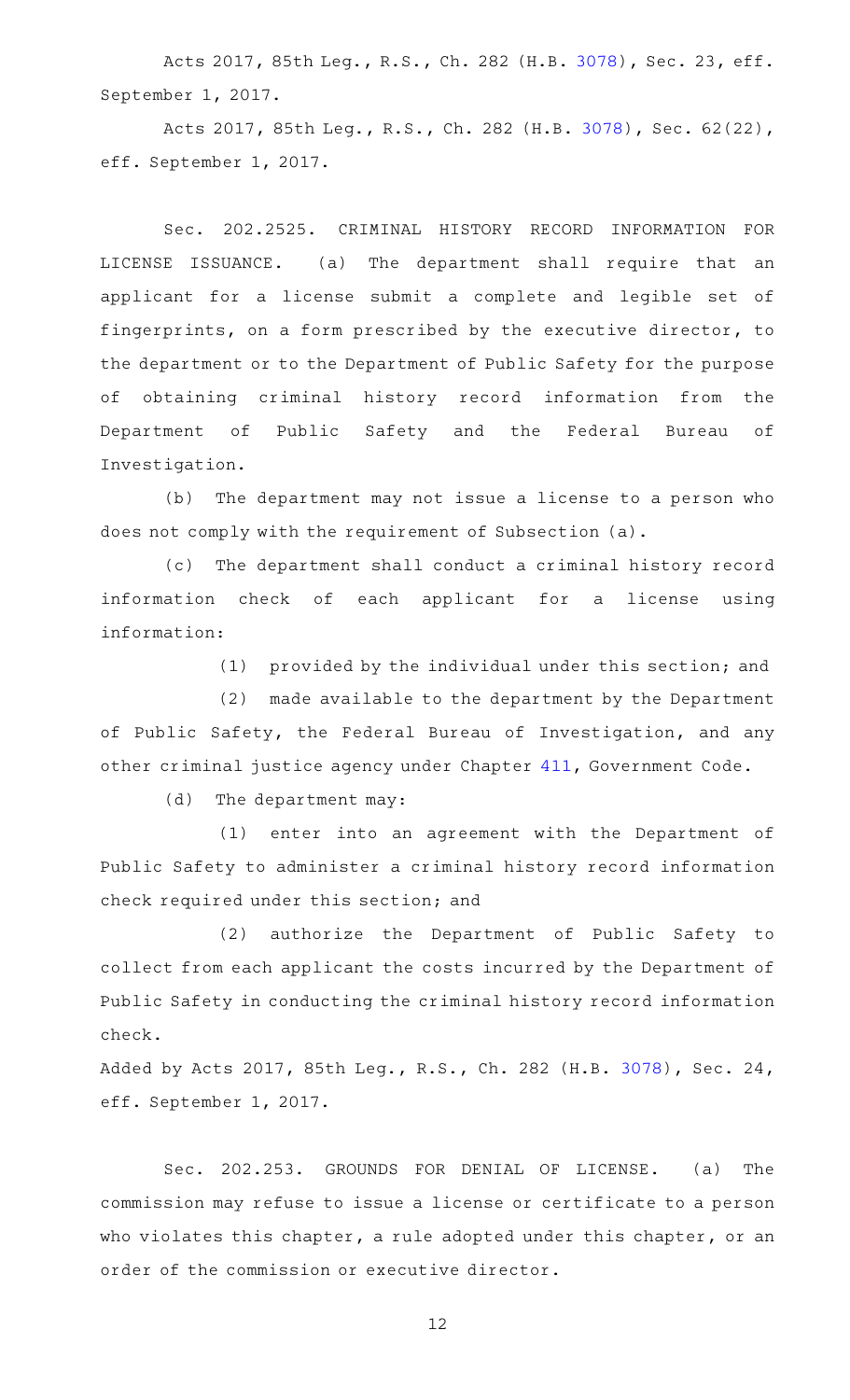$(a-1)$  The commission or department may refuse to admit a person to an examination, and may refuse to issue a license to practice podiatry to a person, for:

 $(1)$  presenting a license, certificate, or diploma that was illegally or fraudulently obtained or engaging in fraud or deception in passing the examination;

(2) being convicted of an offense under Section [202.606;](http://www.statutes.legis.state.tx.us/GetStatute.aspx?Code=OC&Value=202.606)

(3) engaging in habits of intemperance or drug addiction that in the department 's opinion would endanger the health, well-being, or welfare of patients;

(4) engaging in grossly unprofessional or dishonorable conduct of a character that in the department 's opinion is likely to deceive or defraud the public;

(5) directly or indirectly violating or attempting to violate this chapter or a rule adopted under this chapter as a principal, accessory, or accomplice;

(6) using any advertising statement of a character tending to mislead or deceive the public;

(7) advertising professional superiority or the performance of professional service in a superior manner;

(8) purchasing, selling, bartering, or using or offering to purchase, sell, barter, or use a podiatry degree, license, certificate, diploma, or a transcript of a license, certificate, or diploma, in or incident to an application for a license to practice podiatry;

(9) altering, with fraudulent intent, a podiatry license, certificate, diploma, or a transcript of a podiatry license, certificate, or diploma;

 $(10)$  using a podiatry license, certificate, or diploma, or a transcript of a podiatry license, certificate, or diploma, that has been fraudulently purchased, issued, counterfeited, or materially altered;

 $(11)$  impersonating, or acting as proxy for, another person in a podiatry license examination;

(12) impersonating a license holder, or permitting another person to use the license holder 's license to practice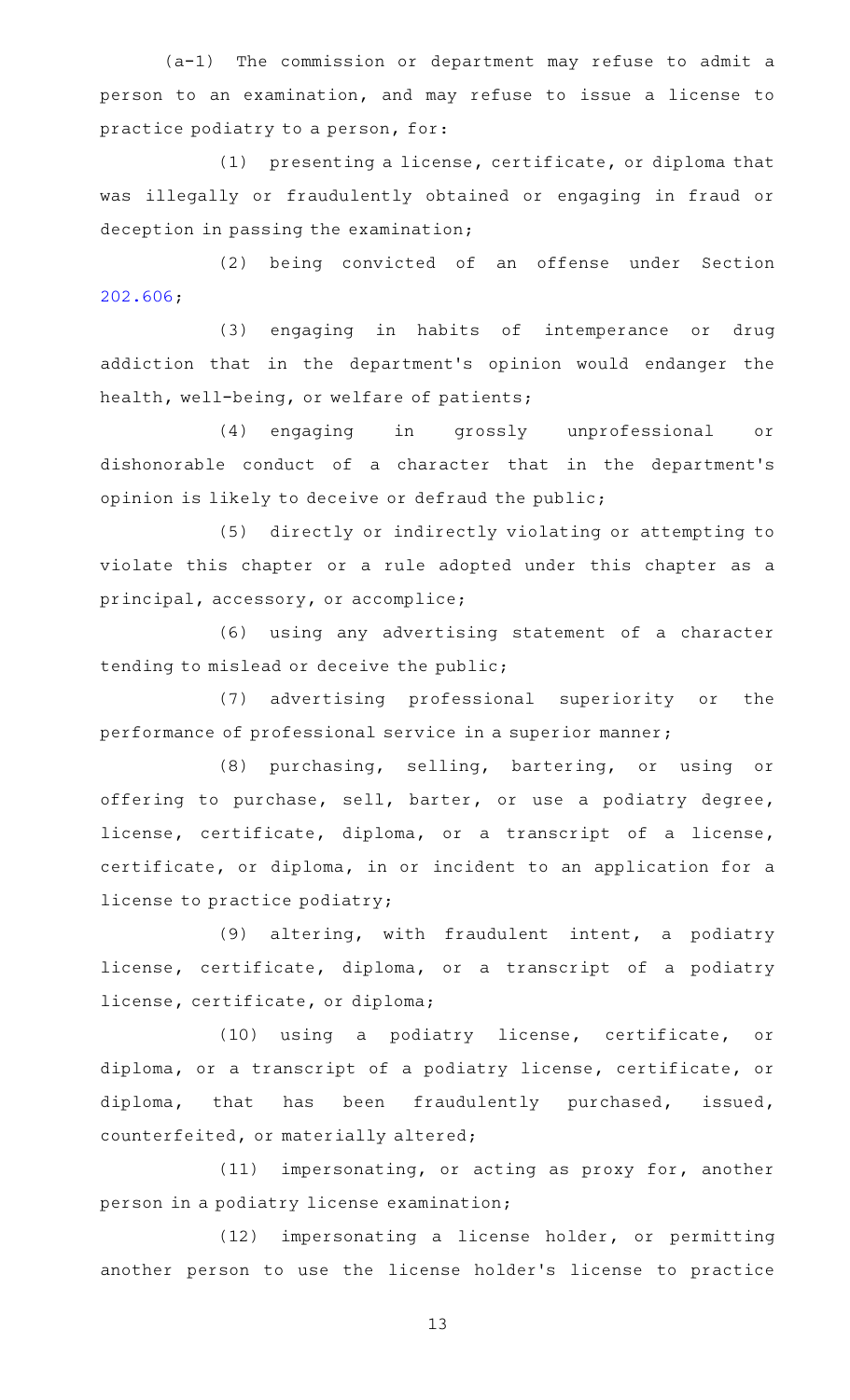podiatry in this state, to treat or offer to treat, by any method, conditions and ailments of human feet;

(13) directly or indirectly employing a person whose license to practice podiatry has been suspended or associating in the practice of podiatry with a person whose license to practice podiatry has been suspended or who has been convicted of the unlawful practice of podiatry in this state or elsewhere;

(14) wilfully making in the application for a license to practice podiatry a material misrepresentation or material untrue statement;

(15) being unable to practice podiatry with reasonable skill and safety to a patient because of age, illness, drunkenness, or excessive use of drugs, narcotics, chemicals, or other substances or as a result of a mental or physical condition;

(16) failing to practice podiatry in an acceptable manner consistent with public health and welfare;

(17) being removed, suspended, or disciplined in another manner by the podiatrist 's peers in a professional podiatry association or society, whether local, regional, state, or national in scope, or being disciplined by a licensed hospital or the medical staff of a hospital, including removal, suspension, limitation of hospital privileges, or other disciplinary action, if the commission or department determines that the action was:

(A) based on unprofessional conduct or professional incompetence likely to harm the public; and

(B) appropriate and reasonably supported by evidence submitted to the association, society, hospital, or medical staff; or

(18) having repeated or recurring meritorious health care liability claims filed against the podiatrist that in the commission's or department's opinion are evidence of professional incompetence likely to injure the public.

(b) In enforcing Subsection  $(a-1)(15)$ , the department, on probable cause, shall request the affected podiatrist to submit to a mental or physical examination by a physician designated by the department. If the podiatrist refuses to submit to the examination, the commission or executive director shall issue an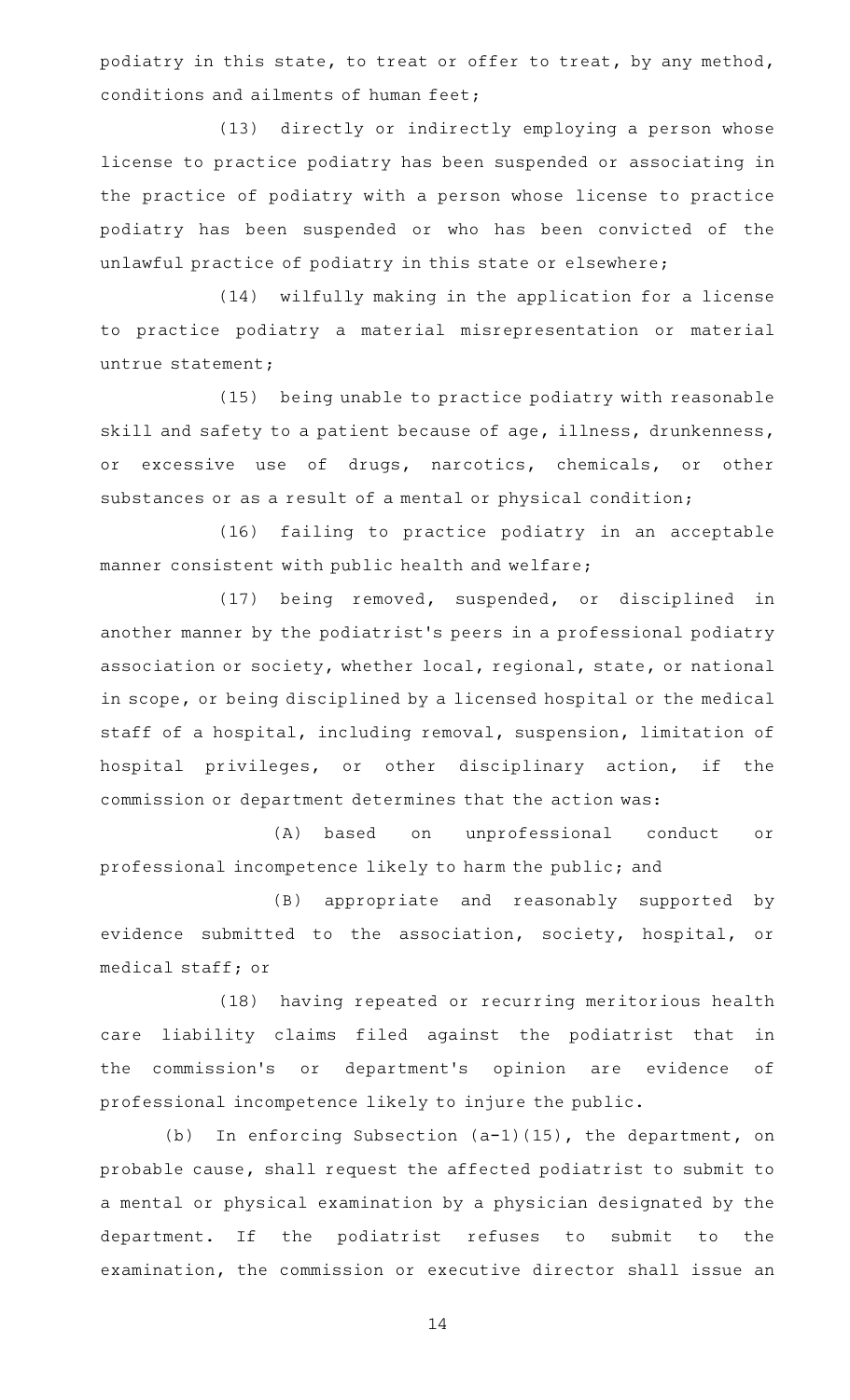order requiring the podiatrist to show cause why the podiatrist will not submit to the examination and shall schedule a hearing on the order not later than the 30th day after the date notice is served on the podiatrist. The podiatrist shall be notified by either personal service or certified mail with return receipt requested.

(c) At the hearing, the podiatrist and the podiatrist's attorney may present testimony and other evidence to show why the podiatrist should not be required to submit to the examination. After a complete hearing, the commission or executive director shall issue an order either requiring the podiatrist to submit to the examination or withdrawing the request for examination.

Acts 1999, 76th Leg., ch. 388, Sec. 1, eff. Sept. 1, 1999. Amended by:

Acts 2017, 85th Leg., R.S., Ch. 282 (H.B. [3078\)](http://www.legis.state.tx.us/tlodocs/85R/billtext/html/HB03078F.HTM), Sec. 25, eff. September 1, 2017.

Acts 2019, 86th Leg., R.S., Ch. 400 (S.B. [1531](http://www.legis.state.tx.us/tlodocs/86R/billtext/html/SB01531F.HTM)), Sec. 1, eff. September 1, 2019.

Acts 2019, 86th Leg., R.S., Ch. 1144 (H.B. [2847](http://www.legis.state.tx.us/tlodocs/86R/billtext/html/HB02847F.HTM)), Sec. 8.003, eff. September 1, 2019.

Sec. 202.254. EXAMINATION. (a) Except as provided by Section [202.261,](http://www.statutes.legis.state.tx.us/GetStatute.aspx?Code=OC&Value=202.261) each applicant for a license to practice podiatry in this state must pass an examination approved by the department.

(b) The department shall recognize, prepare, administer, or arrange for the administration of an examination under this chapter.

(c) The license examination must consist of a written and practical component. The department shall determine the passing score for the examination using accepted criterion-referenced methods. The department shall have the examination validated by an independent testing professional.

(d) The examination must cover the subjects of anatomy, chemistry, dermatology, diagnosis, pharmacology, pathology, physiology, microbiology, orthopedics, and podiatry, as related to ailments of the human foot.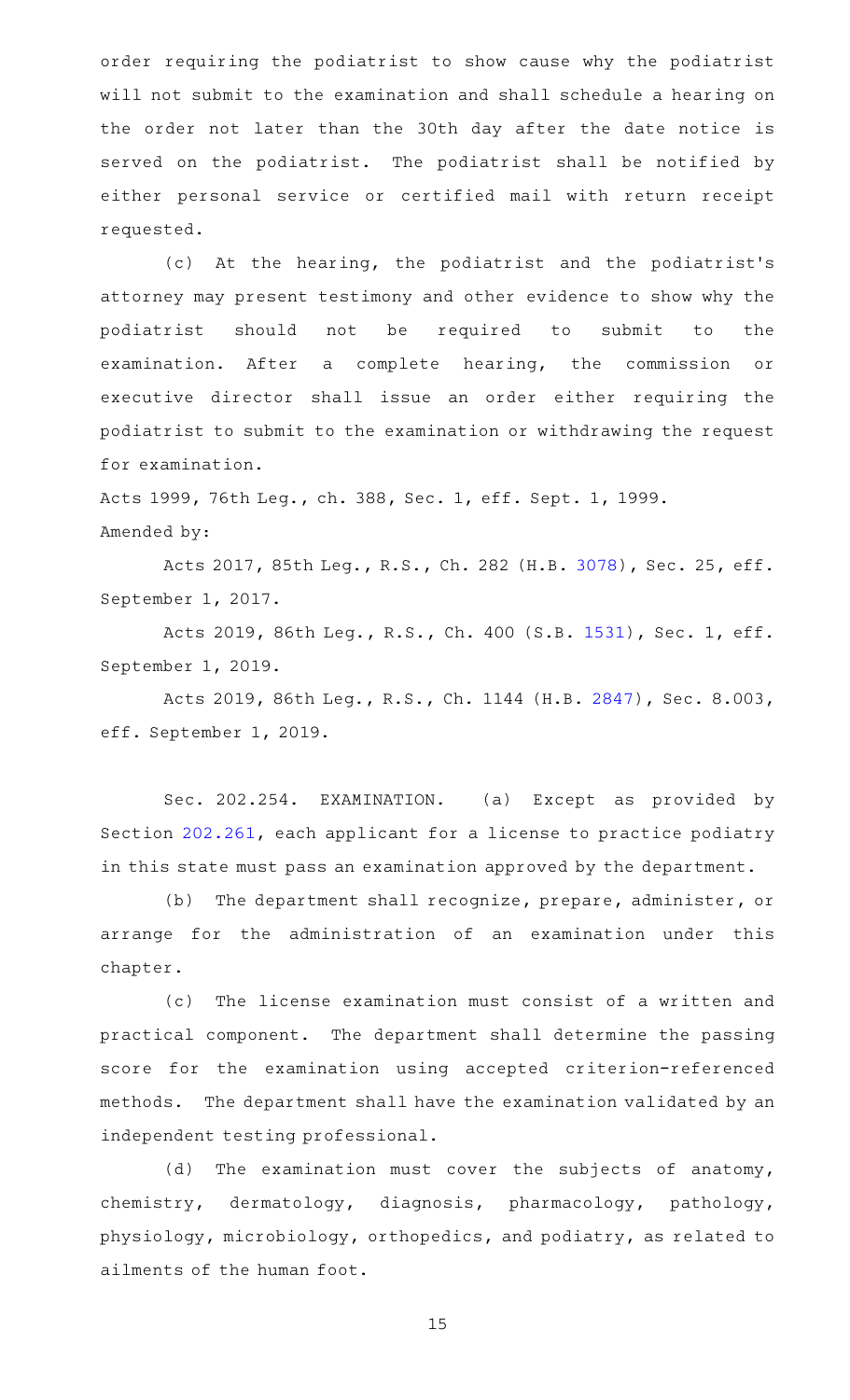(e) Repealed by Acts 2017, 85th Leg., R.S., Ch. 282 (H.B. [3078](http://www.legis.state.tx.us/tlodocs/85R/billtext/html/HB03078F.HTM)), Sec. 62(23), eff. September 1, 2017. Acts 1999, 76th Leg., ch. 388, Sec. 1, eff. Sept. 1, 1999. Amended by:

Acts 2017, 85th Leg., R.S., Ch. 282 (H.B. [3078\)](http://www.legis.state.tx.us/tlodocs/85R/billtext/html/HB03078F.HTM), Sec. 26, eff. September 1, 2017.

Acts 2017, 85th Leg., R.S., Ch. 282 (H.B. [3078\)](http://www.legis.state.tx.us/tlodocs/85R/billtext/html/HB03078F.HTM), Sec. 62(23), eff. September 1, 2017.

Sec. 202.256. REEXAMINATION. (a) An applicant who fails an examination and is refused a license based on that failure may retake the examination. The applicant must pay the regular examination fee for any reexamination.

(b) Each reexamination must cover each subject tested in Section [202.254\(](http://www.statutes.legis.state.tx.us/GetStatute.aspx?Code=OC&Value=202.254)d).

Acts 1999, 76th Leg., ch. 388, Sec. 1, eff. Sept. 1, 1999.

Sec. 202.257. ISSUANCE OF LICENSE. The department shall issue a license to each applicant who possesses the qualifications required for a license and passes the examination. Acts 1999, 76th Leg., ch. 388, Sec. 1, eff. Sept. 1, 1999. Amended by:

Acts 2017, 85th Leg., R.S., Ch. 282 (H.B. [3078\)](http://www.legis.state.tx.us/tlodocs/85R/billtext/html/HB03078F.HTM), Sec. 27, eff. September 1, 2017.

Sec. 202.258. REFUSAL OF ADMITTANCE TO EXAMINATION. An applicant who is refused admittance to examination may try the issue in a district court in Travis County. Acts 1999, 76th Leg., ch. 388, Sec. 1, eff. Sept. 1, 1999.

Sec. 202.259. TEMPORARY LICENSE. (a) The commission by rule may adopt a procedure for the issuance of a temporary license to an applicant other than an applicant for a provisional license under Section [202.260](http://www.statutes.legis.state.tx.us/GetStatute.aspx?Code=OC&Value=202.260).

(b) Rules adopted under this section must establish:

(1) the criteria for issuance of a temporary license; and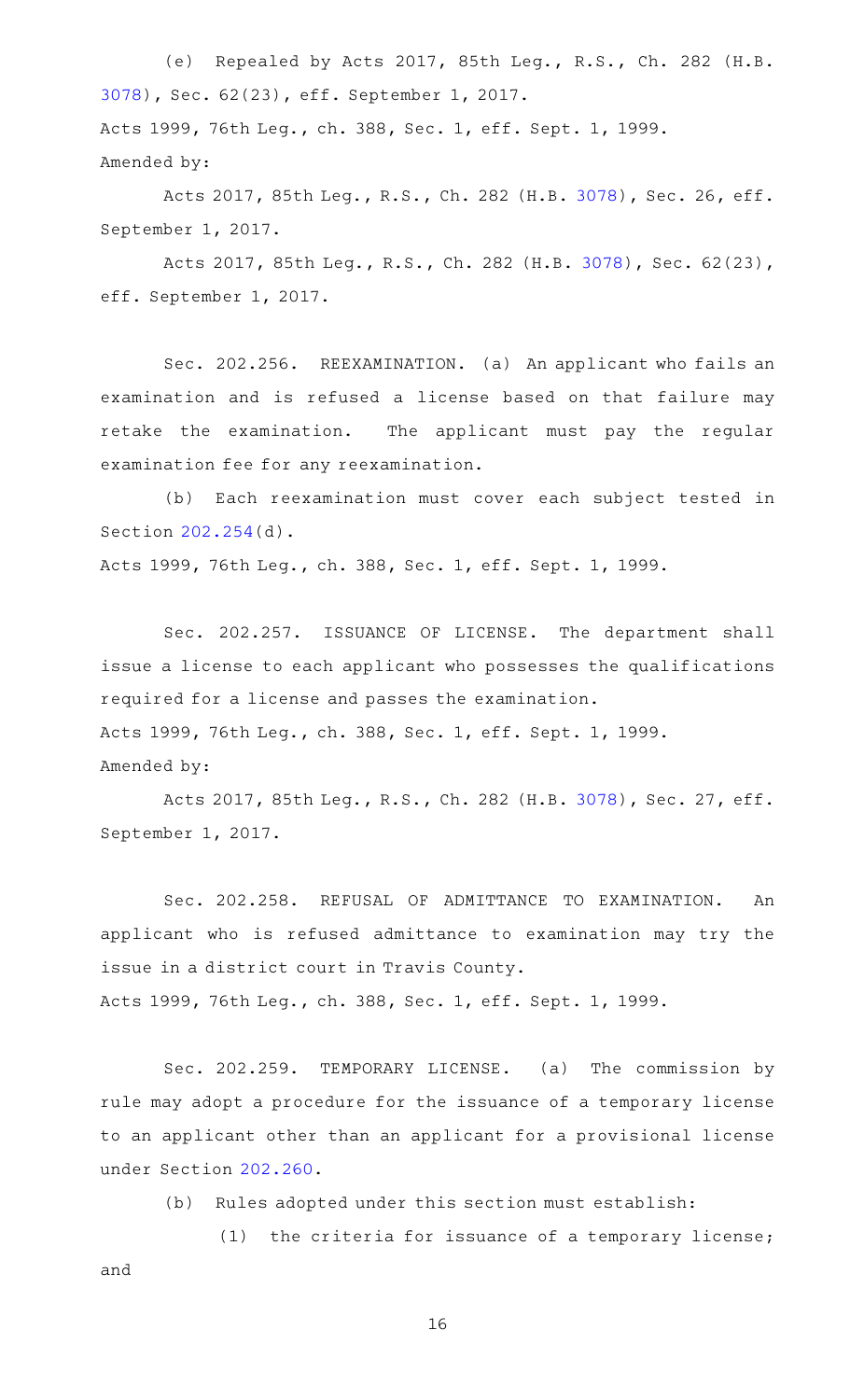(2) a maximum period during which a temporary license is valid.

Acts 1999, 76th Leg., ch. 388, Sec. 1, eff. Sept. 1, 1999. Amended by:

Acts 2017, 85th Leg., R.S., Ch. 282 (H.B. [3078\)](http://www.legis.state.tx.us/tlodocs/85R/billtext/html/HB03078F.HTM), Sec. 28, eff. September 1, 2017.

Sec. 202.260. PROVISIONAL LICENSE. (a) On application, the department shall grant a provisional license to practice podiatry to an applicant who:

(1) is licensed in good standing as a podiatrist in another state that has licensing requirements that are substantially equivalent to the requirements of this chapter;

(2) has passed a national or other examination recognized by the department relating to the practice of podiatry; and

(3) is sponsored by a person licensed under this chapter with whom the provisional license holder may practice under this section.

(b) The department may excuse an applicant for a provisional license from the requirement of Subsection (a)(3) if the department determines that compliance with that subdivision constitutes a hardship to the applicant.

(c)AAA provisional license is valid until the date the department approves or denies the provisional license holder 's application for a license. Except as provided by Subsection (e), the department shall issue a license under this chapter to the holder of a provisional license under this section if:

(1) the provisional license holder passes the examination required by Section [202.254](http://www.statutes.legis.state.tx.us/GetStatute.aspx?Code=OC&Value=202.254);

(2) the department verifies that the provisional license holder has the academic and experience requirements for a license under this chapter; and

(3) the provisional license holder satisfies any other license requirements under this chapter.

(d) The department shall complete the processing of a provisional license holder 's application for a license not later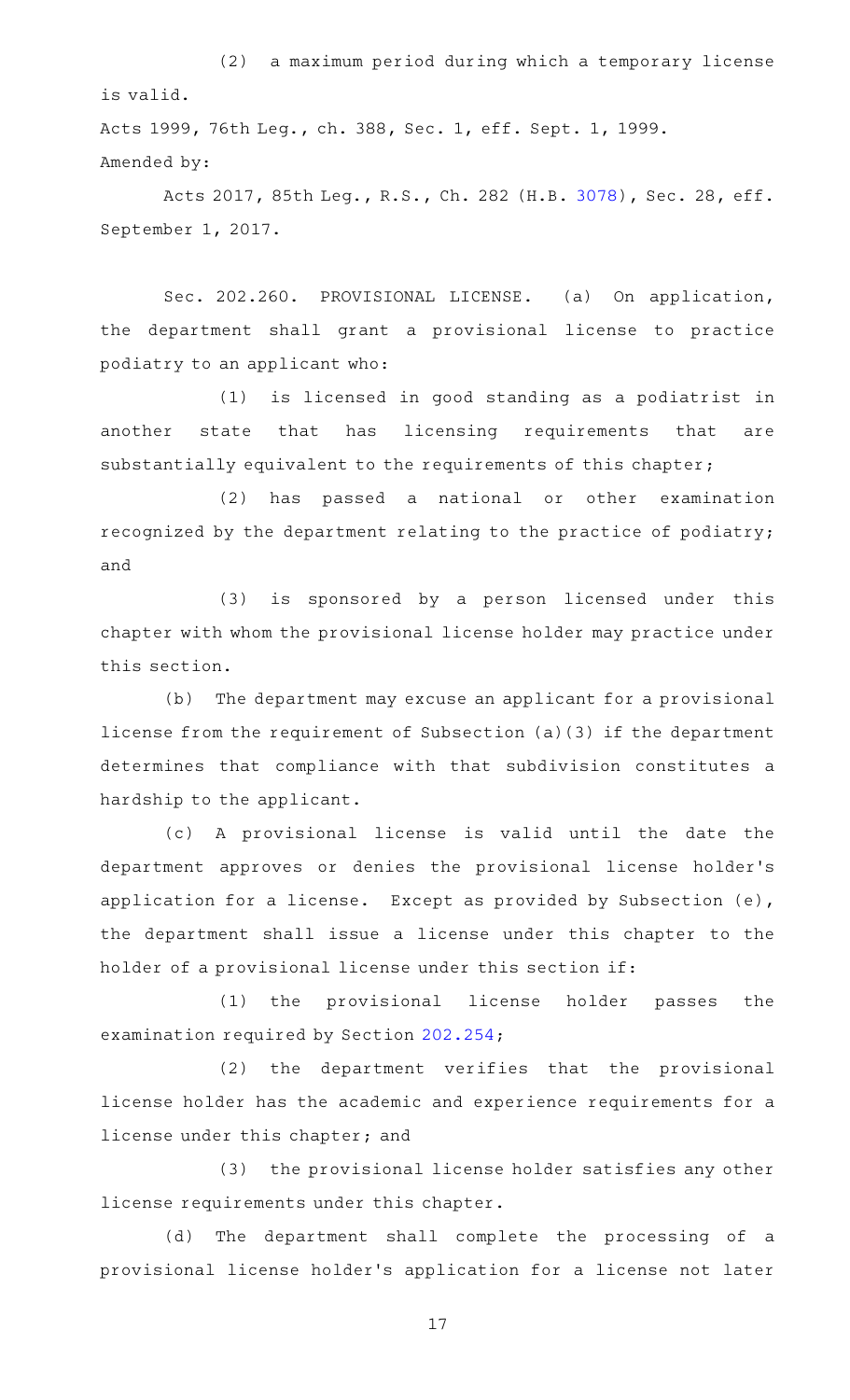than the 180th day after the date the provisional license is issued. The department may extend that deadline to allow for the receipt of pending examination results.

(e) A provisional license holder is not required to pass a part of an examination related to the testing of clinical skills that an applicant for an original license under this chapter with substantially equivalent experience is not required to pass. Acts 1999, 76th Leg., ch. 388, Sec. 1, eff. Sept. 1, 1999. Amended by:

Acts 2005, 79th Leg., Ch. 26 (S.B. [402](http://www.legis.state.tx.us/tlodocs/79R/billtext/html/SB00402F.HTM)), Sec. 14, eff. September 1, 2005.

Acts 2017, 85th Leg., R.S., Ch. 282 (H.B. [3078\)](http://www.legis.state.tx.us/tlodocs/85R/billtext/html/HB03078F.HTM), Sec. 29, eff. September 1, 2017.

Sec. 202.261. LIMITED LICENSE FOR PODIATRY FACULTY MEMBERS. (a) The department may issue a license to practice podiatry without administering the examination under Section [202.254](http://www.statutes.legis.state.tx.us/GetStatute.aspx?Code=OC&Value=202.254) to a podiatrist who:

 $(1)$  at the time of applying for a license has accepted an appointment or is serving as a full-time member of the faculty of an educational institution in this state offering an approved or accredited course of study or training leading to a degree in podiatry;

(2) is licensed to practice podiatry in another state that has licensing requirements substantially equivalent to those established by this state; and

(3) otherwise satisfies the requirements of Section [202.252.](http://www.statutes.legis.state.tx.us/GetStatute.aspx?Code=OC&Value=202.252)

(b) For purposes of Subsection  $(a)(1)$ , a course of study, training, or education is considered to be approved or accredited if it is approved or accredited by the department as constituting a reputable course of study, training, or education. In deciding whether to approve or accredit a course of study, training, or education, the department shall consider whether the course is approved or accredited by the Council on Podiatric Medical Education of the American Podiatric Medical Association or its successor organization.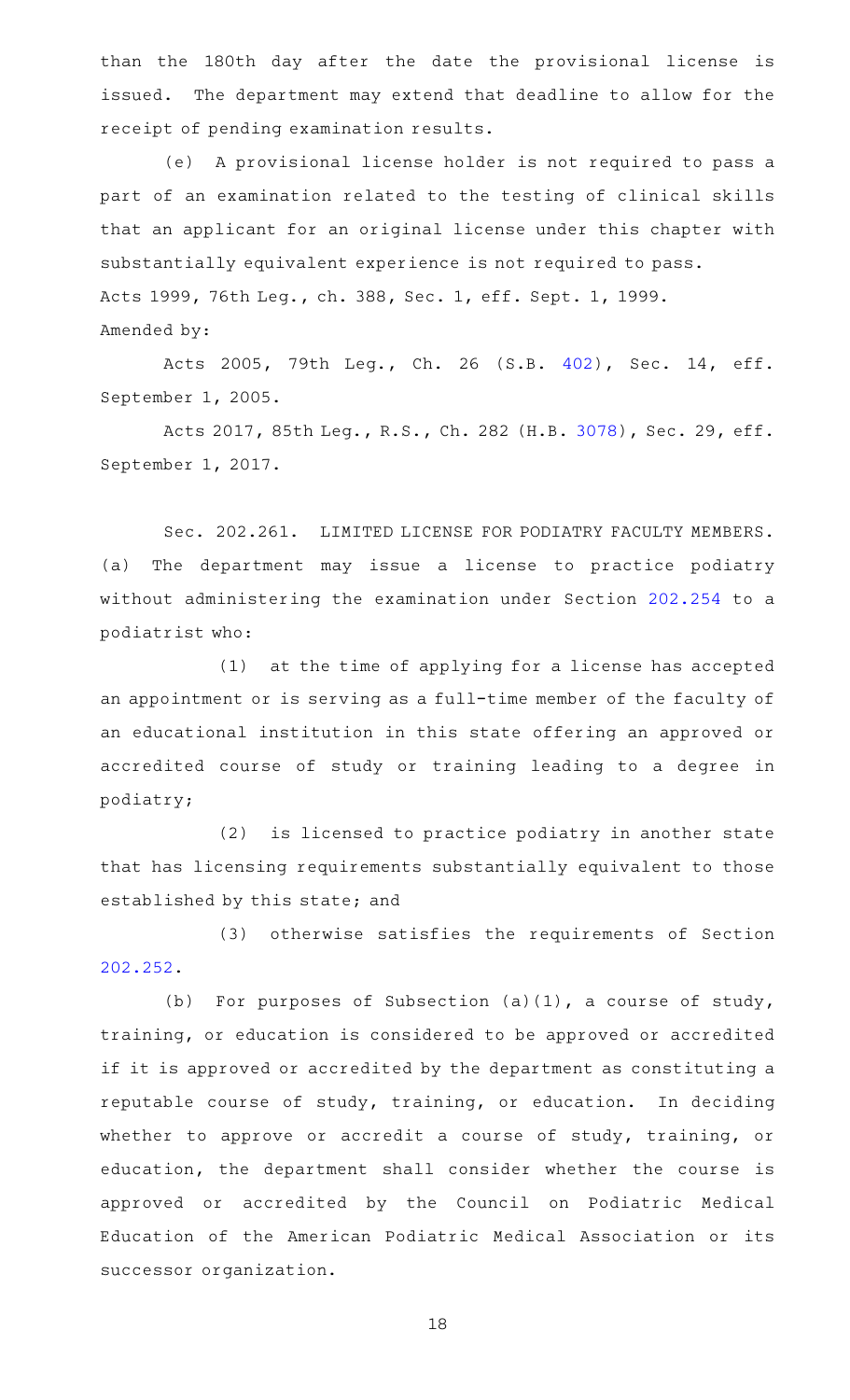(c) Except for the examination requirement, an applicant for a license under this section must comply with all application, license, and license renewal requirements relating to podiatry and is subject to all laws relating to the practice of podiatry.

(d) A license issued under this section permits the practice of podiatry only for purposes of instruction in the educational institution.

(e) A license issued under this section terminates when the faculty appointment of a podiatrist licensed under this section is terminated. This section does not:

(1) prohibit the podiatrist from applying for and obtaining a license; or

 $(2)$  affect a license obtained by the podiatrist by complying with Section [202.254](http://www.statutes.legis.state.tx.us/GetStatute.aspx?Code=OC&Value=202.254) and other applicable laws relating to the practice of podiatry.

Acts 1999, 76th Leg., ch. 388, Sec. 1, eff. Sept. 1, 1999. Amended by:

Acts 2017, 85th Leg., R.S., Ch. 282 (H.B. [3078\)](http://www.legis.state.tx.us/tlodocs/85R/billtext/html/HB03078F.HTM), Sec. 30, eff. September 1, 2017.

Sec. 202.262. DISPLAY OF LICENSE. (a) A person licensed under this chapter must conspicuously display both the license and an unexpired renewal certificate at the location where the person practices.

(b) The person shall exhibit the license and renewal certificate to a department representative on the representative 's official request for examination or inspection. Acts 1999, 76th Leg., ch. 388, Sec. 1, eff. Sept. 1, 1999.

Acts 2017, 85th Leg., R.S., Ch. 282 (H.B. [3078\)](http://www.legis.state.tx.us/tlodocs/85R/billtext/html/HB03078F.HTM), Sec. 31, eff. September 1, 2017.

Amended by:

Sec. 202.263. ISSUANCE OF DUPLICATE OR AMENDED LICENSE. (a) If a license issued by the department is lost, destroyed, or stolen from the person to whom it was issued, the license holder shall report the fact to the department and include detailed information as to the loss, destruction, or theft, giving dates,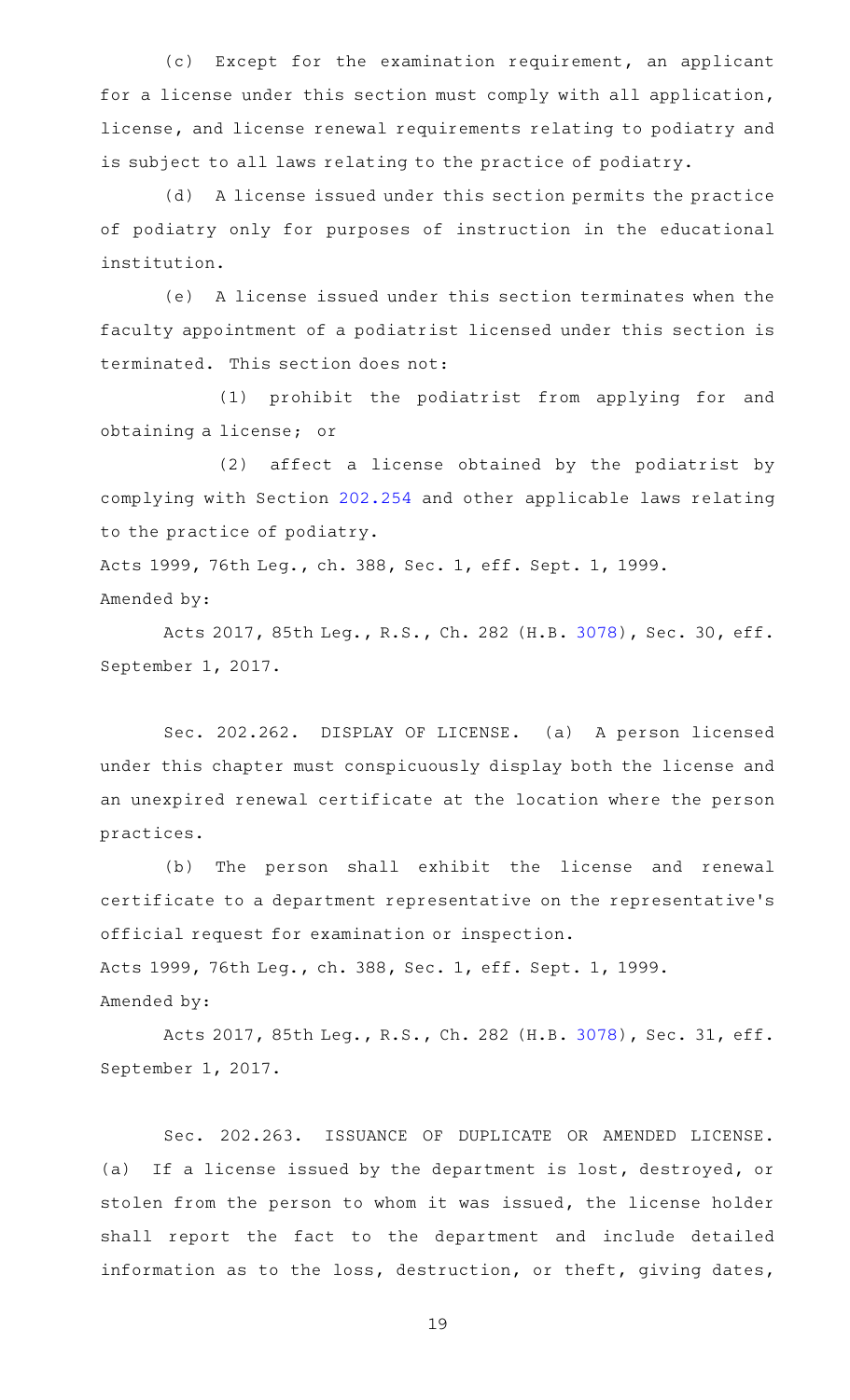place, and circumstances.

(b) A license holder may apply to the department for an amended license because of a lawful change in the person 's name or degree designation or for any other lawful and sufficient reason. The license holder must state the reasons that the issuance of an amended license is requested.

(c) The department shall issue a duplicate or amended license on application by a license holder and payment of a fee set by the commission for the duplicate or amended license. The department may not issue a duplicate or amended license unless:

(1) the license holder submits sufficient evidence to prove the license has been lost, destroyed, or stolen or establishes the lawful reason that an amended license should be issued; and

(2) the department's records show a license had been issued and was in effect at the time of the loss, destruction, or theft or on the date of the request for an amended license.

(d) If an amended license is issued, the license holder shall return the original license to the department. Acts 1999, 76th Leg., ch. 388, Sec. 1, eff. Sept. 1, 1999.

#### Amended by:

Acts 2017, 85th Leg., R.S., Ch. 282 (H.B. [3078\)](http://www.legis.state.tx.us/tlodocs/85R/billtext/html/HB03078F.HTM), Sec. 32, eff. September 1, 2017.

### SUBCHAPTER G. LICENSE RENEWAL

Sec. 202.3015. TERM AND RENEWAL. (a) A license issued under this chapter is valid for one or two years as determined by commission rule.

(b) The commission by rule shall establish the requirements for renewing a license and issuing a renewal certificate under this chapter, including payment of applicable fees.

Added by Acts 2017, 85th Leg., R.S., Ch. 282 (H.B. [3078\)](http://www.legis.state.tx.us/tlodocs/85R/billtext/html/HB03078F.HTM), Sec. 33, eff. September 1, 2017.

Sec. 202.3025. CRIMINAL HISTORY RECORD INFORMATION REQUIREMENT FOR LICENSE RENEWAL. (a) An applicant renewing a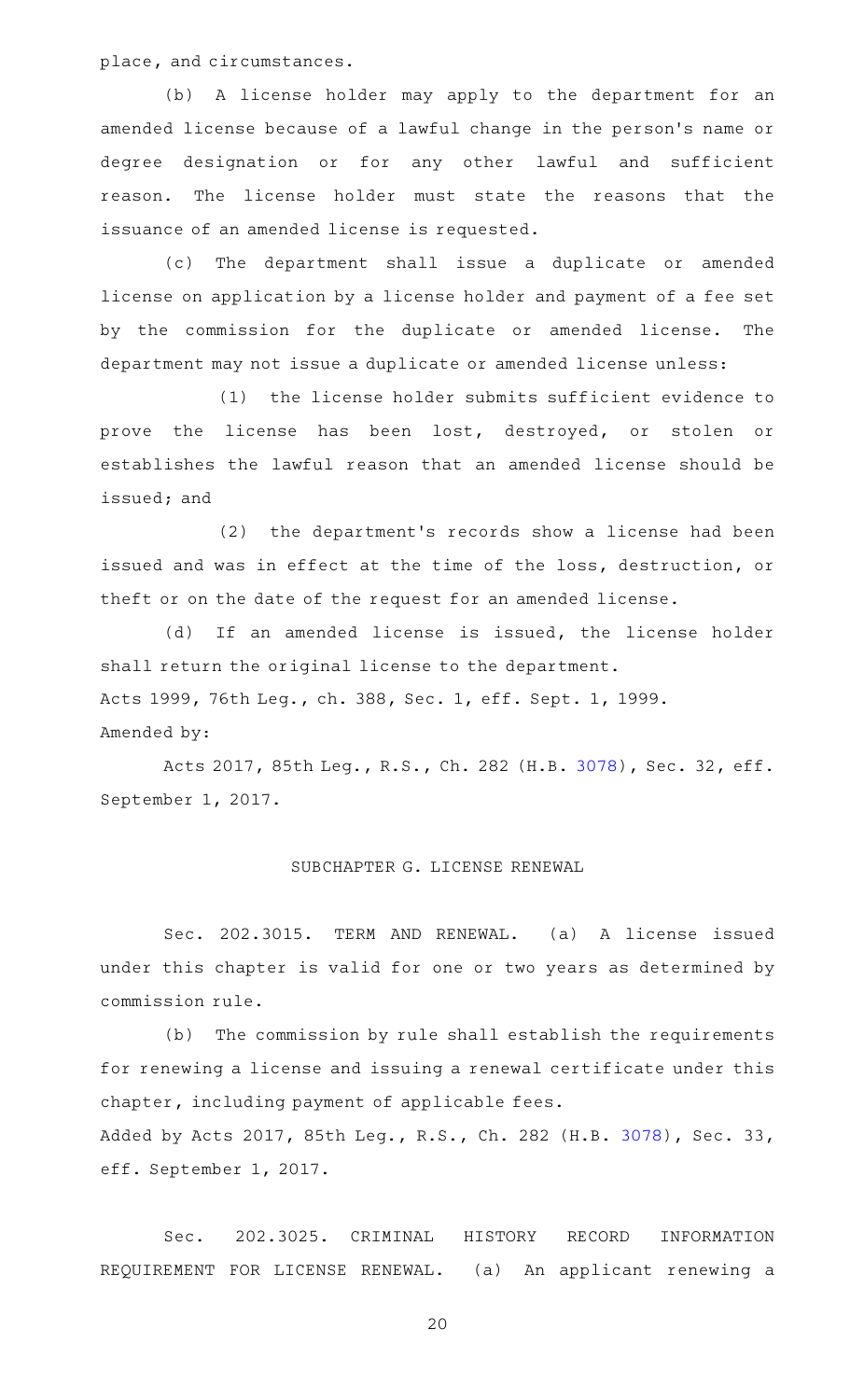license issued under this chapter shall submit a complete and legible set of fingerprints for purposes of performing a criminal history record information check of the applicant as provided by Section [202.2525](http://www.statutes.legis.state.tx.us/GetStatute.aspx?Code=OC&Value=202.2525).

(b) The department may administratively suspend or refuse to renew the license of a person who does not comply with the requirement of Subsection (a).

(c) A license holder is not required to submit fingerprints under this section for the renewal of the license if the license holder has previously submitted fingerprints under:

 $(1)$  Section [202.2525](http://www.statutes.legis.state.tx.us/GetStatute.aspx?Code=OC&Value=202.2525) for the initial issuance of the license; or

(2) this section as part of a prior license renewal. Added by Acts 2017, 85th Leg., R.S., Ch. 282 (H.B. [3078\)](http://www.legis.state.tx.us/tlodocs/85R/billtext/html/HB03078F.HTM), Sec. 34, eff. September 1, 2017.

Sec. 202.303. PRACTICE WITHOUT RENEWING LICENSE. A person who practices podiatry with an expired renewal certificate is considered to be practicing without a license and is subject to all the penalties of the practice of podiatry without a license. Acts 1999, 76th Leg., ch. 388, Sec. 1, eff. Sept. 1, 1999. Amended by:

Acts 2017, 85th Leg., R.S., Ch. 282 (H.B. [3078\)](http://www.legis.state.tx.us/tlodocs/85R/billtext/html/HB03078F.HTM), Sec. 35, eff. September 1, 2017.

Sec. 202.304. RENEWAL AFTER MILITARY SERVICE. (a) Except as provided by Subsection (c), this section applies to a podiatrist whose license has been suspended or revoked, or whose most recently issued renewal certificate has expired, while the podiatrist has been:

- $(1)$  engaged in federal service or on active duty with:
	- (A) the United States Army;
	- (B) the United States Navy;
	- (C) the United States Marine Corps;
	- (D) the United States Coast Guard; or
	- $(E)$  the United States Air Force;
- (2) called into service or training of the United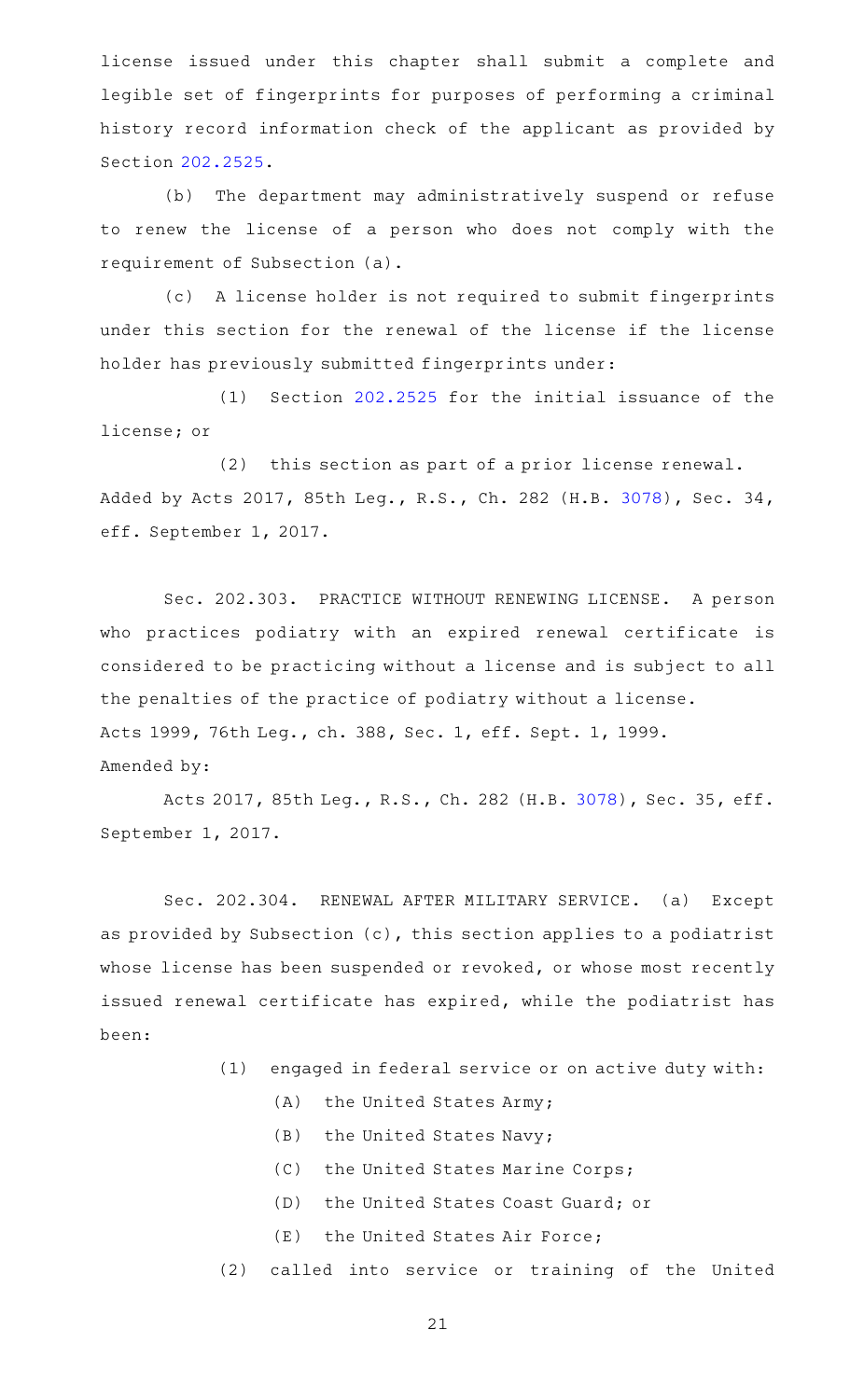States; or

(3) in training or education under the supervision of the United States before induction into military service.

(b) A podiatrist subject to this section may renew the podiatrist 's license without paying a renewal fee for the expired license or passing an examination if, not later than the first anniversary of the date of the termination of service, training, or education described by Subsection (a), other than by dishonorable discharge, the podiatrist furnishes to the department an affidavit stating that the podiatrist has been so engaged and that the service, training, or education has terminated.

(c) This section does not apply to a podiatrist whose license is revoked under Section [202.502](http://www.statutes.legis.state.tx.us/GetStatute.aspx?Code=OC&Value=202.502). Acts 1999, 76th Leg., ch. 388, Sec. 1, eff. Sept. 1, 1999. Amended by:

Acts 2017, 85th Leg., R.S., Ch. 282 (H.B. [3078\)](http://www.legis.state.tx.us/tlodocs/85R/billtext/html/HB03078F.HTM), Sec. 36, eff. September 1, 2017.

## SUBCHAPTER H. PRACTICE BY LICENSE HOLDER

Sec. 202.351. PODIATRY SERVICES FOR CERTAIN HEALTH ORGANIZATIONS. A licensed podiatrist may contract with a health organization approved by the Texas State Board of Medical Examiners under Chapter [162](http://www.statutes.legis.state.tx.us/GetStatute.aspx?Code=OC&Value=162) to provide podiatry services for the health organization.

Acts 1999, 76th Leg., ch. 388, Sec. 1, eff. Sept. 1, 1999.

Sec. 202.352. APPROVAL OF NAMES UNDER WHICH PODIATRIST MAY PRACTICE. (a) The commission may adopt rules establishing standards or guidelines for the name, including a trade name or assumed name, under which a podiatrist may conduct a practice in this state. In its rules, the commission may also establish procedures to review and make determinations approving or disapproving a specific name submitted to the department by one or more podiatrists desiring to practice under a particular name.

(b) The authority granted to the commission and department by this section includes any form of business organization under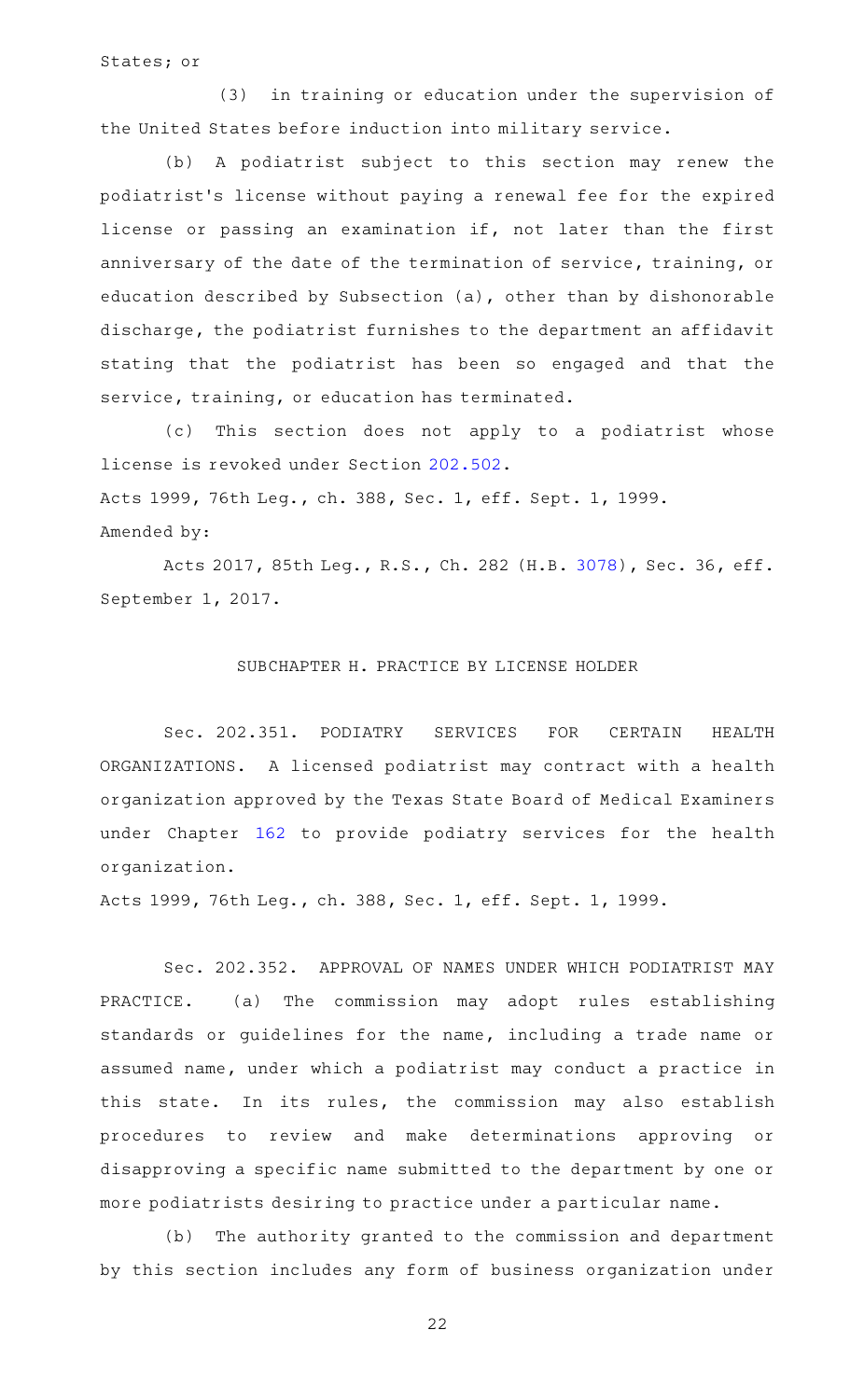which a podiatrist conducts a practice, including:

- $(1)$  a sole proprietorship;
- $(2)$  an association;
- $(3)$  a partnership;
- $(4)$  a professional corporation;
- $(5)$  a clinic;
- (6) a health maintenance organization; and

(7) a group practice with a practitioner of another branch of the healing art.

(c)AAA podiatrist may not practice podiatry in this state under any name, including a trade name or assumed name, unless the name is in compliance with the applicable rules adopted or determinations made under this section.

Acts 1999, 76th Leg., ch. 388, Sec. 1, eff. Sept. 1, 1999. Amended by:

Acts 2017, 85th Leg., R.S., Ch. 282 (H.B. [3078\)](http://www.legis.state.tx.us/tlodocs/85R/billtext/html/HB03078F.HTM), Sec. 38, eff. September 1, 2017.

Acts 2017, 85th Leg., R.S., Ch. 282 (H.B. [3078\)](http://www.legis.state.tx.us/tlodocs/85R/billtext/html/HB03078F.HTM), Sec. 39, eff. September 1, 2017.

Sec. 202.353. MALPRACTICE CLAIM REPORTS. (a) An insurer who delivers or issues for delivery in this state professional liability insurance coverage to a podiatrist who practices in this state shall furnish to the department the information specified in Subsection (b) relating to:

(1) a notice of claim letter or a complaint filed against the insured in a court, if the notice of claim letter or the complaint seeks the recovery of damages based on the insured 's conduct in providing or failing to provide medical or health care services; or

 $(2)$  a settlement of a claim or other legal action made by the insurer on behalf of the insured.

(b) The insurer shall furnish the following information not later than the 30th day after the date the insurer receives the notice of claim letter or complaint against the insured:

 $(1)$  the name of the insured;

(2) the number of the insured's license to practice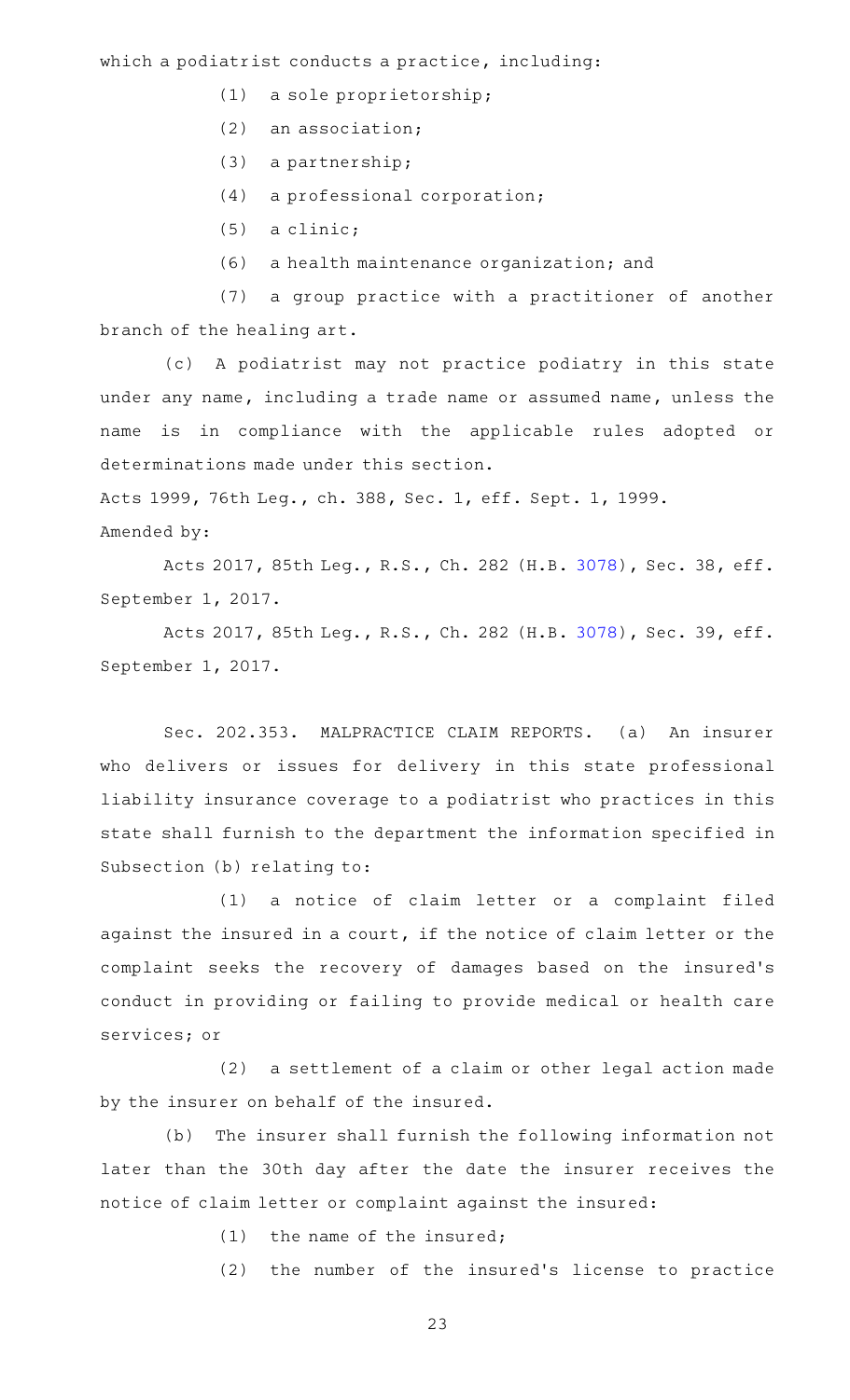podiatry in this state;

(3) the insured's insurance policy number; and

(4) a copy of the notice of claim letter or complaint.

(c) If a podiatrist who practices in this state is not covered by professional liability insurance or is insured by an insurer who is not authorized to write professional liability insurance for podiatrists in this state, the affected podiatrist shall submit information to the department relating to any malpractice action brought against that podiatrist. The podiatrist shall submit the information as required by rules adopted by the commission under Subsections  $(d)-(f)$ .

(d) In consultation with the commissioner of insurance, the commission shall adopt rules for reporting the information required under Subsections (a) and (b) and any additional information required by the department.

(e) The department shall consider other claim reports required under state or federal law in determining:

 $(1)$  any additional information to be reported;

- $(2)$  the form of the report; and
- (3) reasonable reporting intervals.

(f) The department may require additional information, including:

 $(1)$  the date of a judgment, dismissal, or settlement of a malpractice action;

(2) whether an appeal has been taken and the identity of the party appealing; and

(3) the amount of any judgment or settlement.

(g) An insurer, an agent or employee of the insurer, a commission member, or an employee or representative of the department is not liable or subject to a cause of action for an action taken as required under this section.

(h) A report or information submitted to the department under this section or the fact that a report or information has been submitted may not be offered in evidence or in any manner used in the trial of an action brought against a podiatrist based on the podiatrist 's conduct in providing or failing to provide medical or health care services.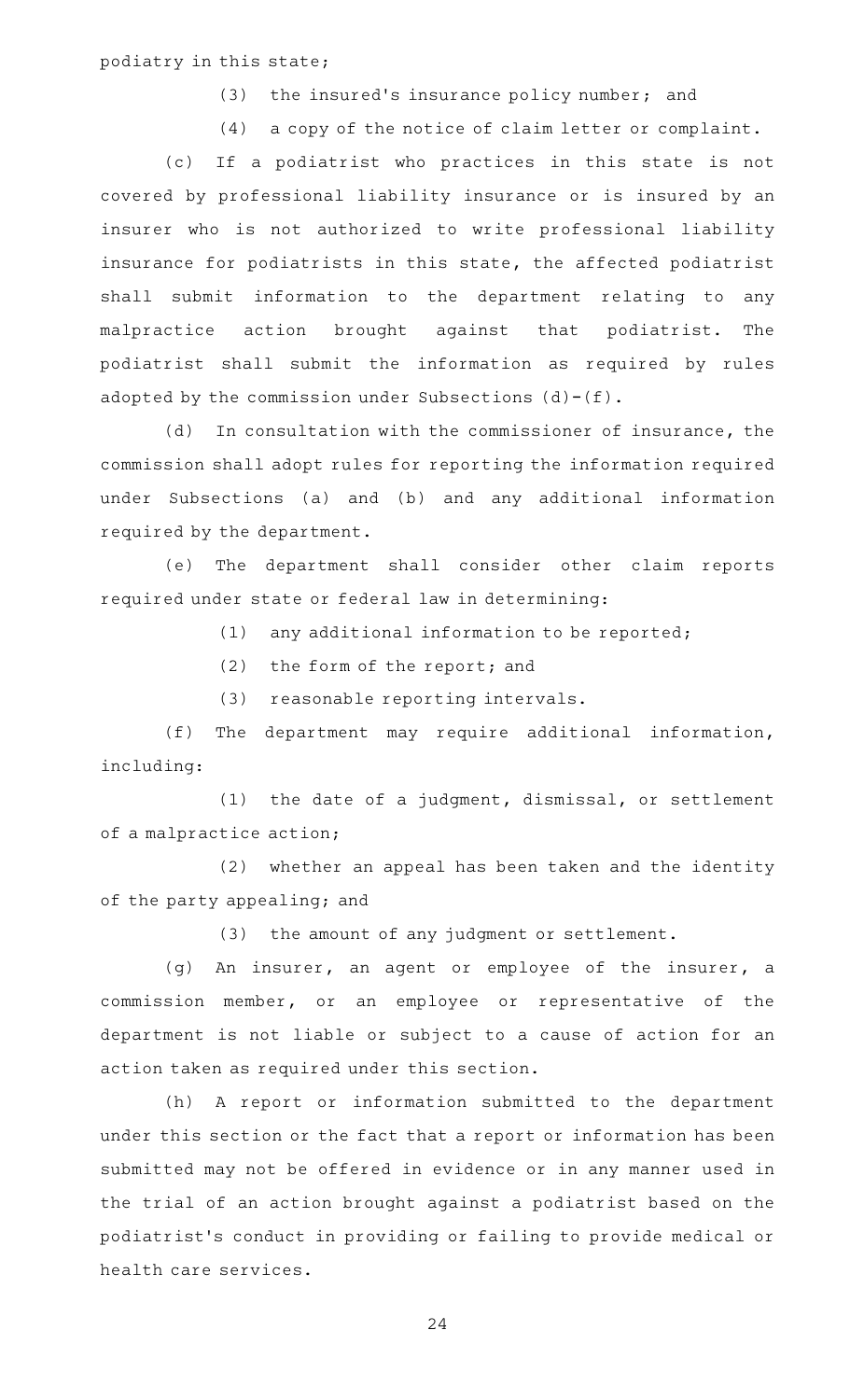(i) The department shall review the information relating to a podiatrist against whom three or more malpractice claims have been reported during any five-year period in the same manner as if a complaint against that podiatrist had been made to the department under Subchapter E.

(j) The commissioner of insurance may impose the sanctions authorized by Chapter [82,](http://www.statutes.legis.state.tx.us/GetStatute.aspx?Code=IN&Value=82) Insurance Code, against an insurer subject to this section who fails to report as prescribed by this section.

Acts 1999, 76th Leg., ch. 388, Sec. 1, eff. Sept. 1, 1999. Amended by Acts 2003, 78th Leg., ch. 1276, Sec. 10A.544, eff. Sept. 1, 2003. Amended by:

Acts 2017, 85th Leg., R.S., Ch. 282 (H.B. [3078\)](http://www.legis.state.tx.us/tlodocs/85R/billtext/html/HB03078F.HTM), Sec. 40, eff. September 1, 2017.

Sec. 202.354. DELEGATION OF CERTAIN ACTS. (a) A podiatrist may delegate to a qualified and properly trained podiatric medical assistant acting under the podiatrist 's supervision any podiatric medical act that a reasonable and prudent podiatrist would find within the scope of sound medical judgment to delegate if:

 $(1)$  in the opinion of the delegating podiatrist, the medical act:

(A) can be properly and safely performed by the podiatric medical assistant to whom the podiatric medical act is delegated; and

(B) is performed in a customary manner and not in violation of any other statute; and

(2) the podiatric medical assistant to whom the podiatric medical act is delegated does not represent to the public that the medical assistant is authorized to practice podiatry.

(b) A delegating podiatrist is responsible for a podiatric medical act performed by the podiatric medical assistant to whom the podiatrist delegates the act.

(c) The department may determine whether:

 $(1)$  an act constitutes the practice of podiatric medicine; and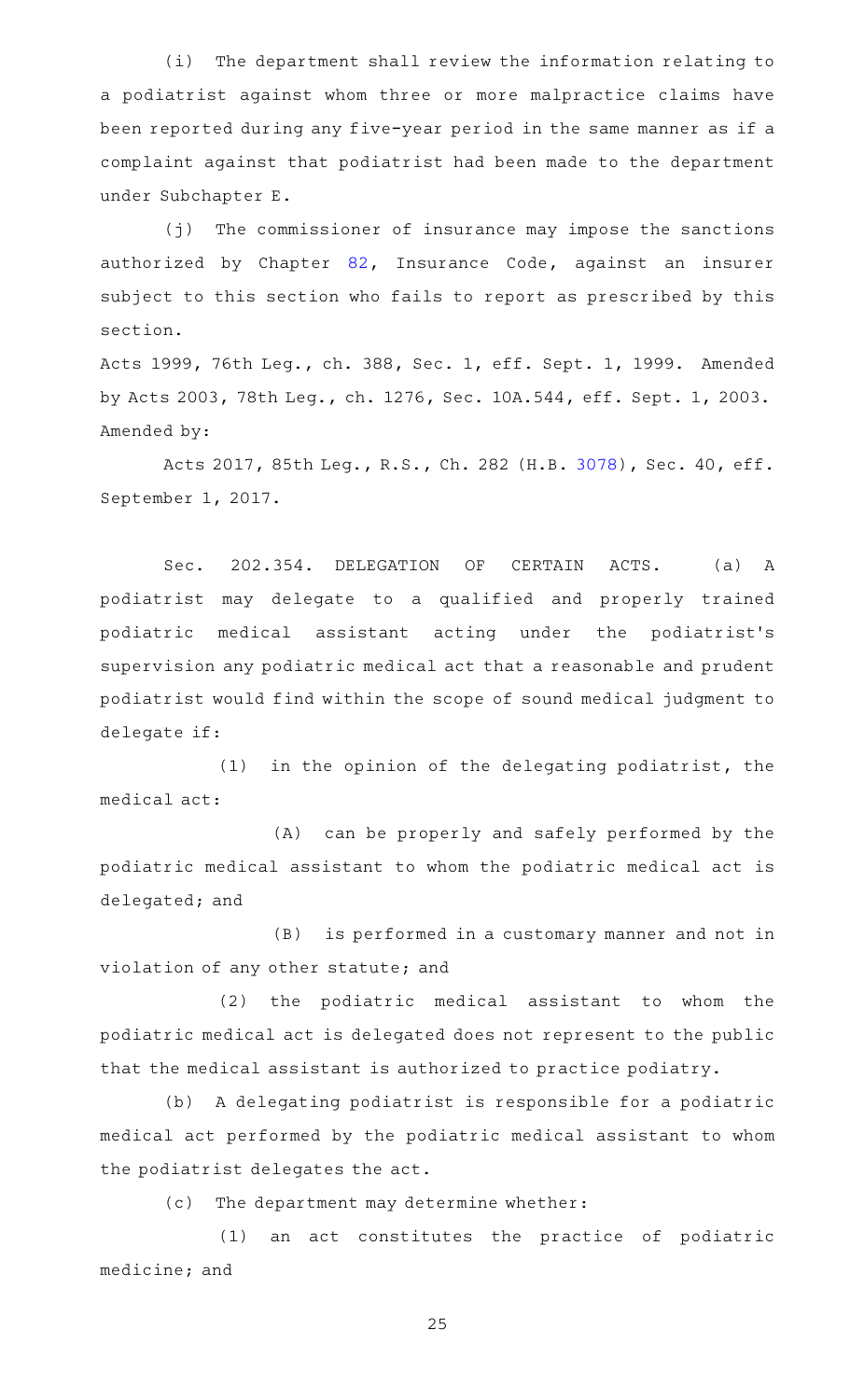(2) a podiatric medical act may be properly or safely delegated by podiatrists.

Added by Acts 2019, 86th Leg., R.S., Ch. 1144 (H.B. [2847](http://www.legis.state.tx.us/tlodocs/86R/billtext/html/HB02847F.HTM)), Sec. 8.004, eff. September 1, 2019.

SUBCHAPTER I. PRIVILEGE AND CONFIDENTIALITY REQUIREMENTS

Sec. 202.401. DEFINITIONS. In this subchapter:

 $(1)$  "Patient" means a person who consults or is seen by a podiatrist to receive podiatric care.

(2) "Podiatric record" means a record relating to the history, diagnosis, treatment, or prognosis of a patient. Acts 1999, 76th Leg., ch. 388, Sec. 1, eff. Sept. 1, 1999.

Sec. 202.402. SCOPE OF PRIVILEGE. (a) A communication that relates to or is in connection with professional services provided by a podiatrist for a patient is confidential and privileged and may not be disclosed except as provided by this subchapter.

(b) Records of the identity, diagnosis, evaluation, or treatment of a patient by a podiatrist that are created or maintained by a podiatrist are confidential and privileged and may not be disclosed except as provided by this subchapter.

(c)AAA person who receives information from confidential communications or podiatric records, other than a person listed under Section [202.405](http://www.statutes.legis.state.tx.us/GetStatute.aspx?Code=OC&Value=202.405) or [202.406](http://www.statutes.legis.state.tx.us/GetStatute.aspx?Code=OC&Value=202.406) who is acting on the patient 's behalf, may not disclose the information except to the extent that disclosure is consistent with the authorized purposes for which the information was first obtained.

(d) The prohibitions of this section continue to apply to confidential communications or records concerning a patient without regard to when the patient received the services of a podiatrist.

Acts 1999, 76th Leg., ch. 388, Sec. 1, eff. Sept. 1, 1999.

Sec. 202.403. CLAIM OF PRIVILEGE. (a) The privilege of confidentiality under this subchapter may be claimed by the patient or by a podiatrist acting on the patient 's behalf.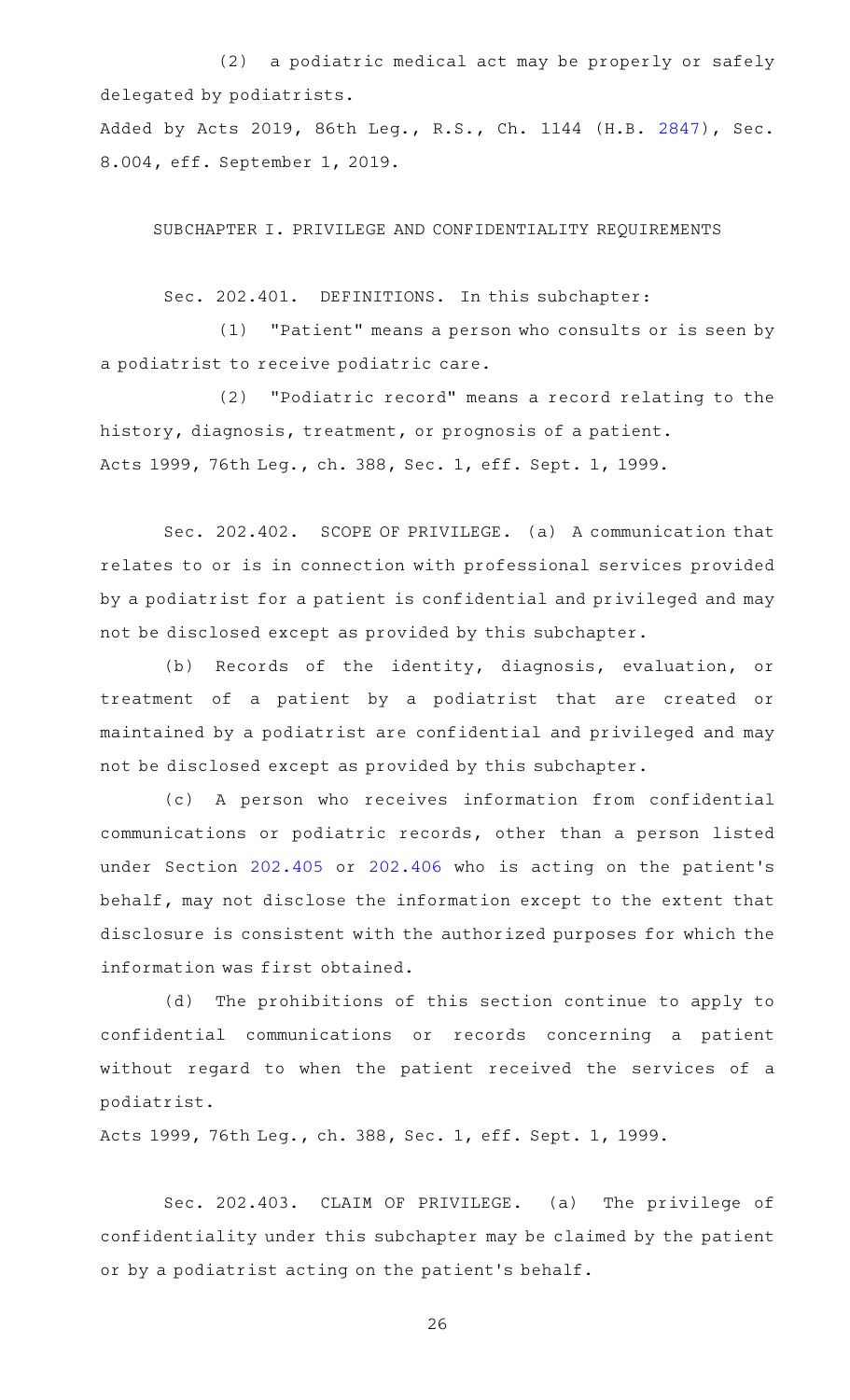(b) A podiatrist may claim the privilege of confidentiality only on behalf of the podiatrist 's patient. The authority to claim the privilege is presumed in the absence of evidence to the contrary.

Acts 1999, 76th Leg., ch. 388, Sec. 1, eff. Sept. 1, 1999.

Sec. 202.404. EXCEPTIONS TO PRIVILEGE AND CONFIDENTIALITY IN CERTAIN PROCEEDINGS. (a) The privilege and confidentiality requirements under this subchapter do not apply in a court or administrative proceeding if:

 $(1)$  the proceeding is brought by a patient against a podiatrist, including a malpractice proceeding, a criminal proceeding, or a license revocation proceeding in which the patient is a complaining witness and in which disclosure is relevant to the claims or defense of a podiatrist;

(2) a patient or a person authorized to act on the patient 's behalf submits written consent to the release of confidential information, as provided by Section [202.406;](http://www.statutes.legis.state.tx.us/GetStatute.aspx?Code=OC&Value=202.406) or

(3) the purpose of the proceeding is to substantiate and collect on a claim for podiatric services provided to a patient.

(b) The privilege and confidentiality requirements under this subchapter do not apply in a civil litigation or administrative proceeding brought by a patient or a person authorized to act on the patient 's behalf if the plaintiff is attempting to recover monetary damages for a physical or mental condition, including the patient's death. Information that is otherwise confidential under this subchapter is discoverable in a court or administrative proceeding in this state if the information is relevant to the proceeding and the court or administrative body has jurisdiction over the subject matter under the applicable rules of procedure specified for that matter.

(c) The privilege and confidentiality requirements under this subchapter do not apply in a disciplinary investigation or proceeding against a podiatrist conducted under this chapter.

(d) Repealed by Acts 2019, 86th Leg., R.S., Ch. 1144 (H.B. [2847](http://www.legis.state.tx.us/tlodocs/86R/billtext/html/HB02847F.HTM)), Sec. 7.008(1), eff. September 1, 2019.

(e) The department shall protect the identity of a patient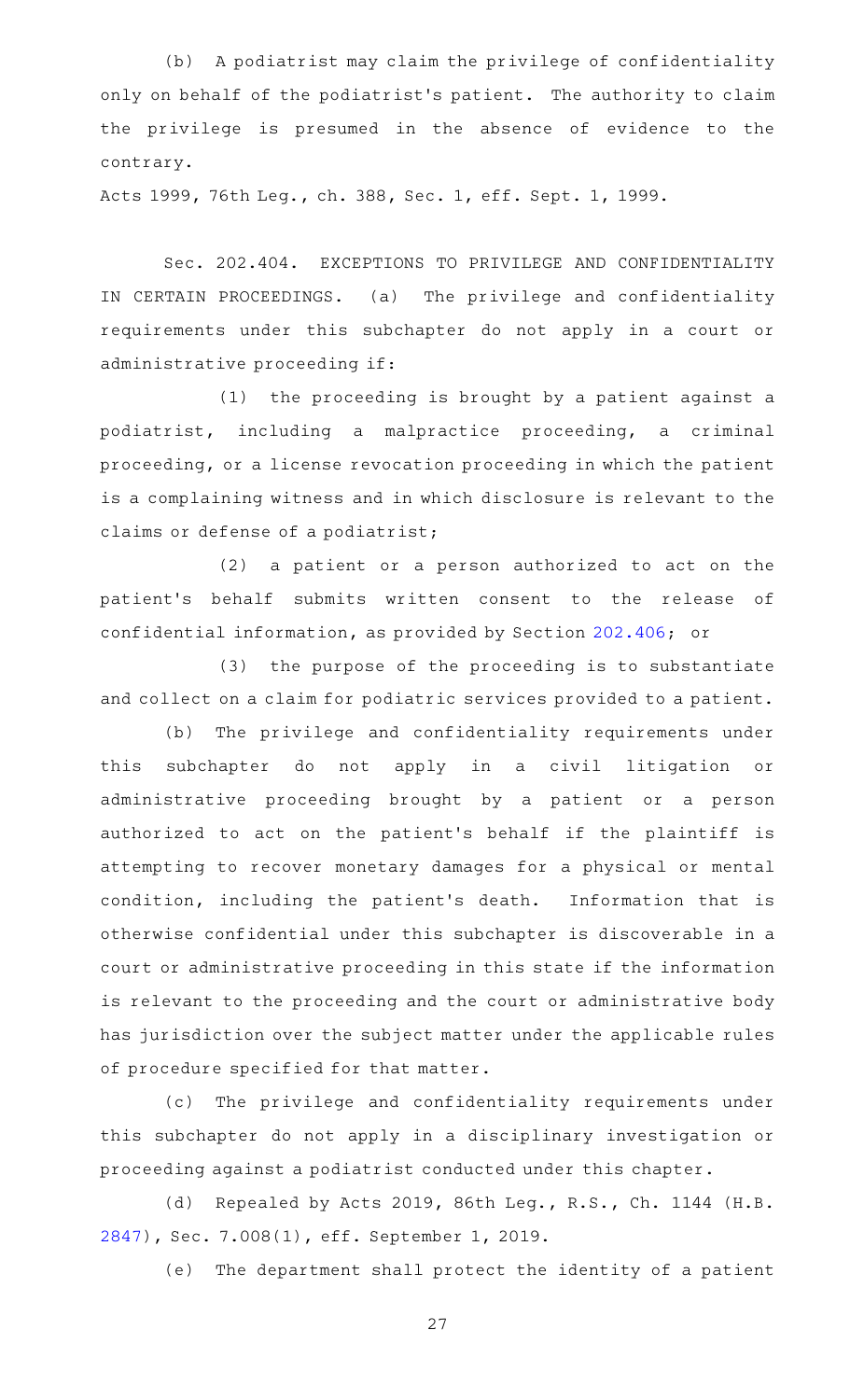whose podiatric records are examined or provided under Subsection (c), other than a patient who:

(1) is covered under Subsection (a)(1); or

(2) has submitted written consent to the release of the patient 's podiatric records as provided by Section [202.406](http://www.statutes.legis.state.tx.us/GetStatute.aspx?Code=OC&Value=202.406).

(f) The privilege and confidentiality requirements under this subchapter do not apply in a criminal prosecution in which the patient is a victim, witness, or defendant. Records or communications are not discoverable under this subsection until the court in which the prosecution is pending makes an in camera determination as to the relevancy of the records or communications or part of the records or communications. The court's determination does not constitute a determination as to the admissibility of the records or communications or part of the records or communications.

Acts 1999, 76th Leg., ch. 388, Sec. 1, eff. Sept. 1, 1999. Amended by:

Acts 2017, 85th Leg., R.S., Ch. 282 (H.B. [3078\)](http://www.legis.state.tx.us/tlodocs/85R/billtext/html/HB03078F.HTM), Sec. 41, eff. September 1, 2017.

Acts 2019, 86th Leg., R.S., Ch. 1144 (H.B. [2847](http://www.legis.state.tx.us/tlodocs/86R/billtext/html/HB02847F.HTM)), Sec. 7.006, eff. September 1, 2019.

Acts 2019, 86th Leg., R.S., Ch. 1144 (H.B. [2847\)](http://www.legis.state.tx.us/tlodocs/86R/billtext/html/HB02847F.HTM), Sec. 7.008(1), eff. September 1, 2019.

Sec. 202.405. OTHER EXCEPTIONS TO PRIVILEGE AND CONFIDENTIALITY REQUIREMENTS. (a) The privilege and confidentiality requirements of this subchapter do not apply to, and a podiatrist may disclose information made confidential under this subchapter to:

 $(1)$  a government agency, if:

(A) the disclosure is required or permitted by law; and

(B) the agency protects the identity of a patient whose podiatric records are examined;

(2) medical or law enforcement personnel, if the podiatrist determines that there is a probability of:

 $(A)$  imminent physical injury to the patient, the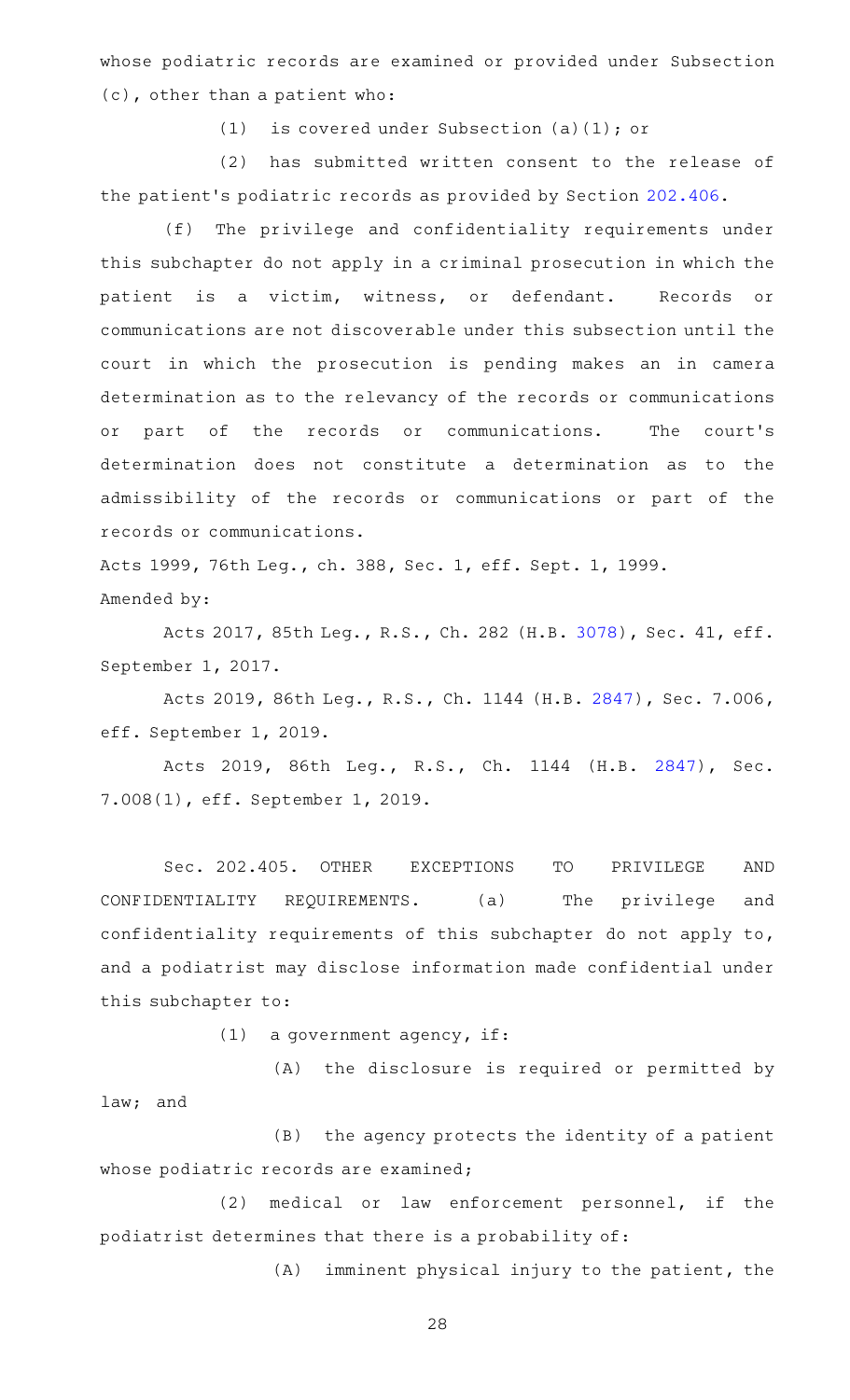podiatrist, or another person; or

(B) immediate mental or emotional injury to the patient;

(3) qualified personnel for a management audit, financial audit, program evaluation, or research;

 $(4)$  a person who presents the written consent of the patient or a person authorized to act on the patient's behalf for the release of confidential information, as provided by Section [202.406;](http://www.statutes.legis.state.tx.us/GetStatute.aspx?Code=OC&Value=202.406)

(5) an individual, corporation, or governmental entity involved in the payment or collection of fees for services provided by a podiatrist; or

(6) another podiatrist and a person under the direction of the podiatrist who is participating in the diagnosis, evaluation, or treatment of the patient.

(b) A person who receives information under Subsection (a)(3) may not directly or indirectly identify the patient in any report of the research, audit, or evaluation or otherwise disclose the patient 's identity.

(c) Records reflecting charges and specific services provided may be disclosed only when necessary to collect fees for services provided by a podiatrist, professional association, or another entity qualified to provide or arrange for services.

(d) Records created by a state hospital, a state school, or an employee of the state hospital or state school that are otherwise confidential under this subchapter may be disclosed in an official legislative inquiry regarding the state hospital or state school. Information or records that identify a patient or client may not be released for any purpose unless proper consent to the release is given by the patient.

Acts 1999, 76th Leg., ch. 388, Sec. 1, eff. Sept. 1, 1999.

Sec. 202.406. CONSENT FOR RELEASE OF CONFIDENTIAL INFORMATION. (a) Consent for the release of information made confidential under this subchapter must be made in writing and signed by:

 $(1)$  the patient;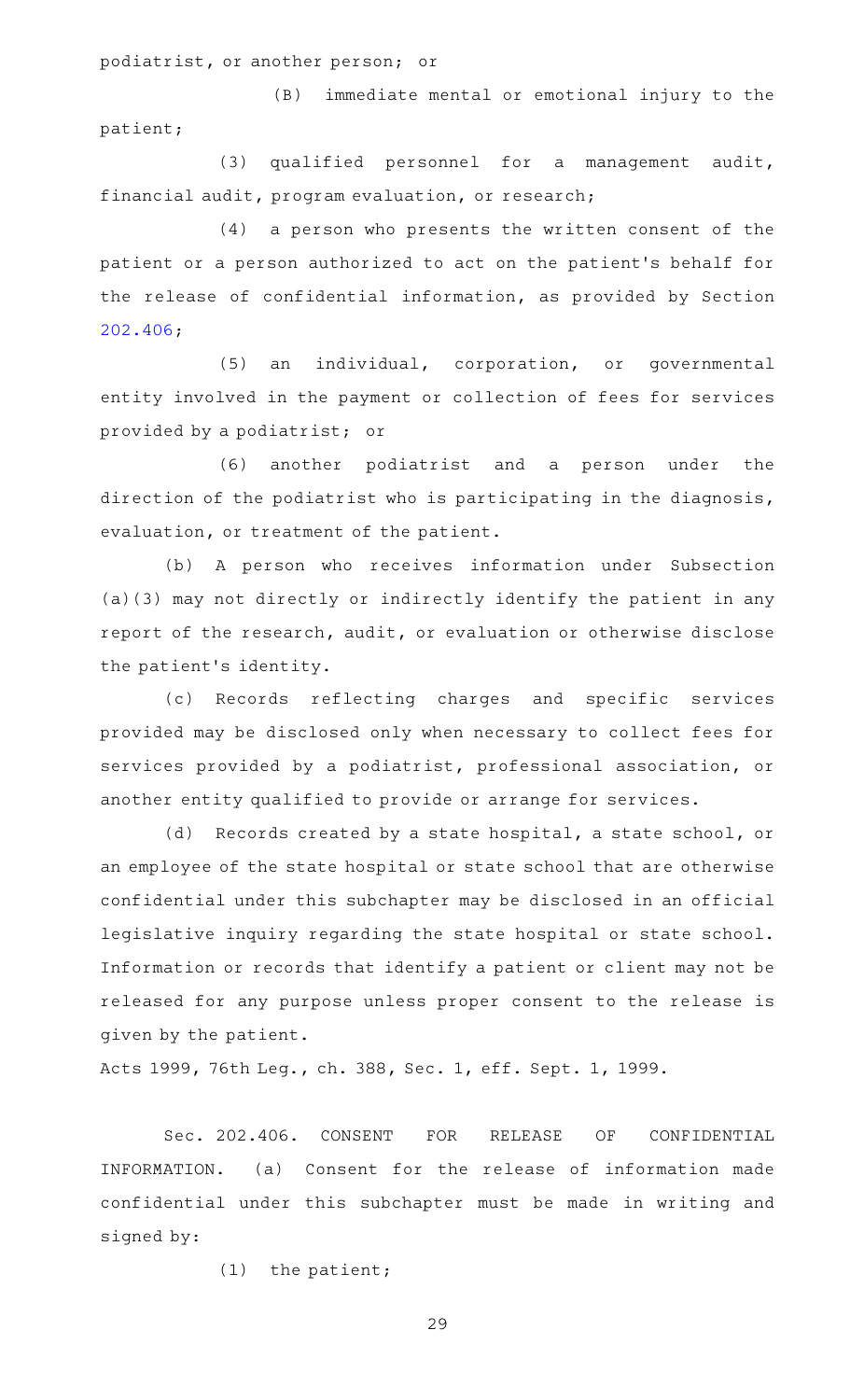(2) the patient's parent or legal guardian if the patient is a minor;

(3) a legal guardian if the patient has been adjudicated incompetent to manage the patient 's personal affairs;

 $(4)$  an attorney ad litem appointed for the patient, as authorized by:

(A) Subtitle B, Title 6, Health and Safety Code;

(B) Subtitle C, D, or E, Title 7, Health and

Safety Code;

(C) Title 3, Estates Code;

(D) Chapter [107,](http://www.statutes.legis.state.tx.us/GetStatute.aspx?Code=FA&Value=107) Family Code; or

(E) another applicable law; or

(5) the patient's personal representative if the patient is deceased.

(b) The written consent required under this section must specify:

(1) the information and records covered by the release;

(2) the reason or purpose for the release; and

 $(3)$  the person to whom the information is to be released.

(c)AAA patient or other person authorized to consent may withdraw consent to the release of any information. Withdrawal of consent does not affect information disclosed before the written notice of the withdrawal.

(d) A podiatrist shall furnish copies of podiatric records requested or a summary or narrative of the records under a written consent for release of the information as provided by this section unless the podiatrist determines that access to the information would be harmful to the physical, mental, or emotional health of the patient. The podiatrist may delete confidential information about another person who has not consented to the release.

(e) The podiatrist shall furnish the information within a reasonable period of time. The patient or another person acting on the patient 's behalf shall pay a reasonable fee charged by the podiatrist for furnishing the information.

Acts 1999, 76th Leg., ch. 388, Sec. 1, eff. Sept. 1, 1999.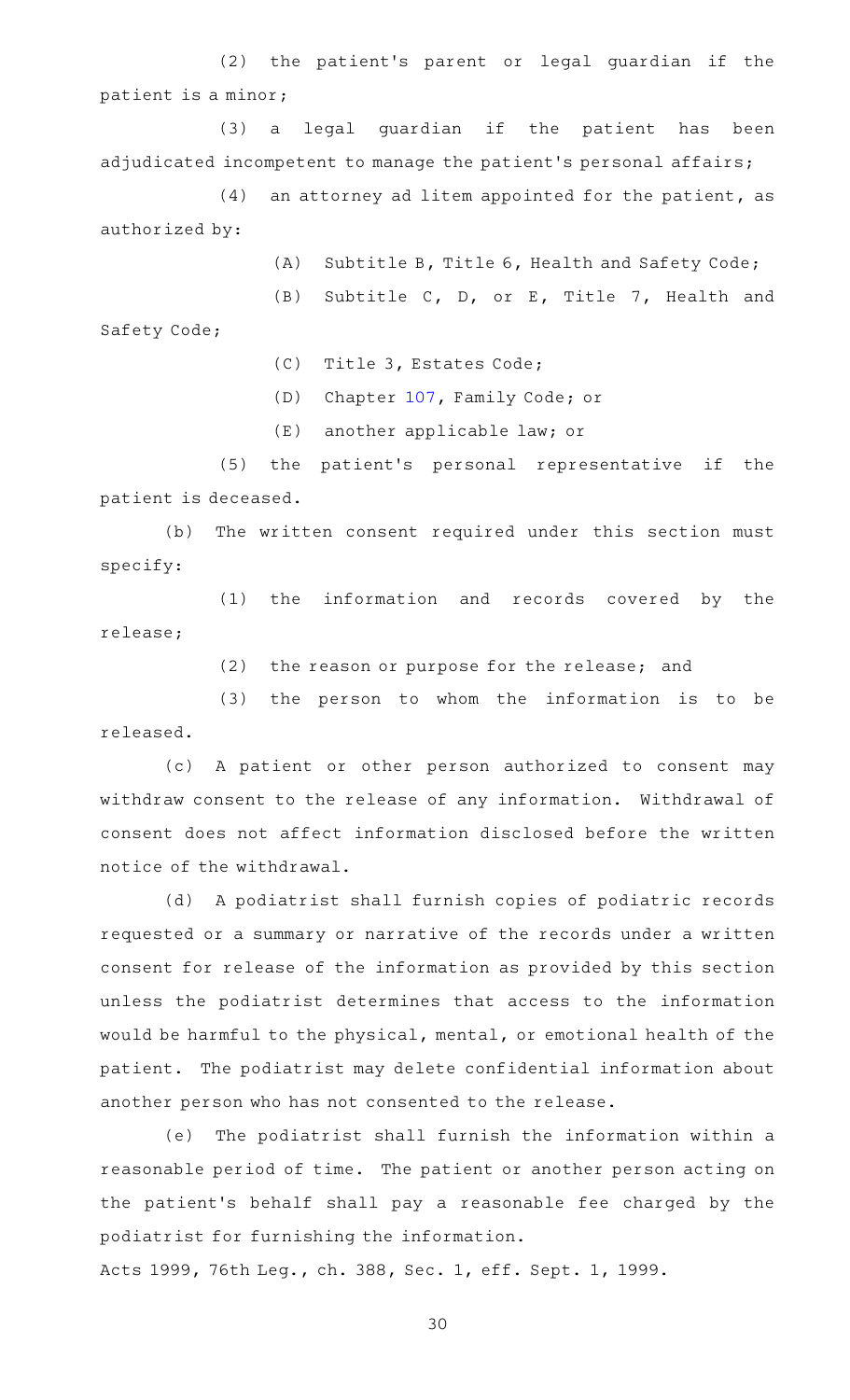#### Amended by:

Acts 2017, 85th Leg., R.S., Ch. 324 (S.B. [1488\)](http://www.legis.state.tx.us/tlodocs/85R/billtext/html/SB01488F.HTM), Sec. 22.054, eff. September 1, 2017.

Sec. 202.407. DISCLOSURE OF RELEASED INFORMATION. A person who receives information made confidential by this subchapter may disclose the information to another person only to the extent consistent with the authorized purposes for which consent to release the information was obtained.

Acts 1999, 76th Leg., ch. 388, Sec. 1, eff. Sept. 1, 1999.

SUBCHAPTER J. PEER REVIEW

Sec. 202.451. DEFINITIONS. In this subchapter:

(1) "Podiatric medical society or association" means a membership organization of podiatrists:

(A) incorporated under the Texas Non-Profit Corporation Act (Article 1396-1.01 et seq., Vernon 's Texas Civil Statutes); or

(B) exempt from the payment of federal income taxes under Section 501(a) of the Internal Revenue Code of 1986 and its subsequent amendments by being listed as an exempt entity under Section 501(c) of that code.

(2) "Podiatric peer review committee" means the podiatric peer review, judicial, or grievance committee of a podiatric medical society or association that is authorized to evaluate the quality of podiatry services or the competence of a podiatrist. A committee includes the members, employees, and agents of the committee.

Acts 1999, 76th Leg., ch. 388, Sec. 1, eff. Sept. 1, 1999.

Sec. 202.452. DISCLOSURE OF COMMUNICATIONS MADE TO PEER REVIEW COMMITTEE. (a) Written or oral communications made to a podiatric peer review committee and the records and proceedings of a peer review committee may be disclosed to:

(1) another podiatric peer review committee;

 $(2)$  an appropriate state or federal agency;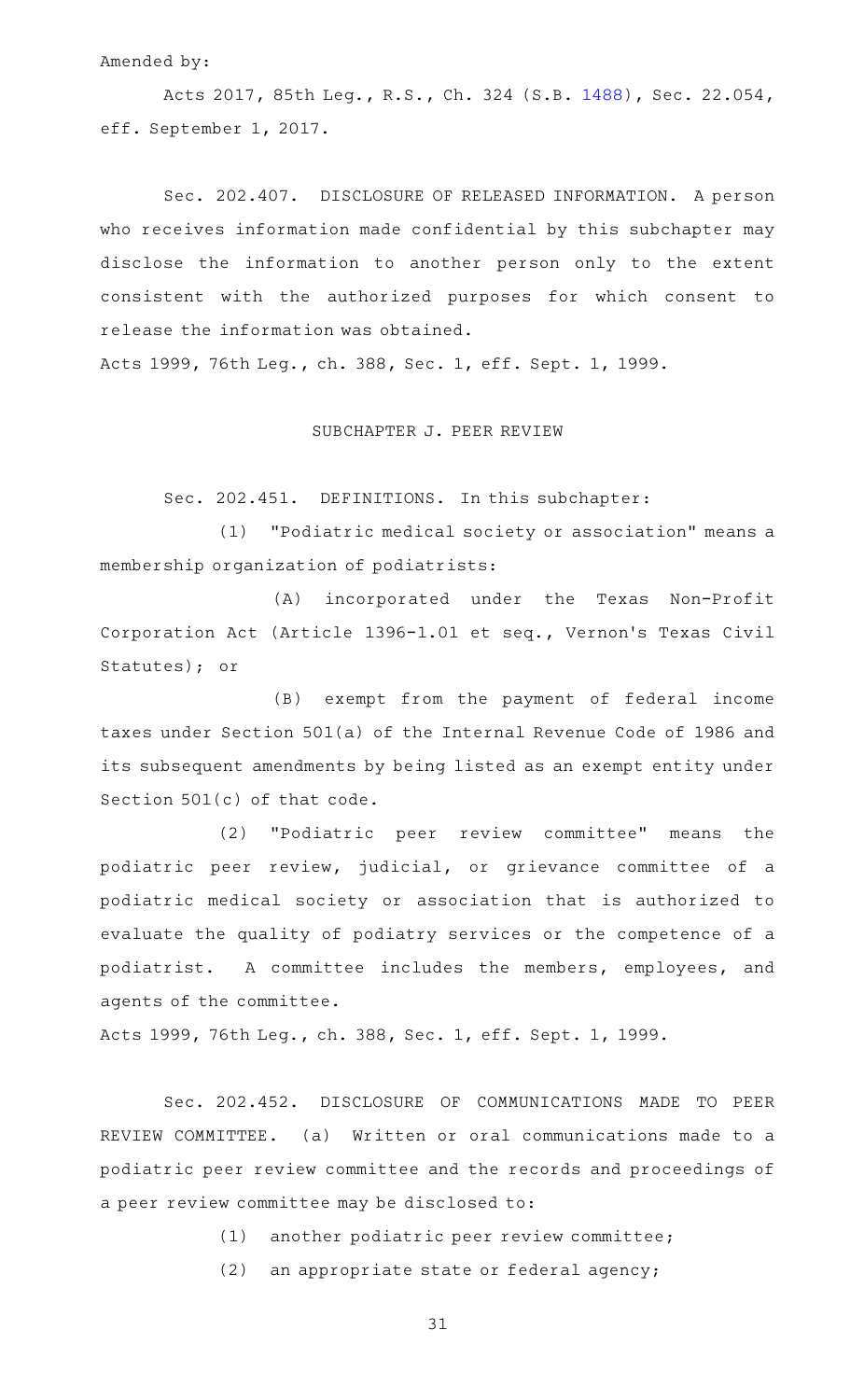(3) a national accreditation body; or

 $(4)$  the department or the state board of registration or licensing of podiatrists in another state.

(b) The disclosure of confidential podiatric peer review committee information to the affected podiatrist that is relevant to the matter under review by the committee does not constitute a waiver of the confidentiality provisions of this subchapter. Acts 1999, 76th Leg., ch. 388, Sec. 1, eff. Sept. 1, 1999. Amended by:

Acts 2017, 85th Leg., R.S., Ch. 282 (H.B. [3078\)](http://www.legis.state.tx.us/tlodocs/85R/billtext/html/HB03078F.HTM), Sec. 42, eff. September 1, 2017.

Sec. 202.453. INFORMATION PROVIDED TO AFFECTED PODIATRIST. A podiatric peer review committee that takes action that could result in censure or suspension, restriction, limitation, or revocation of a license by the commission or executive director or a denial of a podiatrist's membership or privileges in a health care entity shall provide the affected podiatrist a written copy of the committee 's recommendation and a copy of the final decision, including a statement of the basis for the decision.

Acts 1999, 76th Leg., ch. 388, Sec. 1, eff. Sept. 1, 1999. Amended by:

Acts 2017, 85th Leg., R.S., Ch. 282 (H.B. [3078\)](http://www.legis.state.tx.us/tlodocs/85R/billtext/html/HB03078F.HTM), Sec. 43, eff. September 1, 2017.

Sec. 202.454. CONFIDENTIALITY REQUIREMENTS. (a) Except as otherwise provided by this subchapter, the proceedings and records of a podiatric peer review committee are confidential and all communications made to a podiatric peer review committee are privileged.

(b) If a court makes a preliminary finding that the proceedings, records, or communications of a podiatric peer review committee are relevant to an anticompetitive action or to an action brought under federal civil rights laws, the proceedings, records, or communications are not considered to be confidential to the extent the proceedings, records, or communications are determined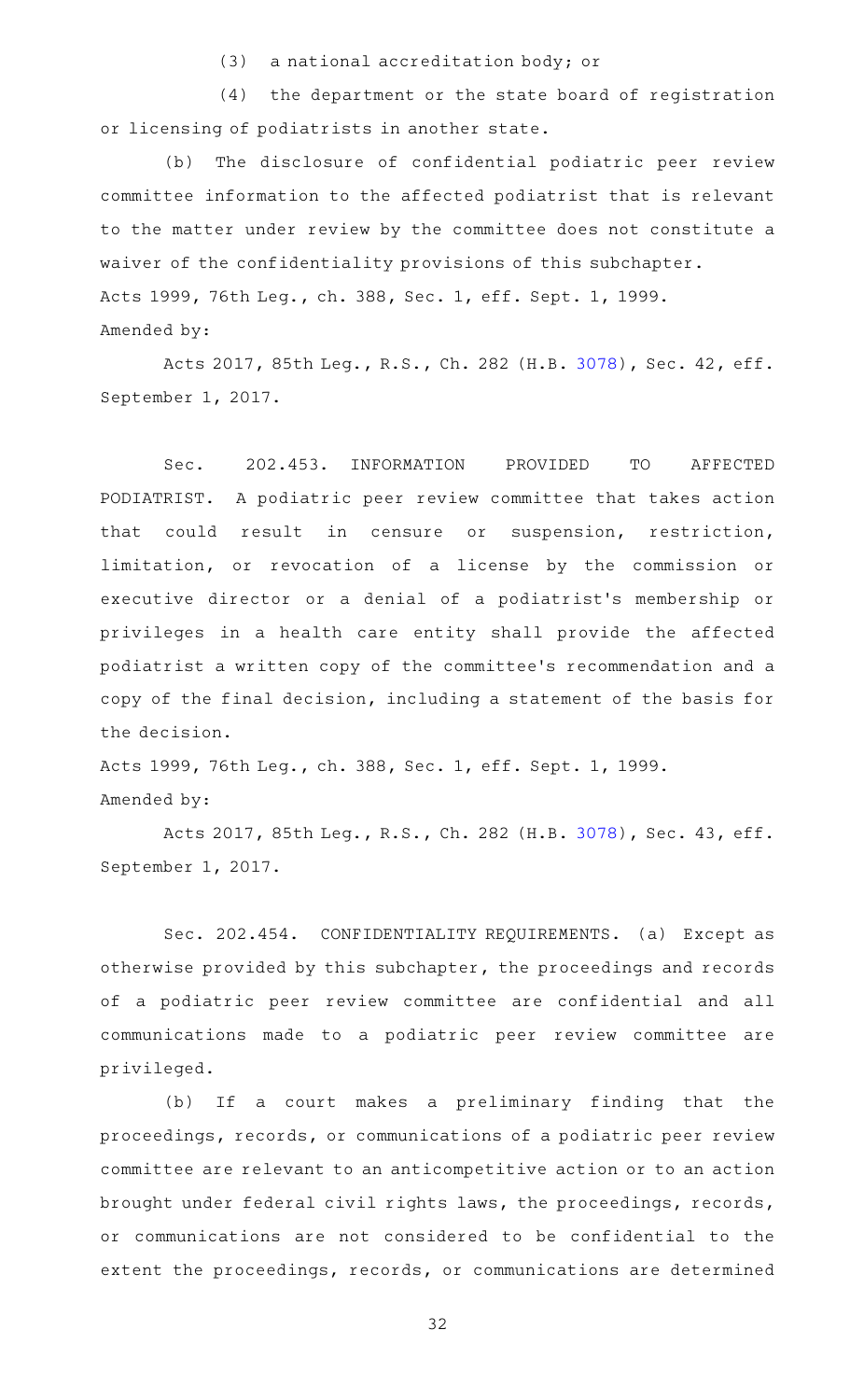to be relevant to that action.

Acts 1999, 76th Leg., ch. 388, Sec. 1, eff. Sept. 1, 1999.

Sec. 202.455. PRIVILEGE OF CONFIDENTIALITY; WAIVER. (a) The records or determinations of a podiatric peer review committee or communications made to a committee are not subject to subpoena or discovery and are not admissible as evidence in a civil or administrative proceeding unless disclosure is required or authorized by law. A committee may in writing waive the privilege of confidentiality.

(b) The evidentiary privilege under this subchapter may be invoked by any person in a civil or administrative proceeding unless the person has secured a waiver of the privilege executed in writing by the chairman, vice chairman, or secretary of the affected podiatric peer review committee.

(c) If a podiatric peer review committee, a person participating in peer review, or an organization named as a defendant in a civil action filed as a result of participating in peer review is permitted to use confidential information in the defendant 's defense or in a claim or suit under Section [202.457,](http://www.statutes.legis.state.tx.us/GetStatute.aspx?Code=OC&Value=202.457) the plaintiff in that proceeding also may disclose the records or determinations of a peer review committee or communications made to a peer review committee to rebut the defendant.

(d) A person who seeks access to privileged information must plead and prove waiver of the privilege.

(e) A member, employee, or agent of a podiatric peer review committee who provides access to otherwise privileged communications or records in cooperation with a law enforcement authority in a criminal investigation does not waive a privilege established under this subchapter.

(f) The disclosure of documents or information under a subpoena issued by the department does not constitute a waiver of the confidentiality privilege associated with a podiatric peer review committee proceeding.

Acts 1999, 76th Leg., ch. 388, Sec. 1, eff. Sept. 1, 1999. Amended by:

Acts 2017, 85th Leg., R.S., Ch. 282 (H.B. [3078\)](http://www.legis.state.tx.us/tlodocs/85R/billtext/html/HB03078F.HTM), Sec. 44, eff.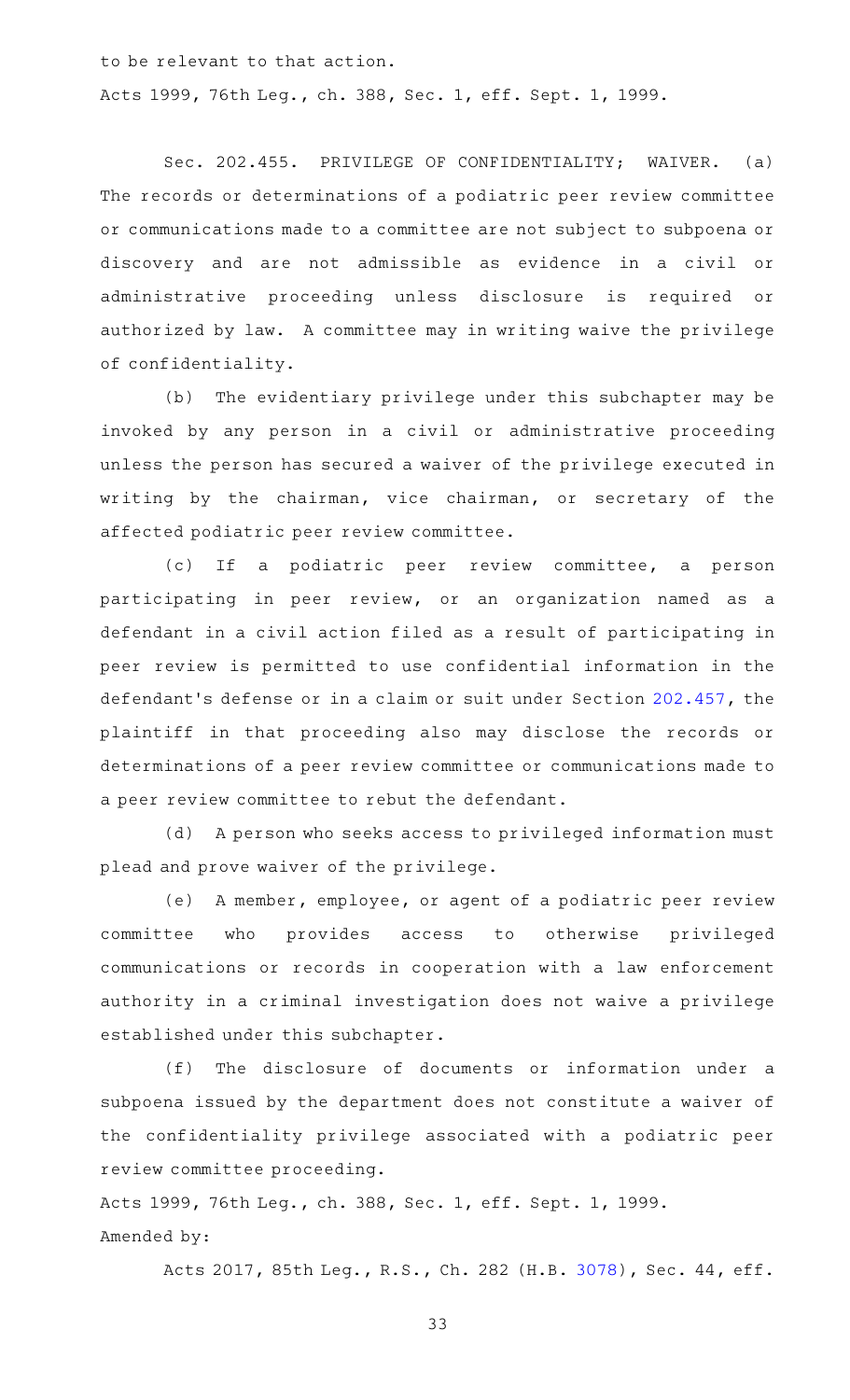September 1, 2017.

Sec. 202.456. IMMUNITY. (a) Except for an action involving fraud, conspiracy, or malice, a podiatric peer review committee is immune from liability and may not be subject to a suit for damages for any act arising from the performance of the committee 's duties in:

(1) investigating a disagreement or complaint;

(2) holding a hearing to determine facts; or

(3) making an evaluation, recommendation, decision, or award involving:

(A) a podiatrist who is a member of the podiatric medical society or association; or

(B) another podiatrist, podiatric patient, or third party who requests the services of the committee.

(b) A person, including a health care entity or podiatric peer review committee, that participates in podiatric peer review activity or furnishes records, information, or assistance to a podiatric peer review committee or to the department is immune from civil liability arising from those acts if the person acted in good faith and without malice.

Acts 1999, 76th Leg., ch. 388, Sec. 1, eff. Sept. 1, 1999. Amended by:

Acts 2017, 85th Leg., R.S., Ch. 282 (H.B. [3078\)](http://www.legis.state.tx.us/tlodocs/85R/billtext/html/HB03078F.HTM), Sec. 45, eff. September 1, 2017.

Sec. 202.457. CLAIMS FOR DEFENSE COSTS. A podiatric peer review committee, a person participating in peer review, or another entity named as a defendant in a civil action filed as a result of the defendant 's participation in peer review may file a counterclaim in the pending action or may prove a cause of action in a subsequent suit to recover defense costs, including court costs, attorney's fees, and damages incurred as a result of the civil action, if the plaintiff's original suit is determined to be frivolous or to have been brought in bad faith. Acts 1999, 76th Leg., ch. 388, Sec. 1, eff. Sept. 1, 1999.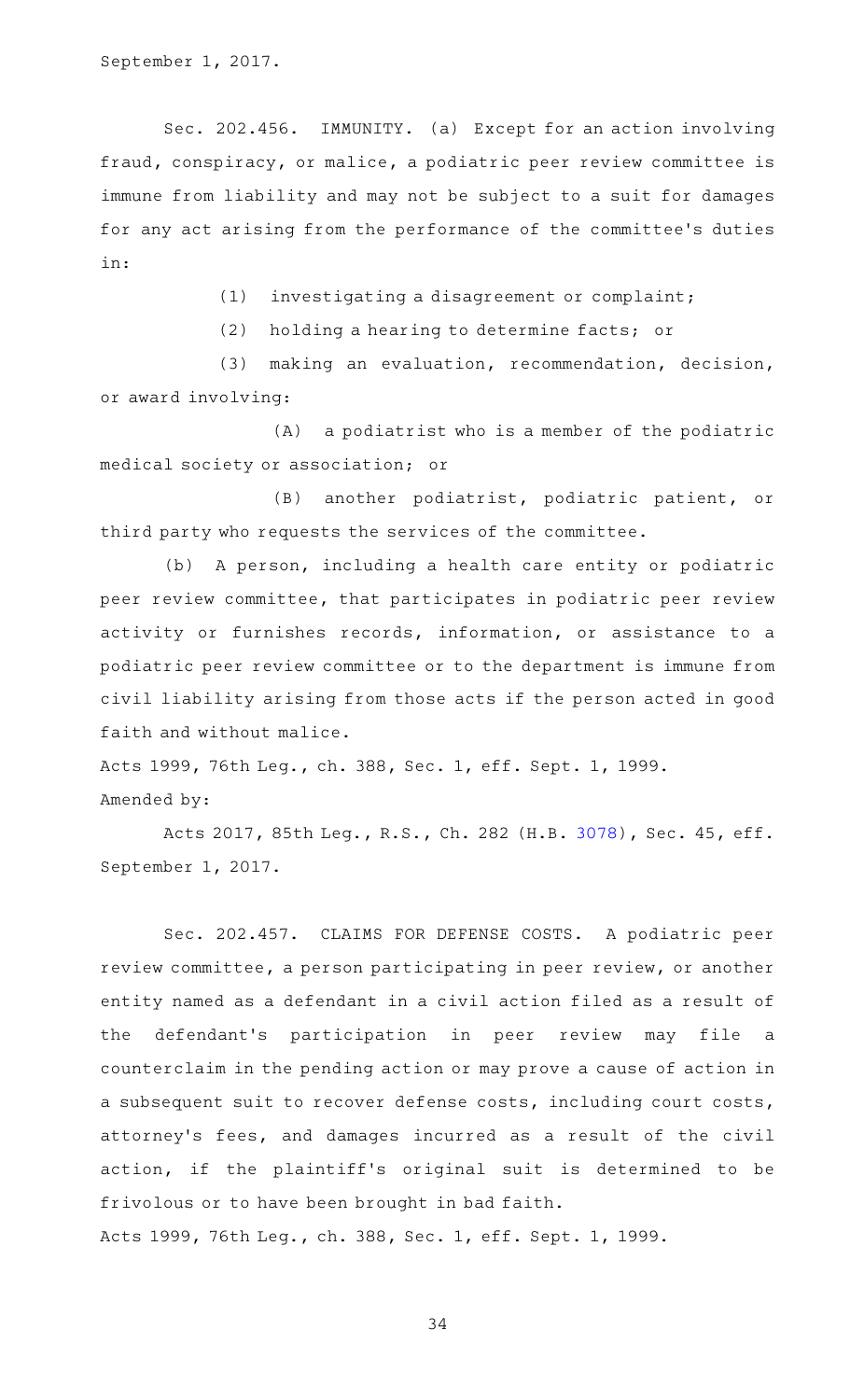Sec. 202.501. DISCIPLINARY POWERS; ADMINISTRATIVE PROCEDURE. (a) The commission or executive director shall revoke or suspend a license, place on probation a person whose license has been suspended, or reprimand a license holder for violating the law regulating the practice of podiatry or a rule adopted by the commission under this chapter.

(b) Repealed by Acts 2017, 85th Leg., R.S., Ch. 282 (H.B. [3078](http://www.legis.state.tx.us/tlodocs/85R/billtext/html/HB03078F.HTM)), Sec. 62(28), eff. September 1, 2017.

(c) Proceedings for the suspension or revocation of a license under this section are subject to Chapter [2001,](http://www.statutes.legis.state.tx.us/GetStatute.aspx?Code=GV&Value=2001) Government Code.

(d) A person whose license to practice podiatry has been revoked or suspended by order of the commission or executive director may appeal the action to a district court in Travis County. The decision of the commission or the executive director may not be enjoined or stayed except on application to the district court after notice to the department.

Acts 1999, 76th Leg., ch. 388, Sec. 1, eff. Sept. 1, 1999.

#### Amended by:

Acts 2017, 85th Leg., R.S., Ch. 282 (H.B. [3078\)](http://www.legis.state.tx.us/tlodocs/85R/billtext/html/HB03078F.HTM), Sec. 46, eff. September 1, 2017.

Acts 2017, 85th Leg., R.S., Ch. 282 (H.B. [3078\)](http://www.legis.state.tx.us/tlodocs/85R/billtext/html/HB03078F.HTM), Sec. 47, eff. September 1, 2017.

Acts 2017, 85th Leg., R.S., Ch. 282 (H.B. [3078\)](http://www.legis.state.tx.us/tlodocs/85R/billtext/html/HB03078F.HTM), Sec. 62(28), eff. September 1, 2017.

Sec. 202.5015. CERTAIN CONDUCT CONSTITUTING CHAPTER VIOLATION. A license holder who engages in conduct described by Section [202.253](http://www.statutes.legis.state.tx.us/GetStatute.aspx?Code=OC&Value=202.253) violates this chapter.

Added by Acts 2001, 77th Leg., ch. 1259, Sec. 2, eff. Sept. 1, 2001.

Sec. 202.502. REVOCATION AND SUSPENSION OF LICENSE FOR DRUG-RELATED FELONY CONVICTION. (a) The commission or executive director shall suspend a person 's license after an administrative hearing conducted in accordance with Chapter [2001](http://www.statutes.legis.state.tx.us/GetStatute.aspx?Code=GV&Value=2001), Government Code,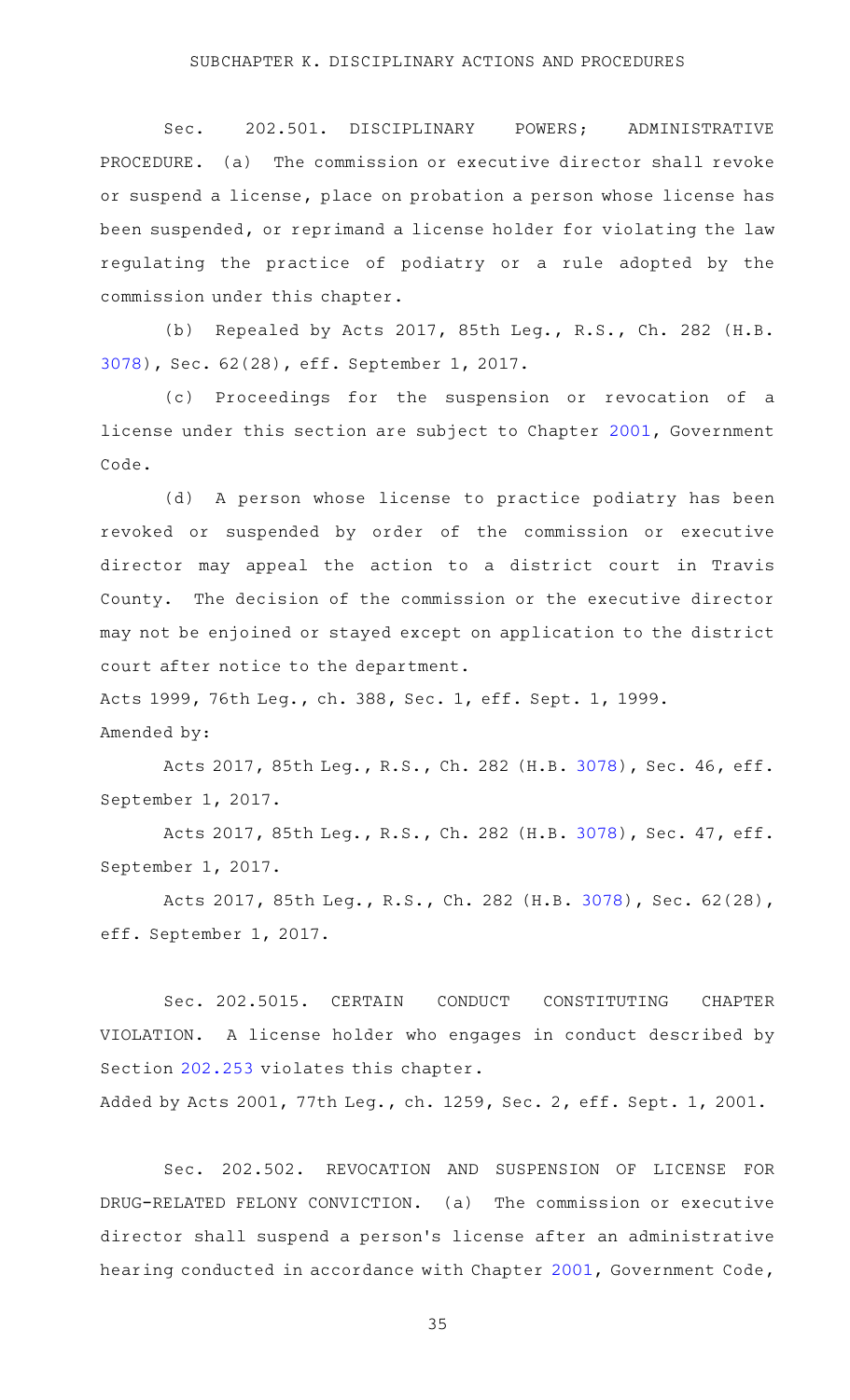in which the commission or executive director determines that the license holder has been convicted of a felony under Chapter [481](http://www.statutes.legis.state.tx.us/GetStatute.aspx?Code=HS&Value=481) or [483,](http://www.statutes.legis.state.tx.us/GetStatute.aspx?Code=HS&Value=483) Health and Safety Code, or Section [485.033](http://www.statutes.legis.state.tx.us/GetStatute.aspx?Code=HS&Value=485.033), Health and Safety Code.

(b) On the person's final conviction, the commission or executive director shall revoke the person's license.

(c) The department may not reinstate or reissue a license to a person whose license is suspended or revoked under this section except on an express determination based on substantial evidence contained in an investigative report indicating that the reinstatement or reissuance of the license is in the best interests of the public and of the person whose license has been suspended or revoked.

Acts 1999, 76th Leg., ch. 388, Sec. 1, eff. Sept. 1, 1999. Amended by:

Acts 2017, 85th Leg., R.S., Ch. 282 (H.B. [3078\)](http://www.legis.state.tx.us/tlodocs/85R/billtext/html/HB03078F.HTM), Sec. 48, eff. September 1, 2017.

Sec. 202.503. PROBATION. (a) The commission or executive director may probate an order revoking a podiatrist's license conditioned on the podiatrist conforming to any order or rule the commission adopts as the condition of probation. The commission or executive director, at the time of probation, shall set the term of the probationary period.

(b) Repealed by Acts 2017, 85th Leg., R.S., Ch. 282 (H.B. [3078](http://www.legis.state.tx.us/tlodocs/85R/billtext/html/HB03078F.HTM)), Sec. 62(29), eff. September 1, 2017.

(c) Repealed by Acts 2017, 85th Leg., R.S., Ch. 282 (H.B. [3078](http://www.legis.state.tx.us/tlodocs/85R/billtext/html/HB03078F.HTM)), Sec. 62(29), eff. September 1, 2017.

(d) Repealed by Acts 2017, 85th Leg., R.S., Ch. 282 (H.B. [3078](http://www.legis.state.tx.us/tlodocs/85R/billtext/html/HB03078F.HTM)), Sec. 62(29), eff. September 1, 2017.

(e) Repealed by Acts 2017, 85th Leg., R.S., Ch. 282 (H.B. [3078](http://www.legis.state.tx.us/tlodocs/85R/billtext/html/HB03078F.HTM)), Sec. 62(29), eff. September 1, 2017. Acts 1999, 76th Leg., ch. 388, Sec. 1, eff. Sept. 1, 1999.

Amended by:

Acts 2017, 85th Leg., R.S., Ch. 282 (H.B. [3078\)](http://www.legis.state.tx.us/tlodocs/85R/billtext/html/HB03078F.HTM), Sec. 49, eff. September 1, 2017.

Acts 2017, 85th Leg., R.S., Ch. 282 (H.B. [3078\)](http://www.legis.state.tx.us/tlodocs/85R/billtext/html/HB03078F.HTM), Sec. 50, eff.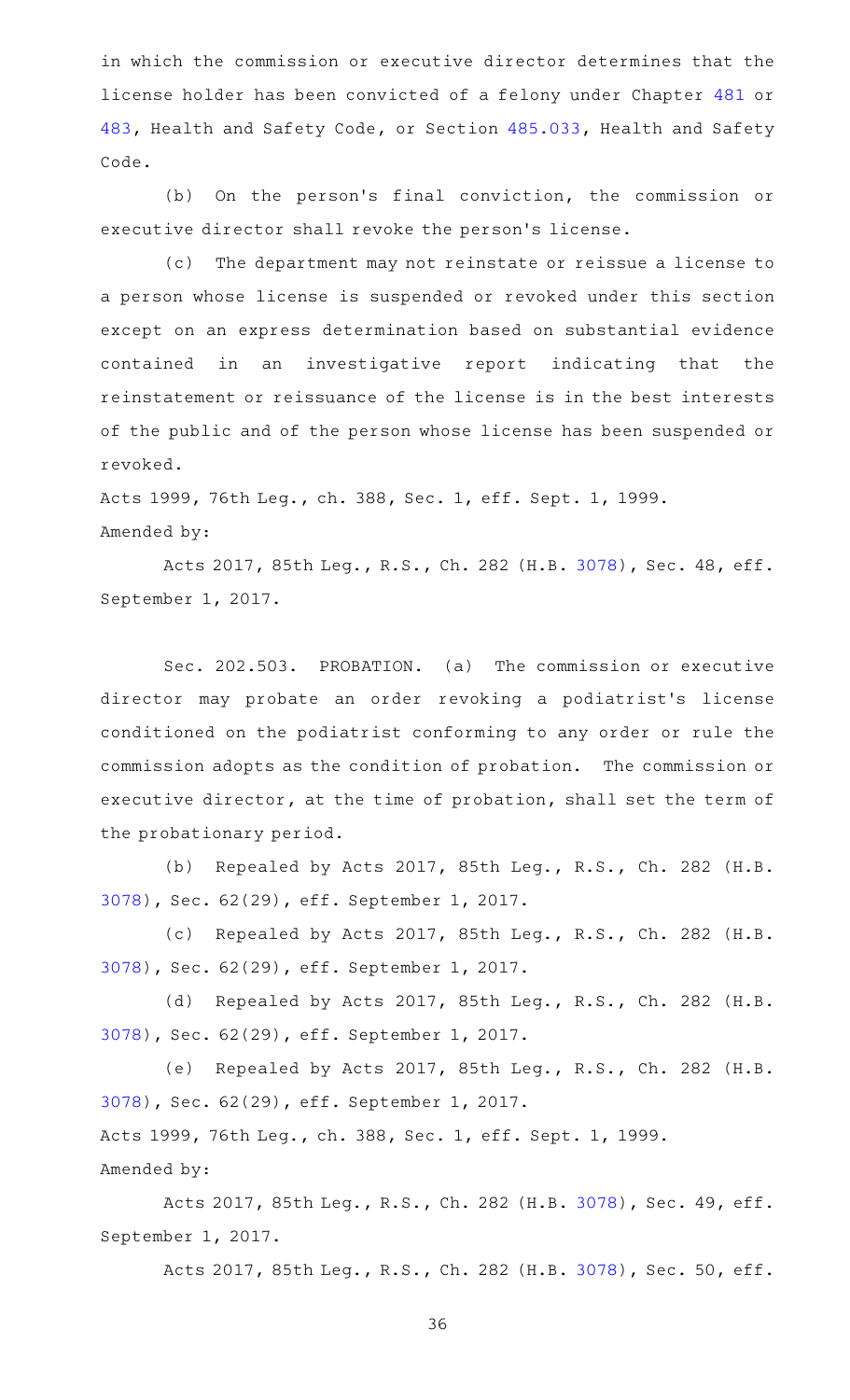September 1, 2017.

Acts 2017, 85th Leg., R.S., Ch. 282 (H.B. [3078\)](http://www.legis.state.tx.us/tlodocs/85R/billtext/html/HB03078F.HTM), Sec. 62(29), eff. September 1, 2017.

Sec. 202.504. REISSUANCE OF LICENSE. (a) On application, the department may reissue a license to practice podiatry to a person whose license has been revoked or suspended.

(b) A person whose license has been revoked may not apply for a reissued license before the first anniversary of the date of the revocation. The person shall apply for the license in the manner and form required by the department.

Acts 1999, 76th Leg., ch. 388, Sec. 1, eff. Sept. 1, 1999. Amended by:

Acts 2017, 85th Leg., R.S., Ch. 282 (H.B. [3078\)](http://www.legis.state.tx.us/tlodocs/85R/billtext/html/HB03078F.HTM), Sec. 51, eff. September 1, 2017.

Sec. 202.505. REEXAMINATION IF LICENSE SUSPENDED OR REVOKED. The department may refuse to reinstate a license or to issue a new license until a podiatrist has passed the regular license examination if the commission or executive director suspended or revoked the license for:

(1) failure to satisfy continuing education requirements; or

(2) nonpayment of the license renewal fee. Acts 1999, 76th Leg., ch. 388, Sec. 1, eff. Sept. 1, 1999. Amended by:

Acts 2017, 85th Leg., R.S., Ch. 282 (H.B. [3078\)](http://www.legis.state.tx.us/tlodocs/85R/billtext/html/HB03078F.HTM), Sec. 52, eff. September 1, 2017.

Acts 2021, 87th Leg., R.S., Ch. 663 (H.B. [1560\)](http://www.legis.state.tx.us/tlodocs/87R/billtext/html/HB01560F.HTM), Sec. 1.14, eff. September 1, 2021.

Sec. 202.506. APPLICATION TO CERTAIN DRUG OFFENSES. A person convicted of a felony under Chapter [481](http://www.statutes.legis.state.tx.us/GetStatute.aspx?Code=HS&Value=481) or [483](http://www.statutes.legis.state.tx.us/GetStatute.aspx?Code=HS&Value=483), Health and Safety Code, or Section [485.033](http://www.statutes.legis.state.tx.us/GetStatute.aspx?Code=HS&Value=485.033), Health and Safety Code, is not eligible for:

(1) probation of a license suspension or revocation under Section 202.503; or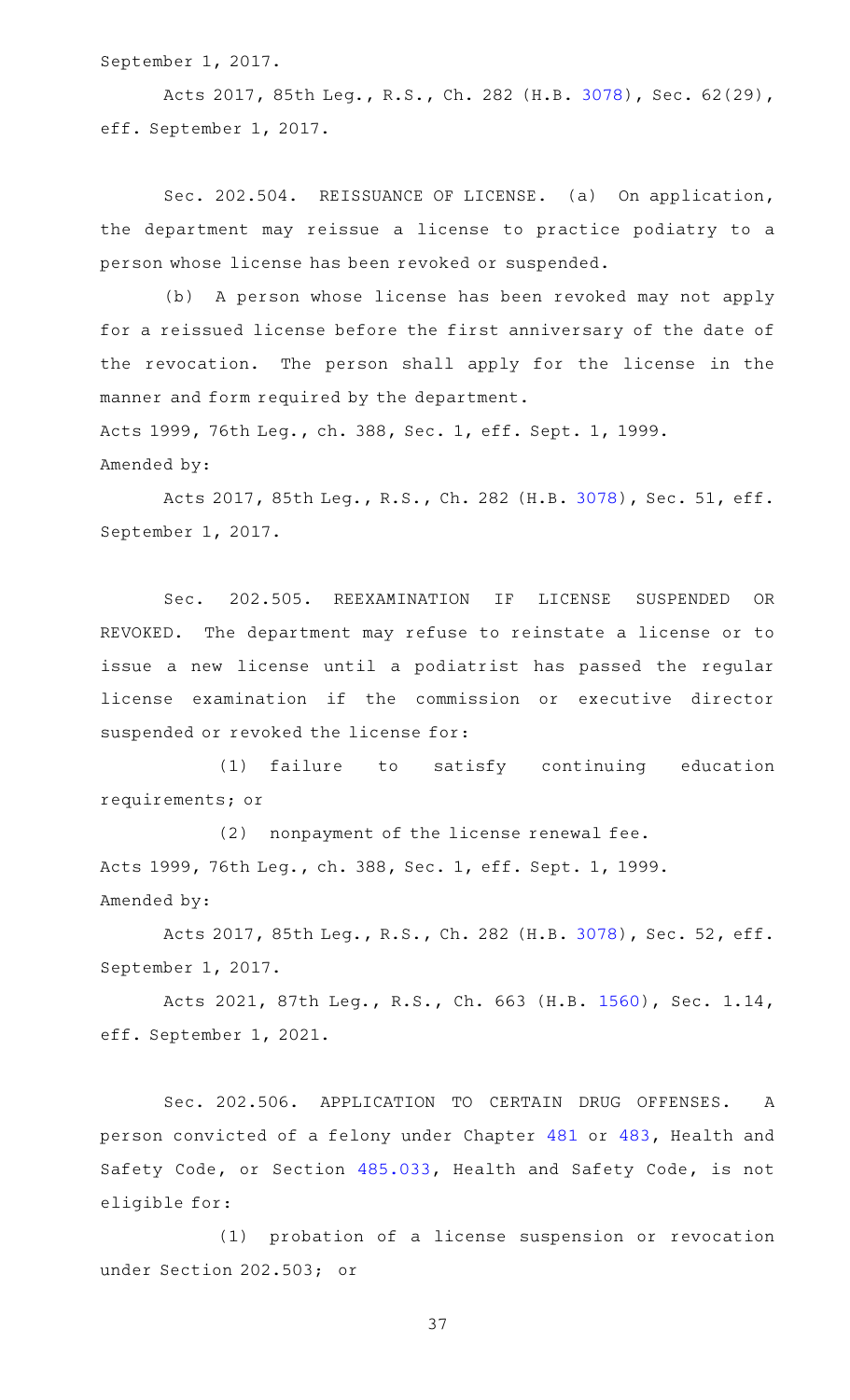(2) reissuance of a license under Section [202.504.](http://www.statutes.legis.state.tx.us/GetStatute.aspx?Code=OC&Value=202.504) Acts 1999, 76th Leg., ch. 388, Sec. 1, eff. Sept. 1, 1999.

Sec. 202.5071. SUBPOENA AUTHORITY. The department may issue a subpoena as provided by Section [51.3512](http://www.statutes.legis.state.tx.us/GetStatute.aspx?Code=OC&Value=51.3512). Added by Acts 2017, 85th Leg., R.S., Ch. 282 (H.B. [3078\)](http://www.legis.state.tx.us/tlodocs/85R/billtext/html/HB03078F.HTM), Sec. 53, eff. September 1, 2017.

Sec. 202.509. CONFIDENTIALITY AND DISCLOSURE OF INVESTIGATIVE INFORMATION.

(a) Repealed by Acts 2019, 86th Leg., R.S., Ch. 1144 (H.B. [2847](http://www.legis.state.tx.us/tlodocs/86R/billtext/html/HB02847F.HTM)), Sec. 7.008(2), eff. September 1, 2019.

(b) Repealed by Acts 2019, 86th Leg., R.S., Ch. 1144 (H.B. [2847](http://www.legis.state.tx.us/tlodocs/86R/billtext/html/HB02847F.HTM)), Sec. 7.008(2), eff. September 1, 2019.

(c) Repealed by Acts 2019, 86th Leg., R.S., Ch. 1144 (H.B. [2847](http://www.legis.state.tx.us/tlodocs/86R/billtext/html/HB02847F.HTM)), Sec. 7.008(2), eff. September 1, 2019.

(d) Repealed by Acts 2019, 86th Leg., R.S., Ch. 1144 (H.B. [2847](http://www.legis.state.tx.us/tlodocs/86R/billtext/html/HB02847F.HTM)), Sec. 7.008(2), eff. September 1, 2019.

(e) The department shall report to the appropriate law enforcement agency information obtained by the department in the course of an investigation that indicates that a crime may have been committed. The department shall cooperate and assist a law enforcement agency conducting a criminal investigation of a license holder by providing relevant information to the agency. Information provided to a law enforcement agency by the department is confidential and may not be disclosed except as necessary to conduct the investigation.

(f) The department shall provide information to a health care entity on the written request of the entity concerning:

(1) a complaint filed against a license holder that was resolved after an investigation by the department or resolved by an agreed settlement; and

(2) the basis for and status of an active investigation concerning a license holder.

(g) The department's disclosure of information under Subsection (f) of this section, Section [202.2031](http://www.statutes.legis.state.tx.us/GetStatute.aspx?Code=OC&Value=202.2031), or Section [202.2032](http://www.statutes.legis.state.tx.us/GetStatute.aspx?Code=OC&Value=202.2032) does not constitute a waiver of privilege or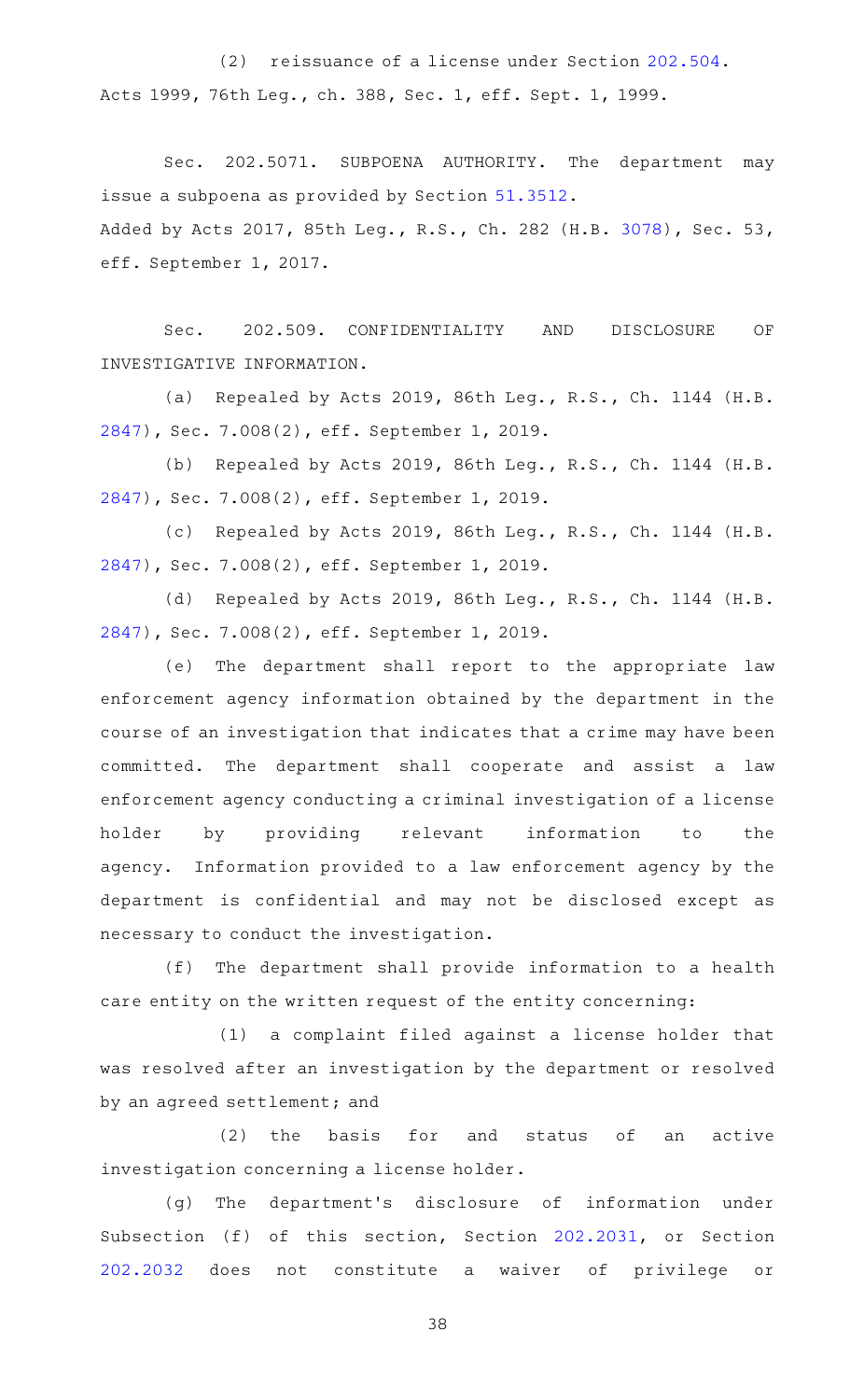confidentiality under this chapter or any other law.

(h) Repealed by Acts 2019, 86th Leg., R.S., Ch. 1144 (H.B. [2847](http://www.legis.state.tx.us/tlodocs/86R/billtext/html/HB02847F.HTM)), Sec. 7.008(2), eff. September 1, 2019. Acts 1999, 76th Leg., ch. 388, Sec. 1, eff. Sept. 1, 1999. Amended by:

Acts 2017, 85th Leg., R.S., Ch. 282 (H.B. [3078\)](http://www.legis.state.tx.us/tlodocs/85R/billtext/html/HB03078F.HTM), Sec. 55, eff. September 1, 2017.

Acts 2019, 86th Leg., R.S., Ch. 1144 (H.B. [2847](http://www.legis.state.tx.us/tlodocs/86R/billtext/html/HB02847F.HTM)), Sec. 7.007, eff. September 1, 2019.

Acts 2019, 86th Leg., R.S., Ch. 1144 (H.B. [2847\)](http://www.legis.state.tx.us/tlodocs/86R/billtext/html/HB02847F.HTM), Sec. 7.008(2), eff. September 1, 2019.

## SUBCHAPTER M. PENALTIES AND ENFORCEMENT PROVISIONS

Sec. 202.602. MONITORING AND INSPECTION OF LICENSE HOLDER.

(a) The department shall develop a system to identify and monitor a podiatrist 's compliance with this chapter and any order issued by the commission or executive director under this chapter.

(b) The department, during reasonable business hours, may enter the business premises of a person regulated by the department under this chapter without notice to:

 $(1)$  investigate a complaint filed with the department; or

(2) determine compliance with an order of the commission or executive director issued under this chapter. Acts 1999, 76th Leg., ch. 388, Sec. 1, eff. Sept. 1, 1999. Amended by:

Acts 2005, 79th Leg., Ch. 26 (S.B. [402](http://www.legis.state.tx.us/tlodocs/79R/billtext/html/SB00402F.HTM)), Sec. 21, eff. September 1, 2005.

Acts 2017, 85th Leg., R.S., Ch. 282 (H.B. [3078\)](http://www.legis.state.tx.us/tlodocs/85R/billtext/html/HB03078F.HTM), Sec. 58, eff. September 1, 2017.

Acts 2019, 86th Leg., R.S., Ch. 1144 (H.B. [2847](http://www.legis.state.tx.us/tlodocs/86R/billtext/html/HB02847F.HTM)), Sec. 8.005, eff. September 1, 2019.

Sec. 202.603. PROSECUTION OF VIOLATION. The department shall take action to ensure the prosecution of each person who violates this chapter and may incur reasonably necessary related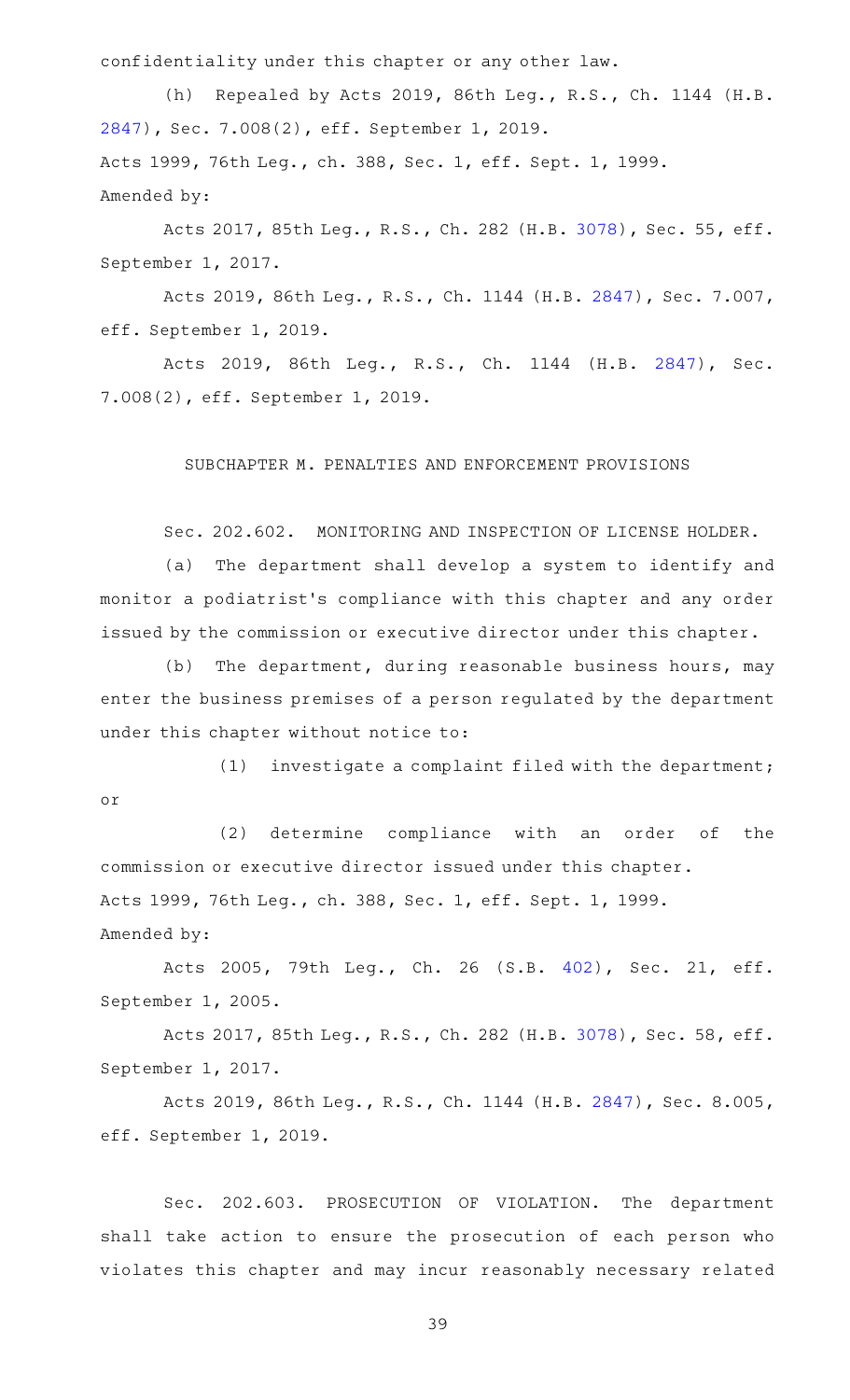expenses.

Acts 1999, 76th Leg., ch. 388, Sec. 1, eff. Sept. 1, 1999. Amended by:

Acts 2017, 85th Leg., R.S., Ch. 282 (H.B. [3078\)](http://www.legis.state.tx.us/tlodocs/85R/billtext/html/HB03078F.HTM), Sec. 59, eff. September 1, 2017.

Sec. 202.604. CIVIL PENALTY: USE OF TRADE NAME; INJUNCTION. (a) A person who violates Section [202.352](http://www.statutes.legis.state.tx.us/GetStatute.aspx?Code=OC&Value=202.352) or a rule adopted or a determination made by the commission under that section is subject to a civil penalty of not less than \$50 or more than \$500 for each day of violation.

(b) If it appears that a person has violated or is violating Section [202.352](http://www.statutes.legis.state.tx.us/GetStatute.aspx?Code=OC&Value=202.352) or a rule adopted or determination made by the commission under that section, the department may institute a civil action in district court for:

(1) injunctive relief to restrain the person from continuing the violation;

(2) the assessment and recovery of a civil penalty under Subsection (a); or

(3) both injunctive relief and the civil penalty.

(c) At the request of the department, the attorney general shall institute and conduct the action in the name of the state. Acts 1999, 76th Leg., ch. 388, Sec. 1, eff. Sept. 1, 1999. Amended by:

Acts 2017, 85th Leg., R.S., Ch. 282 (H.B. [3078\)](http://www.legis.state.tx.us/tlodocs/85R/billtext/html/HB03078F.HTM), Sec. 60, eff. September 1, 2017.

Sec. 202.605. GENERAL CRIMINAL PENALTY: PRACTICING WITHOUT LICENSE. (a) A person commits an offense if the person professes to be a podiatrist or practices or assumes the duties incident to the practice of podiatry without holding a license to practice podiatry.

 $(b)$  An offense under this section is punishable by:

(1) a fine of not less than \$50 or more than  $$500;$ 

(2) confinement in the county jail for not less than 30 days or more than six months; or

 $(3)$  both the fine and confinement.